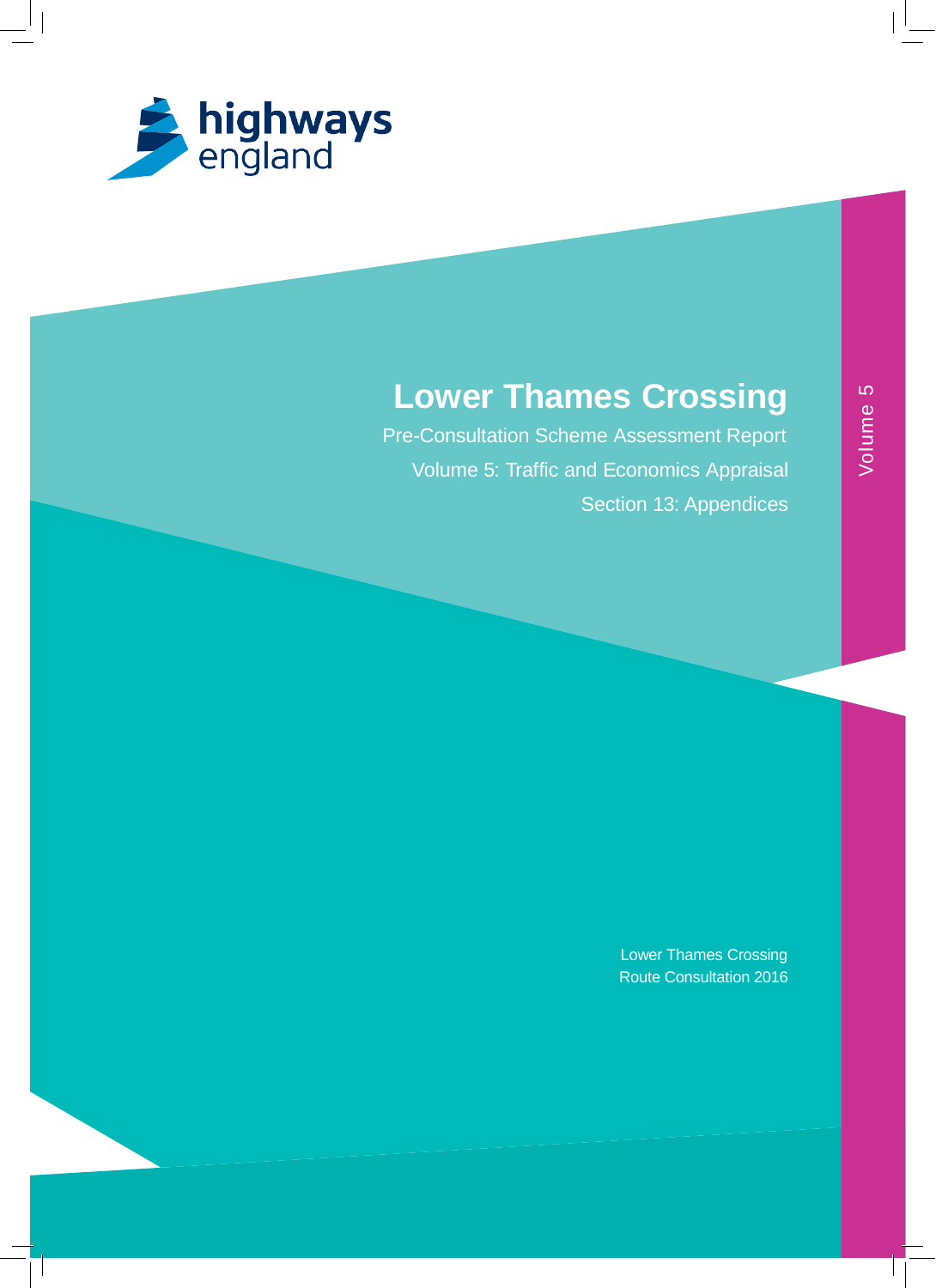# **Contents**

| <b>Section</b> | Page |
|----------------|------|
|                |      |
|                |      |
|                |      |
|                |      |
|                |      |
|                |      |
|                |      |
|                |      |
|                |      |
|                |      |
|                |      |
|                |      |
|                |      |
|                |      |
|                |      |
|                |      |
|                |      |

# **Tables**

| Table A5.1.2 - LTC v1 Local planning data growth forecast compared to Draft LTC v2 local    |  |
|---------------------------------------------------------------------------------------------|--|
|                                                                                             |  |
|                                                                                             |  |
|                                                                                             |  |
|                                                                                             |  |
| Table A5.4.1 - Construction stage and operational stage severance impacts37                 |  |
| Table A5.5.1 - Summary table showing relative scale of impacts for each option (operational |  |
|                                                                                             |  |
|                                                                                             |  |
|                                                                                             |  |
| Table A5.6.3 - Total annual revenues with alternative charging policies (2010 prices £m)44  |  |

# **Figures**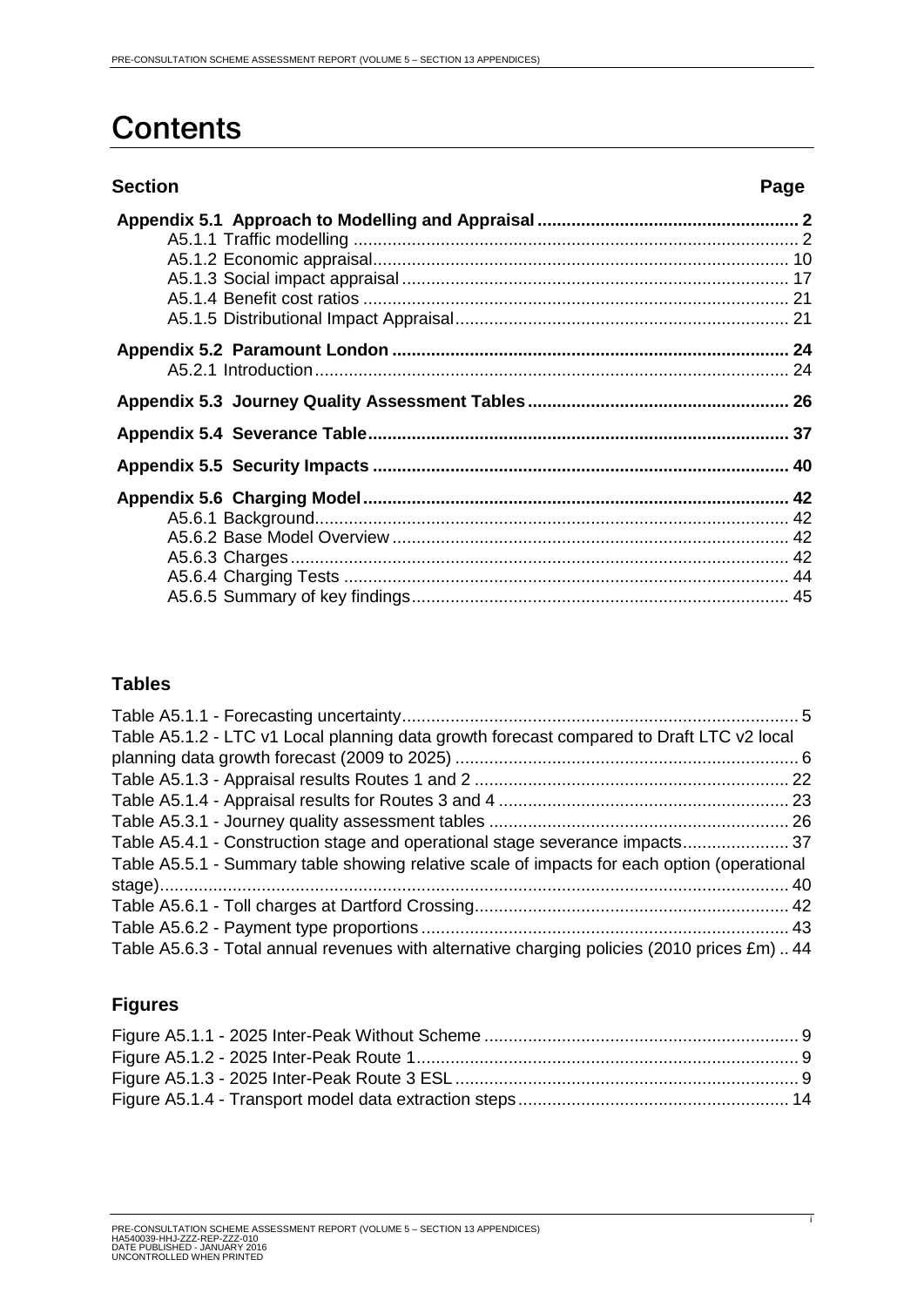# <span id="page-2-0"></span>**Appendix 5.1 Approach to Modelling and Appraisal**

# <span id="page-2-1"></span>**A5.1.1 Traffic modelling**

- A5.1.1.1 The LTC v2 traffic model was used for the appraisal of the short listed options. This is an updated and improved version of the LTC v1 traffic model used to appraise the long list of options, the results of which were reported in the TAR.
- A5.1.1.2 LTC v2 (like LTC v1) is based on the same strategic traffic model as that used by AECOM for the 2013 LTC Review as described in the 2013 Review Model Capability Report. The 2013 Review model was itself based on the M25 Traffic Model, but had been enhanced to incorporate network data from local models, most notably Transport for London's (TfL) East London Highways Assignment Model (ELHAM), and more count and journey time data.
- A5.1.1.3 The M25 model had a base year of 2004 with demand derived from 2001 London Area Travel Survey (LATS) roadside interview surveys and traffic counts. The 2001 demand matrices had been uplifted to 2004 levels using matrix estimation techniques.
- A5.1.1.4 Various data sources were used to enhance the M25 model to produce the 2013 Review model. A short term forecast to 2009 was produced and this served as a 2009 base for the 2013 Review model and LTC v2 model.
- A5.1.1.5 LTC v2 has a base year of 2009 and two forecast years 2025 (opening year) and 2041 (design year). However compared to LTC v1, the LTC v2 model includes a large number of changes and improvements including:
	- Revised development planning assumptions.
	- TRADS traffic count data from sites along and in the vicinity of the LTC and M25 to north and south. This covered data for the period from October 2013 to November 2014.
	- Network coding and traffic data for routes within the M25 from TfL's river crossings' traffic model.
	- Updated scheme designs to reflect the current proposals for the LTC.
	- A large number of other coding corrections and enhancements.

# **Traffic Data**

#### Demand Data

A5.1.1.6 The 2009 demand matrices had been enhanced by AECOM to make best use of available local data. The 2009 forecasts from the M25 Model were used as the basis for AECOM's LTC 2009 model demand. The M25 Model 2009 freight matrices were also retained.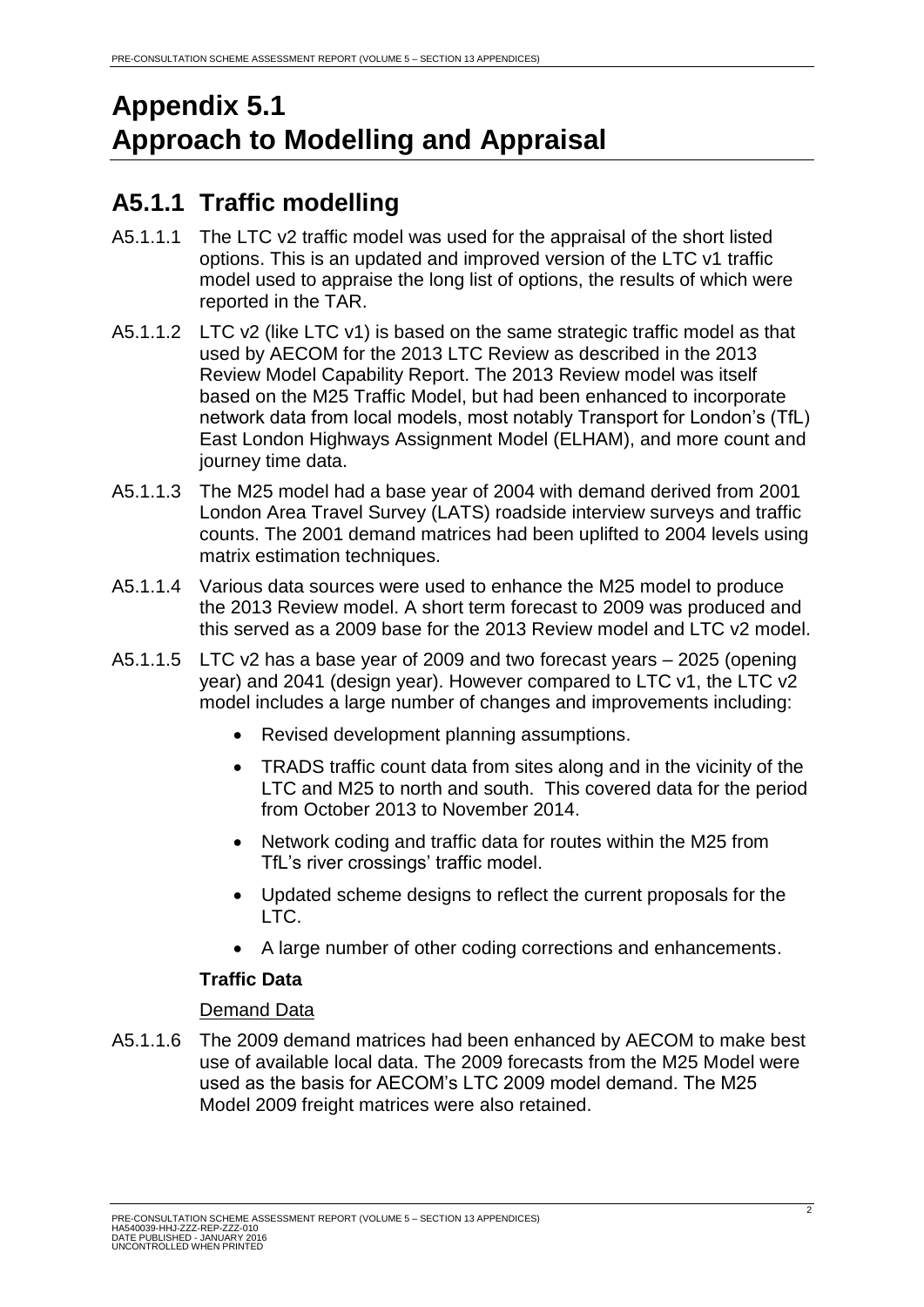# Land use and planning assumptions

- A5.1.1.7 Revised land use and planning assumptions have been developed following discussions with the local authorities in the areas potentially affected by the project. These have been discussed in detail in "Lower Thames Crossing Options Phase Uncertainty Log" but the major findings of the work are discussed below.
- A5.1.1.8 The local authorities consulted with on development plans were:
	- Basildon
	- Brentwood
	- Castle Point
	- Dartford
	- Gravesham
	- LB Barking and Dagenham
	- LB Bexley
	- LB Bromley
	- LB Havering
	- Maidstone
	- Medway
	- Sevenoaks
	- Thurrock
	- Tonbridge and Malling
- A5.1.1.9 These local authorities were selected because DfT's WebTAG guidance Unit M4 requires that uncertainty should be assessed in relation to developments located in 'the vicinity of the scheme being appraised'. This local area should include:
	- All district/ unitary council areas though which the scheme passes, either in whole or in part.
	- Any adjacent district/ unitary council areas where the results of the appraisal and design are likely to be sensitive to different development scenarios in those areas.
- A5.1.1.10 This information has been used to develop the reference case forecast matrices for the LTC v2 traffic model.
- A5.1.1.11 The LTC v2 traffic model produced forecasts for the Core Scenario. Forecasts for the Low growth scenario and an Optimistic scenario, reflecting high growth, will be produced and reported on in the Postconsultation version of the SAR.
- A5.1.1.12 The uncertainty scenarios will test both national economic uncertainty and development planning uncertainty as shown in **Table A5.1.1**.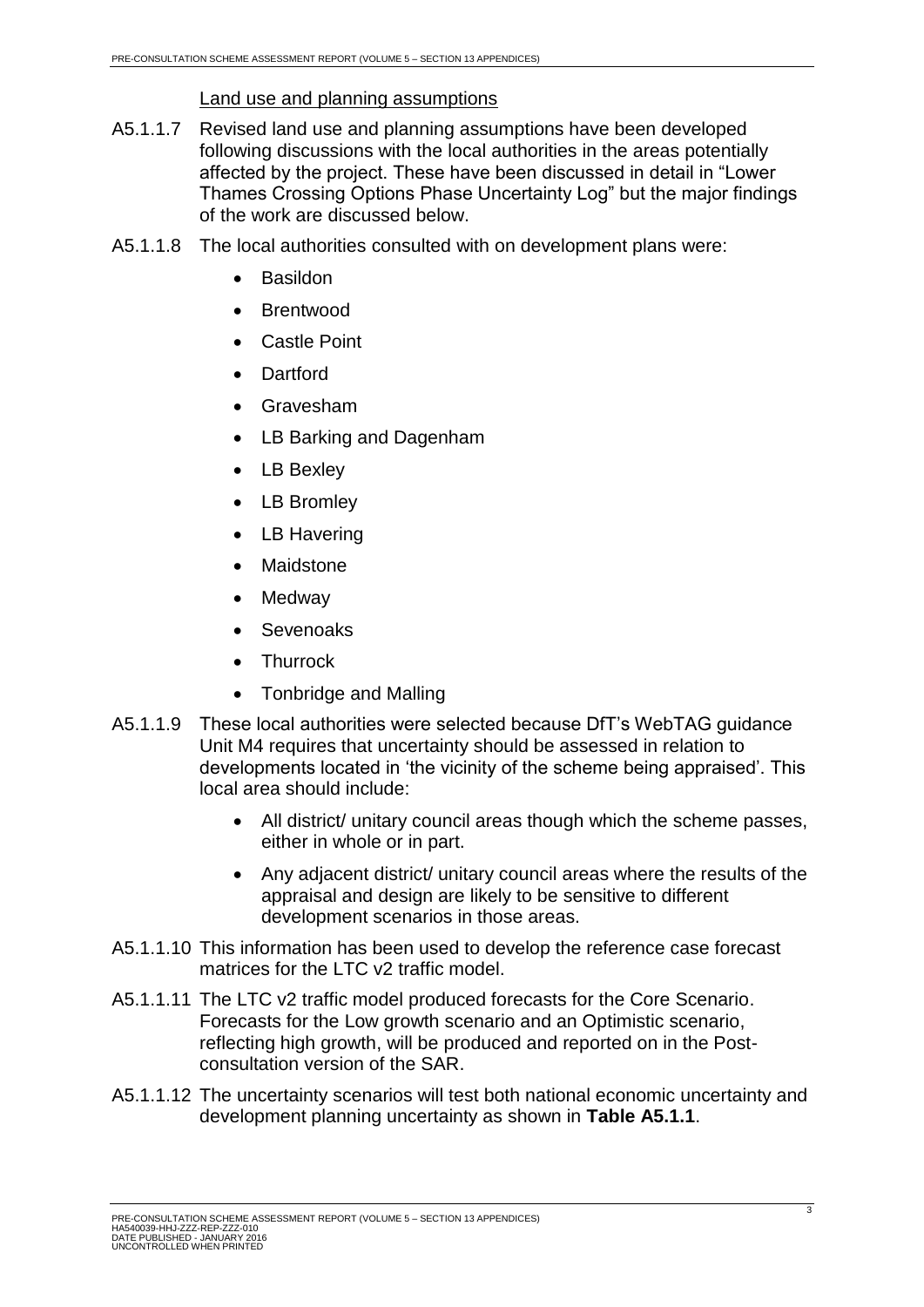- A5.1.1.13 In addition, the uncertainty scenarios take into account national economic uncertainties as documented in TAG Unit M4. In terms of national economic uncertainty, traffic growth is driven not only by demographic changes such as an increase in population, but also by GDP growth and fuel prices, both of which can affect car ownership and usage. DfT's National Trip-End Model (NTEM) trip-end growth projections take into account the effect of these factors on car ownership, but future levels of GDP and fuel prices are subject to significant national economic uncertainty. To allow for this uncertainty around the core forecasts for the Optimistic and Low scenarios, forecast ranges of ±2.5% for one year ahead, rising with the square root of the number of years, to ranges of ±15% for forecasts 36 years ahead will be used for LTC, as laid out in TAG Unit M4 (Section 4.2).
- A5.1.1.14 Following a comprehensive stakeholder engagement exercise, updated development assumptions have been developed for use for LTC v2. The comparison of the forecasts for households and jobs, excluding London, between LTC v1 and LTC v2 is set out in **Table A5.1.2**.
- A5.1.1.15 LTC v1 did not constrain growth to NTEM. In order to follow current guidance, LTC v2 development assumptions have been constrained to NTEM. Because of the substantial development assumptions for Dartford, Thurrock, Gravesham and Medway, this constraint was applied at the county level.
- A5.1.1.16 Information from the London Boroughs has not been used directly in the forecasting assumptions. The latest version of LTS growth has been used to determine forecasts in London.
- A5.1.1.17 On the basis of the numbers in **Table 2.2**, there is a forecast overall increase in the number of jobs in the local authorities but a decrease in the number of households when compared to LTC v1. The increase in jobs is primarily due to the employment prospects in Dartford, Gravesham and Thurrock. The decrease in household growth, particularly in Thurrock and Maidstone could be due to the slower build out of known development sites than was previously expected up to 2025.
- A5.1.1.18 The forecast effects of the proposed London Paramount Entertainment.
- A5.1.1.19 Resort and other key assumptions are discussed in **Appendix A5.2**.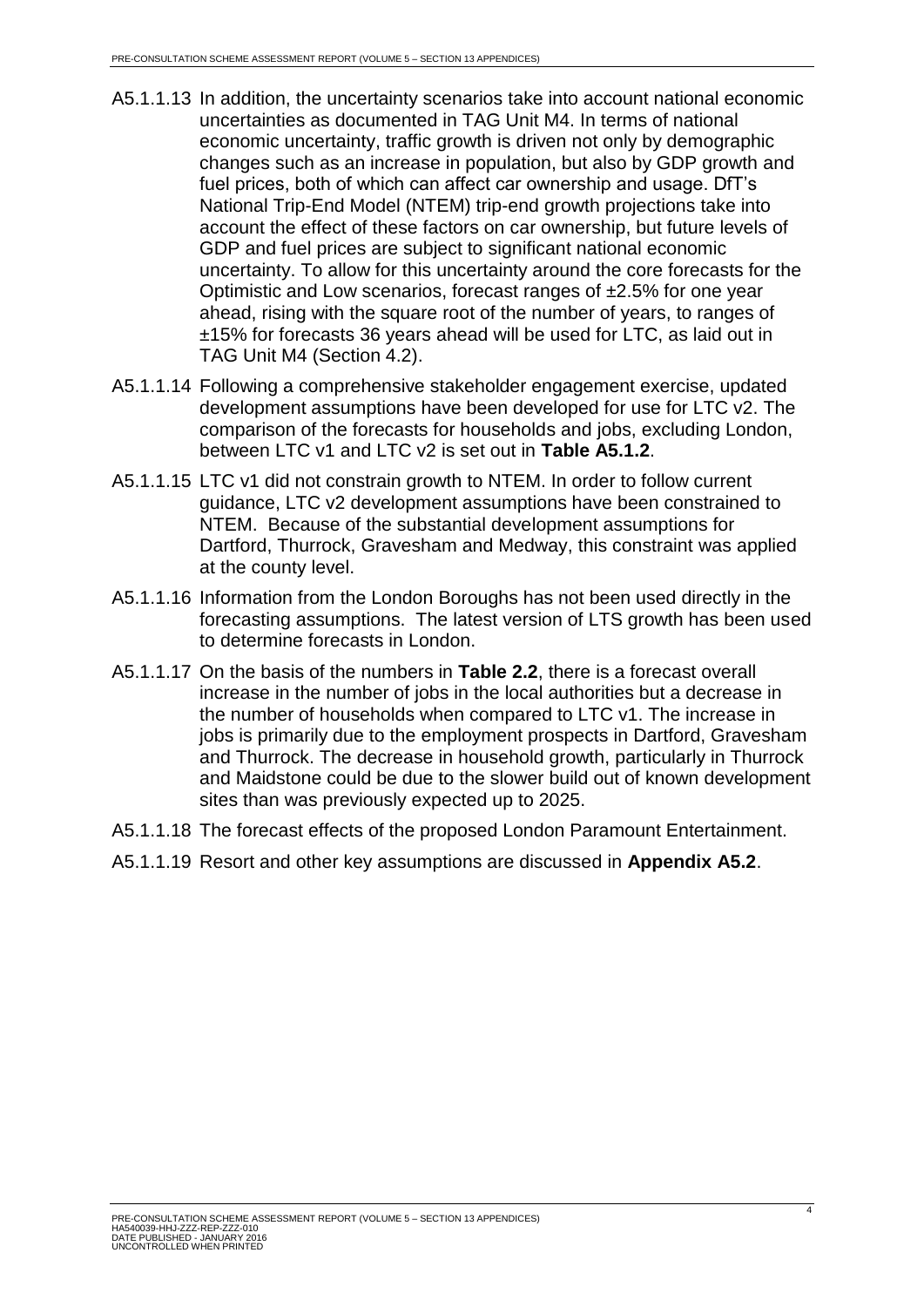#### <span id="page-5-0"></span>Not directly associated with the transport strategy/ scheme but may Not directly associated with the transport strategy/ scheme but may Submission of planning or consent application imminent Submission of planning or consent application imminent Intent announced by proponent to regulatory agencies Intent announced by proponent to regulatory agencies Development application with the consent process Development application with the consent process **Status** Probability Definition Definition Definition Definition Definition Definition Definition Definition Definition D Identified within a development plan Identified within a development plan occur if the scheme is implemented occur if the scheme is implemented Approved development proposals Approved development proposals Projects under construction Projects under construction Development planning Development planning The outcome is likely to happen Core | Central | More than Likely | The outcome is likely to happen there is a high probability that it there is a high probability that it The outcome may happen, but The outcome may happen, but there is significant uncertainty there is significant uncertainty but there is some uncertainty but there is some uncertainty Low Low Near Certain The outcome will happen or The outcome will happen or Definition will happen will happen More than Likely Probability Near Certain Foreseeable Foreseeable Reasonably High High Reasonably National<br>growth Central Scenario | National  $\sum_{i=1}^{\infty}$ High Scenario Core  $\sum_{i=1}^{\infty}$ High

Development condition upon the transport/ scheme proceeding

Development condition upon the transport/ scheme proceeding

A committed policy goal subject to tests whose outcomes are subject

A committed policy goal subject to tests whose outcomes are subject<br>to significant uncertainty

to significant uncertainty

# TABLE A5.1.1 - FORECASTING UNCERTAINTY **TABLE A5.1.1 - FORECASTING UNCERTAINTY**

დ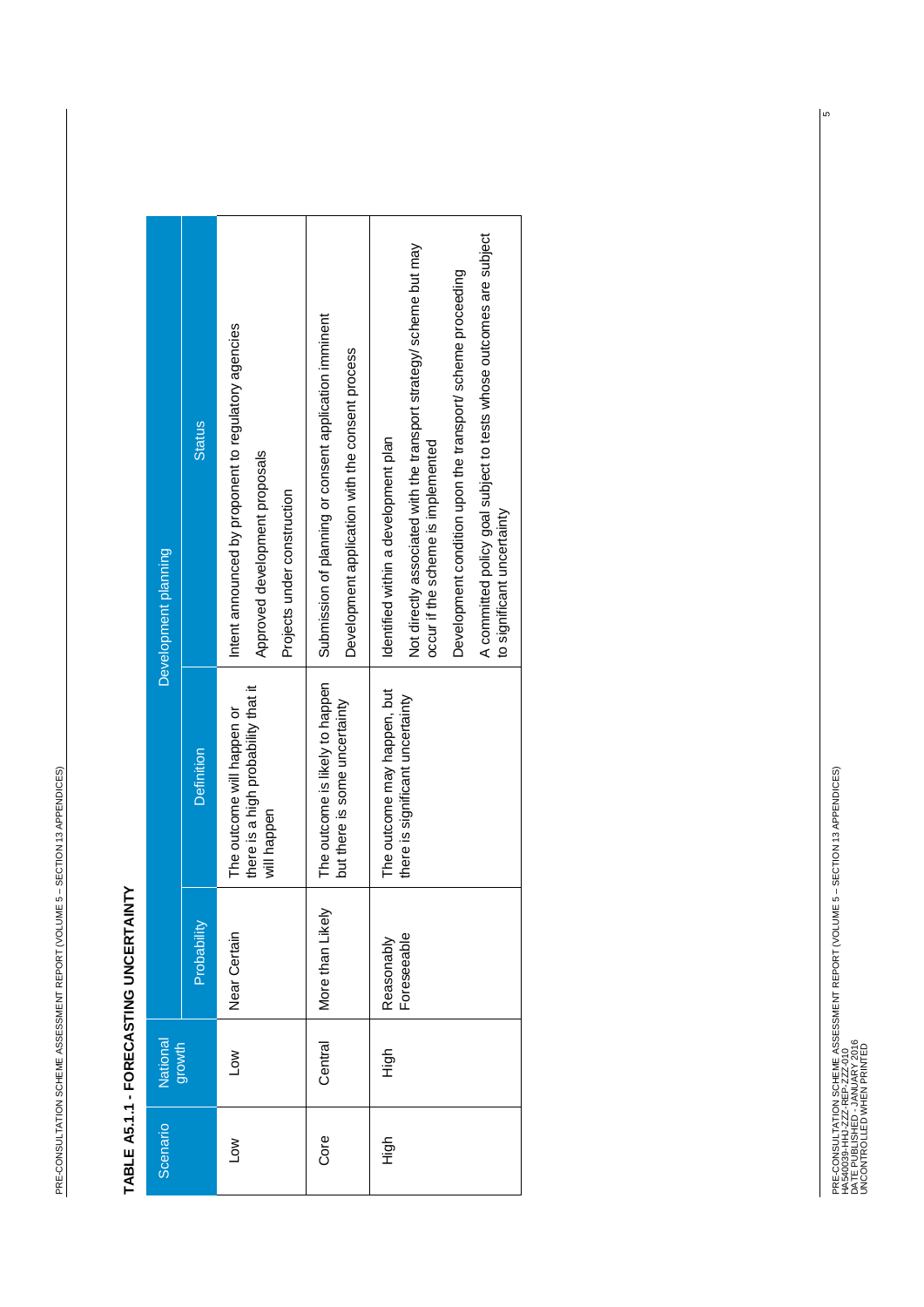<span id="page-6-0"></span>**TABLE A5.1.2 - LTC V1 LOCAL PLANNING DATA GROWTH FORECAST COMPARED TO DRAFT LTC V2 LOCAL PLANNING DATA GROWTH FORECAST (2009**  TABLE A5.1.2 - LTC V1 LOCAL PLANNING DATA GROWTH FORECAST COMPARED TO DRAFT LTC V2 LOCAL PLANNING DATA GROWTH FORECAST (2009<br>TO 2025)

| Location              | LTC v1     |        | LTC <sub>V2</sub> |         | Difference (%) |               |
|-----------------------|------------|--------|-------------------|---------|----------------|---------------|
|                       | Households | Jobs   | <b>Households</b> | Jobs    | Households     | Jobs          |
|                       | 6,501      | 8,423  | 6,800             | 7,000   | 5              | -17           |
|                       | 2,090      | 4,000  | 7,585             | 1,769   | 263            | -56           |
|                       | 1,865      | 2,117  | 4,086             | 2,110   | $\frac{6}{10}$ | 0             |
|                       | 14,395     | 22,610 | 18,403            | 43,817  | 28             | \$            |
|                       | 3,650      | 2,491  | 5,249             | 5,168   | 4              | 107           |
|                       | 10,051     | 7,666  | 5,478             | 1,517   | -45            | နို           |
|                       | 15,494     | 15,634 | 13,279            | 13,327  | $\frac{4}{1}$  | $\frac{5}{1}$ |
|                       | 2,718      | 5,180  | 1,196             | 2,146   | -56            | -59           |
| Southend-on-Sea       | 5,079      | 10,635 | ı                 | ı       | ı              | ı             |
|                       | 18,781     | 17,344 | 12,460            | 27,617  | 34             | 59            |
| Tonbridge and Malling | 7,595      | 2,983  | 5,078             | 5       | -33            | <u>ခို</u>    |
| Total (Districts)     | 88,219     | 99,083 | 79,614            | 104,538 | $-12$          | 5             |

\*Basildon and Sevenoaks District Councils provided NTEM derived employment forecasts \*Basildon and Sevenoaks District Councils provided NTEM derived employment forecasts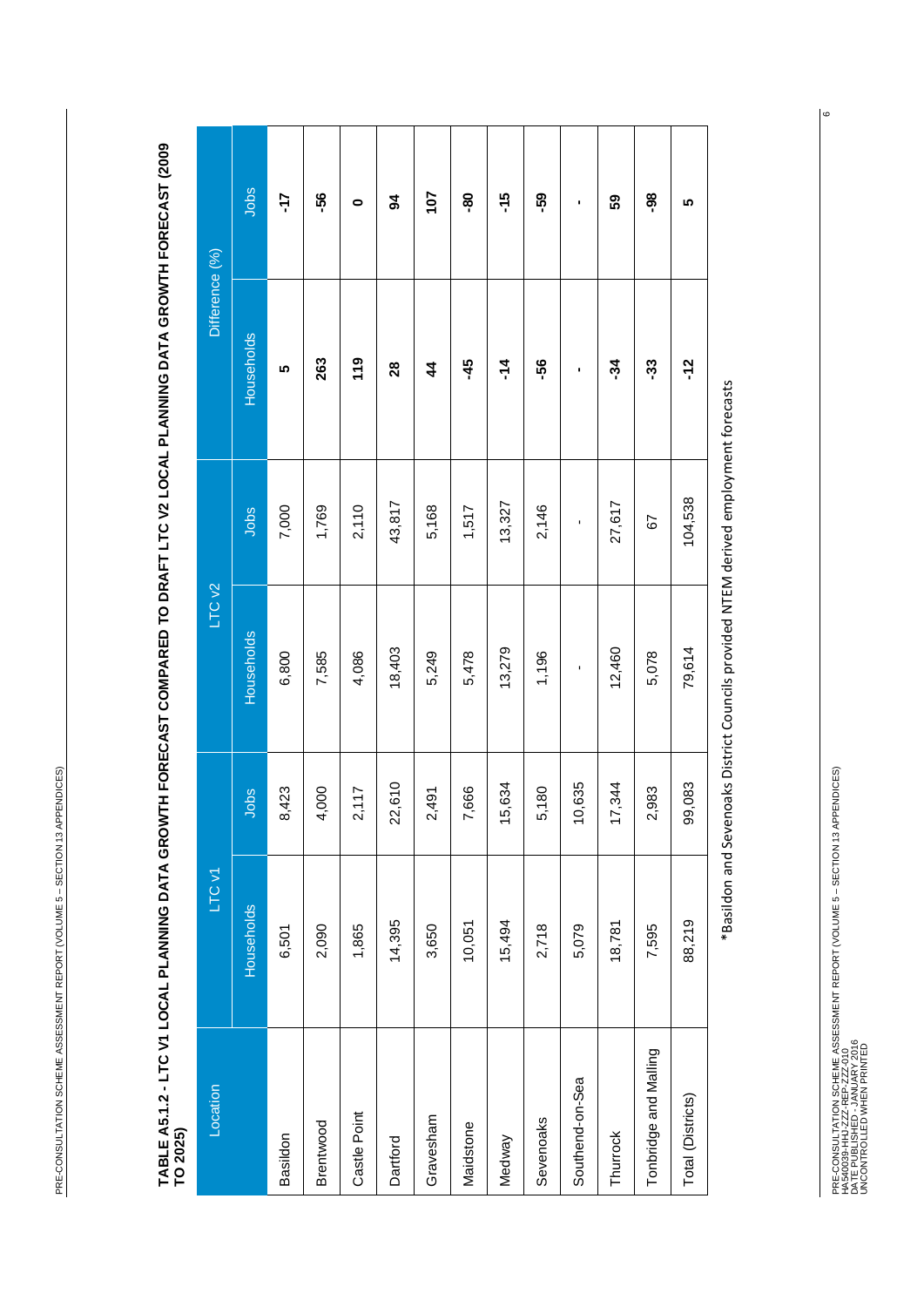# **Network data**

A5.1.1.20 The latest version of the TfL LoHAM model provided updated coding for the London area within the M25 London.

# Dart Charge

- A5.1.1.21 The modelling of the Dart Charge scheme in LTC v2, and its impact on journey times and on the average charge paid, followed the same approach as that used in the LTC v1 model and took account of the revised capacities of the crossing following the introduction of free-flow tolling in 2014. The modelling assumptions are set out below:
	- A capacity northbound of 5,612 pcu per hour and southbound of 6,687 pcu per hour.
	- Southbound (20mph) the toll booths were removed, increasing capacity to that of the approach road.
	- Northbound (20mph) the toll booths were removed but the tunnel standard acts as a constraint and traffic signalisation has been modelled on the approach to represent the operation of the Traffic Management Cell (TMC).
	- TMC data on the frequency and duration of interventions to deal with over -height or unregistered dangerous goods has been used to represent signalling in the model to estimate the occurrence and duration of red lights.
	- It has been assumed that TMC has a constant operational level with no efficiencies.
	- There is an assumed increase in capacity in the southbound direction, but due to the introduction of traffic signals to represent the TMC in the northbound direction the capacity has been reduced in the forecast networks compared to the base year model.

# Zoning

A5.1.1.22 The LTC v2 model has been modified to provide a greater level of demand zone disaggregation in the key study area and includes additional network information to make best use of the existing model. Currently the LTC v2 model is based on 1,207 zones.

# **Charging**

A5.1.1.23 The assumption for all of the modelled LTC options in Version 2 is that they replicate the charging regime at the existing Dartford Crossing. This takes into account the effects of Dart Charge introduced in 2014. Charges are assumed to remain constant in real terms (i.e. they only rise at the same rate as inflation).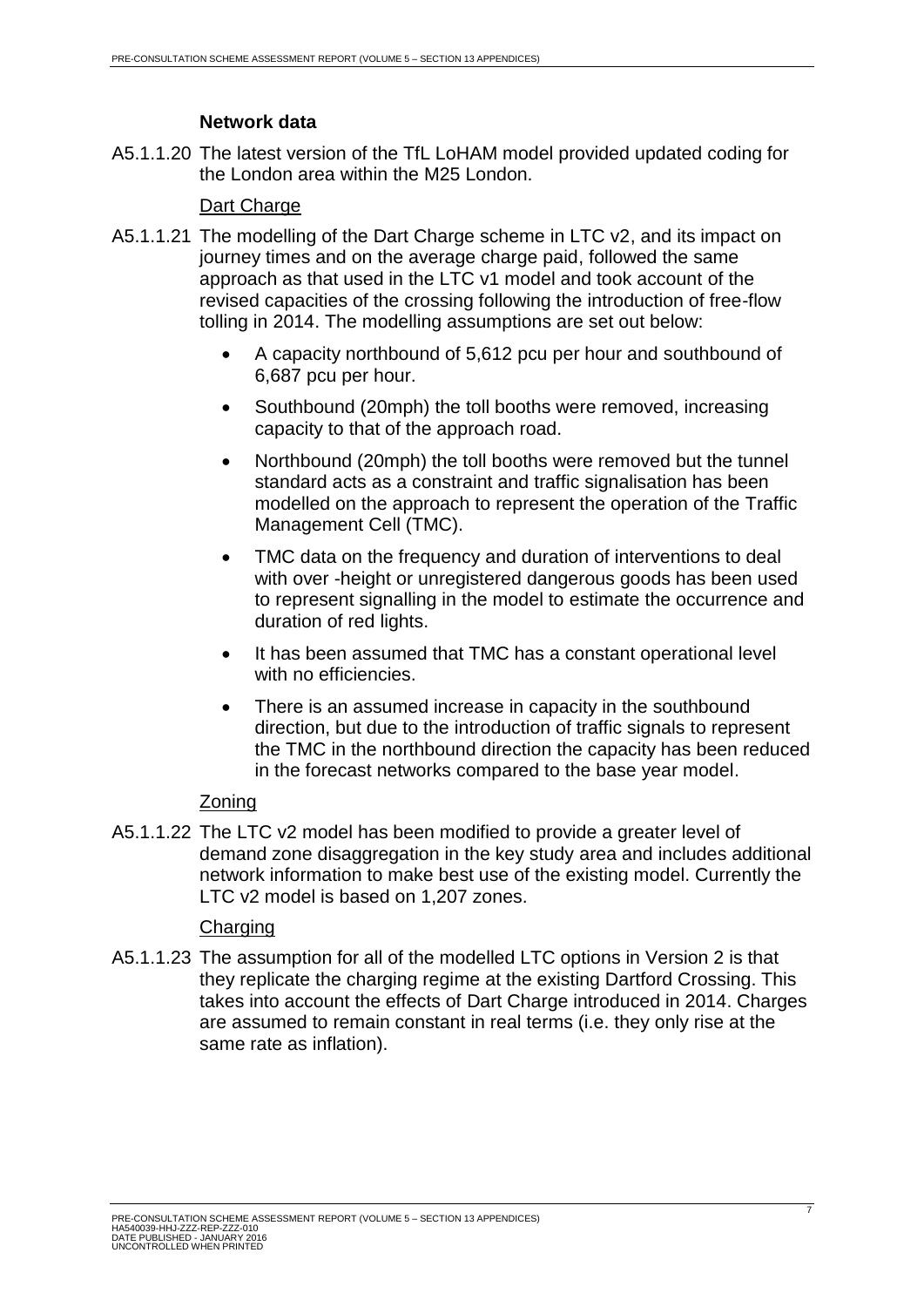# Transaction Data

A5.1.1.24 Transaction data for the Dartford crossing was obtained by AECOM and used to derive counts on the crossing for use in the traffic model. The data was also used to derive average monetary tolls paid in each modelled time period used in both the assignment and demand models and was also used to derive annualisation factors to convert the results for the modelled time periods to annual equivalents

## **Base Year Model Calibration and Validation**

- A5.1.1.25 In developing the 2013 Review Model, AECOM obtained observed traffic and journey time data from a number of different models within the region with some strategic road network data having been extracted from Highways England's HATRIS journey time database. The years for these data sources varied and therefore annualisation and seasonality factors were applied. Network calibration was undertaken on a corridor basis and the model coding was deemed satisfactory for the purpose of the study. Assignment of the prior matrices demonstrated that the level of demand within the matrices was broadly consistent with the count data and the performance of the routing in the traffic model against the prior matrix was reasonable.
- A5.1.1.26 Validation of the post matrix estimation matrices showed that they broadly represented observed movements within the study area with screenline totals of 96%, 100% and 100% for the AM, inter-peak and PM peak periods respectively. At a strategic route level a good level of calibration was achieved with 81%, 86% and 84% in the AM, inter-peak and PM peak periods respectively. In commencing the LTC Options phase, HHJV accepted that the 2013 Review Model represented a reasonably accurate representation of traffic flows within the study area and was suitable for use in the LTC options phase.
- A5.1.1.27 HHJV has not made any changes to the 2013 Review base year model and therefore all documentation regarding that model remains current.
- A5.1.1.28 HHJV used the 2013 Review model forecasts as the basis for the long list assessment for the LTC Options Phase. HHJV has undertaken a review of the assumptions used in producing these forecasts. Two model years are assessed, 2025, the opening year and a design year, typically 15 years later, but in the case of LTC, 2041, 16 years later. 2041 was selected as it is the maximum horizon year for current growth assumptions.

# **Resilience modelling**

A5.1.1.29 **Figures A5.1.1 to A5.1.3** show changes in traffic flows in the modelled network as a result of the closure of the western tunnel in the inter-peak hour in 2025. Blue lines show decreases in flow and green show increases in flow. The outcomes are reported below each figure.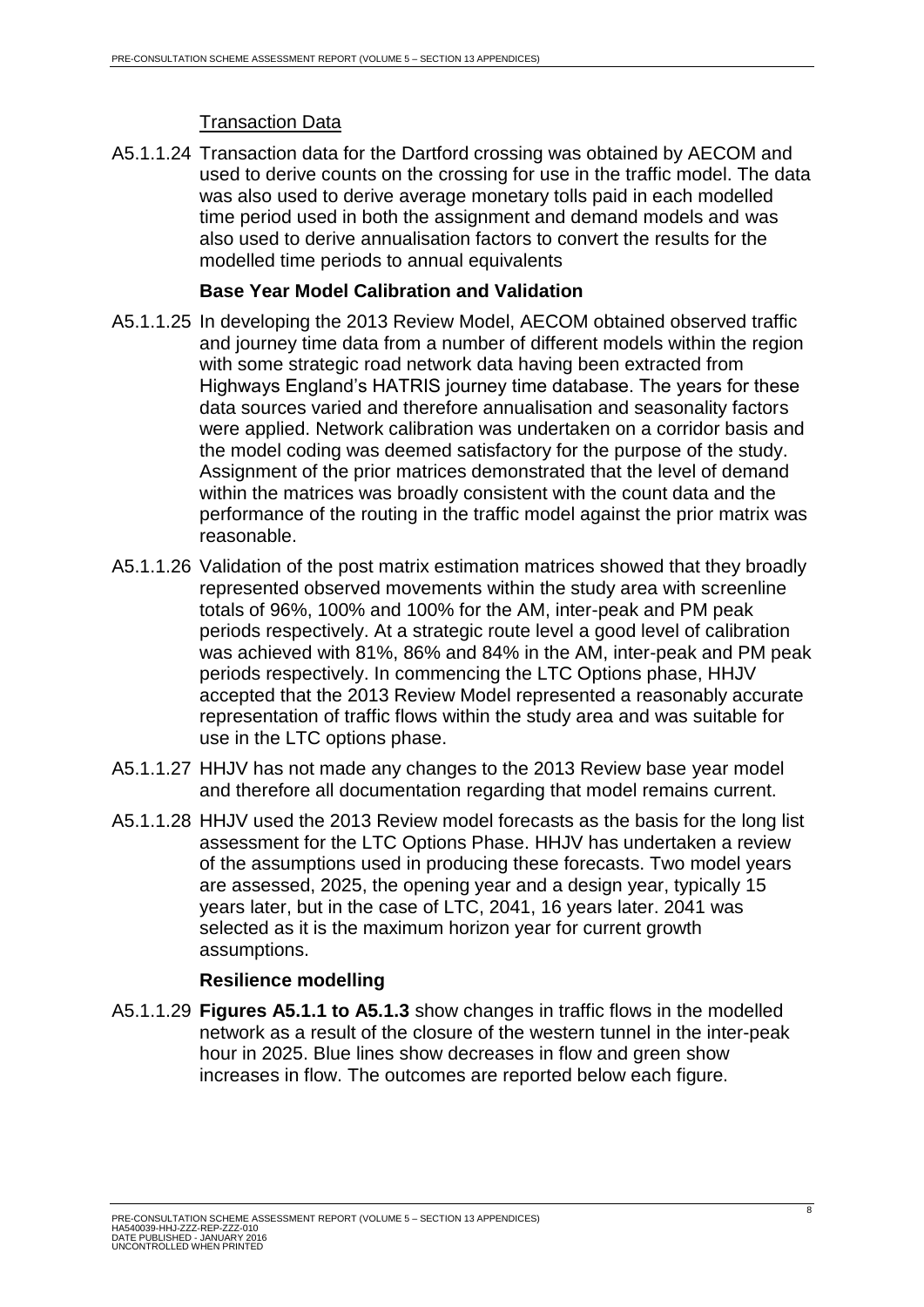

**FIGURE A5.1.1 - 2025 INTER-PEAK WITHOUT SCHEME**

<span id="page-9-0"></span>Outcome: Transfer to western M25 and Blackwall Tunnel or sit in the queue.



**FIGURE A5.1.2 - 2025 INTER-PEAK ROUTE 1**

<span id="page-9-1"></span>Outcome: Most of the western tunnel flow transfers to new crossing at Dartford, small transfer to western M25 and Blackwall Tunnel.



**FIGURE A5.1.3 - 2025 INTER-PEAK ROUTE 3 ESL**

<span id="page-9-2"></span>Outcome: Some transfer to the east tunnel, and approx. 300 vehicles transfer to new Route 3 crossing. Some transfer to western M25 and Blackwall Tunnel.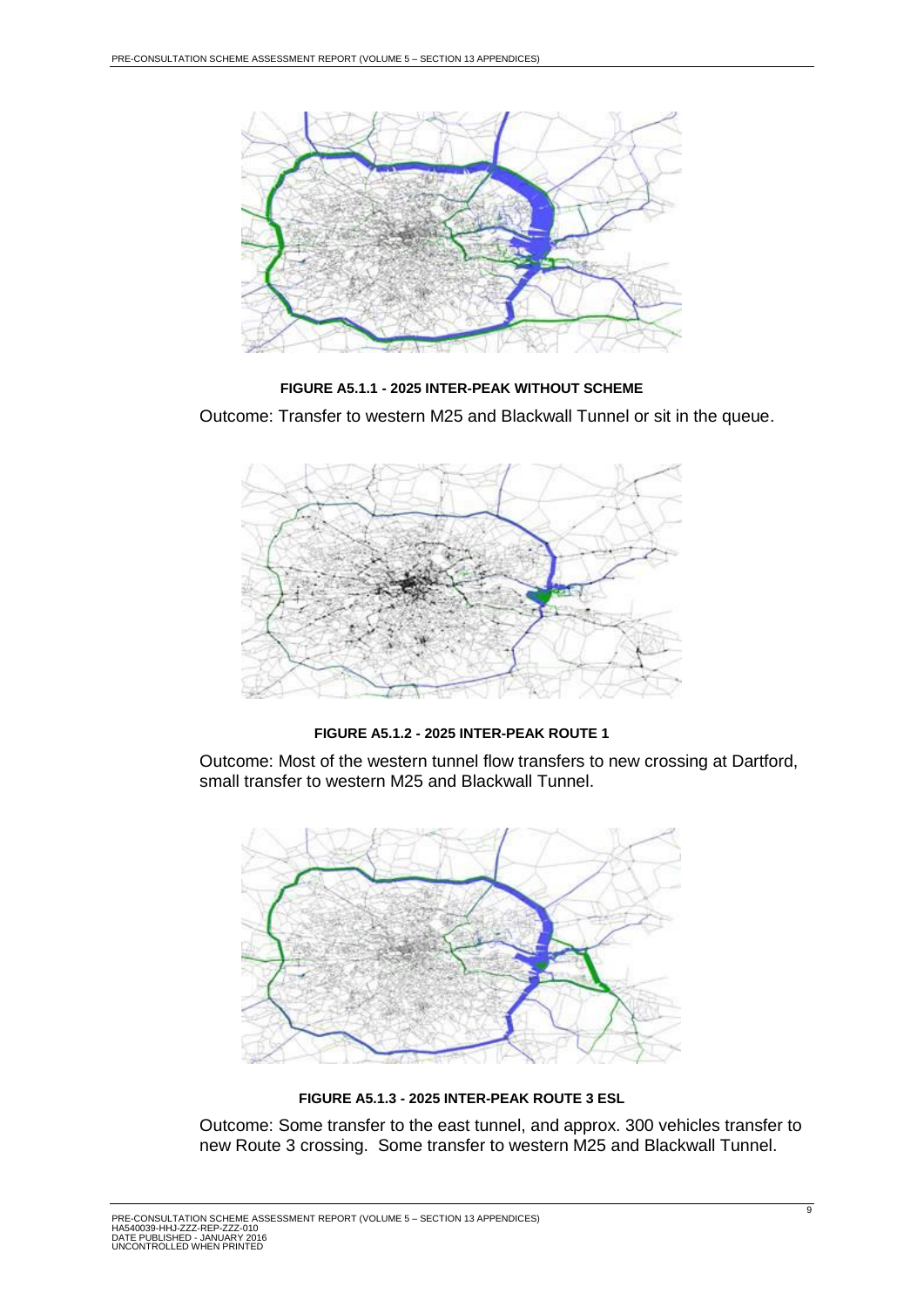# <span id="page-10-0"></span>**A5.1.2 Economic appraisal**

- A5.1.2.1 The purpose of the economic appraisal is to examine the extent to which the investment in the alternative options for the LTC represents good value for money and to identify the options which produce the highest economic returns, a factor which will inform the choice of the proposed solution. This process compares the impacts that would result from the construction of the project which can be measured in monetary terms with the associated costs. The approach to the economic appraisal follows the standard approach set out in DfT's WebTAG guidance.
- A5.1.2.2 The main data sources on which the economic assessment has been based include:
	- The outputs of the V2 traffic model
	- The outputs of the TUBA appraisal tool to determine journey time, vehicle operating cost, user charge and greenhouse gas impacts
	- The outputs of the QUADRO modelling to determine impacts during maintenance periods
	- Data on economic parameters derived from the WebTAG databook
	- Accident rates and costs derived from the COBALT programme
	- Noise parameters
- A5.1.2.3 For this appraisal the benefits have been assessed over a 60 year period starting with the assumed opening of the scheme in 2025 and continuing until 2084. The costs have been appraised over a longer period to reflect those which would be incurred as the scheme is developed and constructed before it is open to traffic. Both of these have been discounted at a rate of 3.5% per year for the period up to 2044 and 3% subsequently. This is in line with standard Government practice as set out in the Treasury's Green Book. Benefits have been directly calculated for 2025 and 2041 and a linear interpolation has been used to calculate annual benefits between 2025 and 2041. After 2041 the underlying benefits in terms of time and distance related savings have been taken to be constant and have just been increased by the changes in the values of time and vehicle operating cost factors.
- A5.1.2.4 The results are based on the outputs of the v2 traffic model for the AM peak, inter-peak and PM peak periods with annualisation factors applied to convert these to annual totals. The annualisation factors also take account of the potential economic impacts for the periods that are not modelled in detail. These periods comprise:
	- The evening and night-time period between the PM peak and the AM peak.
	- Weekends and bank holidays.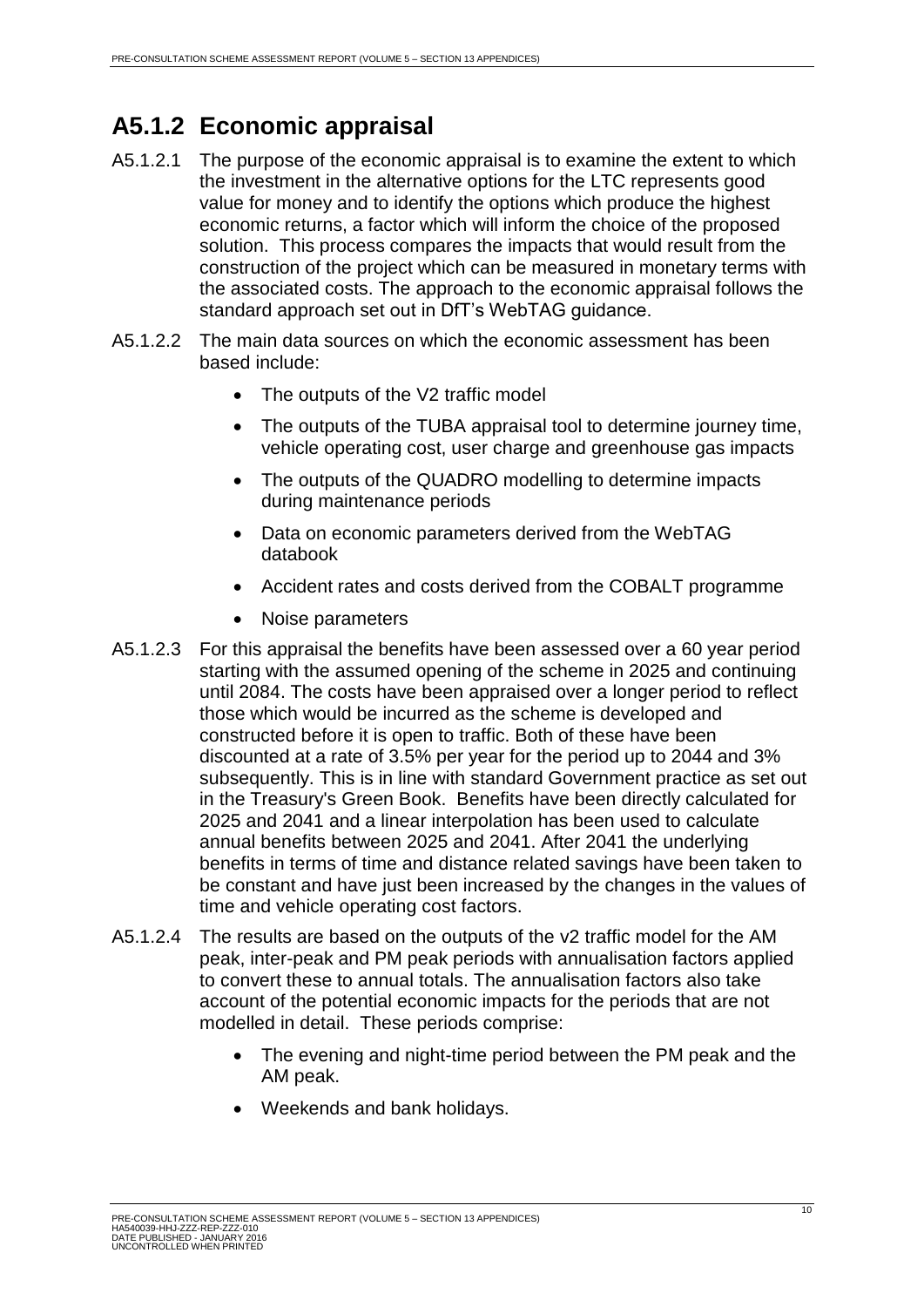# **Types of benefits**

- A5.1.2.5 The scheme benefits comprise a number of economic elements. These include:
	- Journey time savings
	- Vehicle operating cost (VOC) savings
	- Changes in user charges
	- Delays to users from construction work
	- Monetised environmental effects (in this case comprising the effects of changes in greenhouse gas emissions and noise impacts)
	- Changes in general tax revenues
- A5.1.2.6 These elements have been assessed using the TUBA program (Version 1.9.5). TUBA also provides splits of journey time savings, VOC savings, user charges and delays to users from construction work between:
	- Business users including goods vehicles
	- Commuters
	- Other car users
- A5.1.2.7 In addition TUBA also estimates the change in general tax revenues received by the Government because of the increase in expenditure on transport.
- A5.1.2.8 The V2 traffic model is being used to estimate the delay impacts to users during construction.
- A5.1.2.9 All of these impacts are presented in Transport Economic Efficiency (TEE) Tables.
- A5.1.2.10 Delays to users during programmed maintenance work have not yet been assessed.

#### Transport Economic Efficiency

- A5.1.2.11 HHJV followed a standard process, common across Highways England schemes, for the appraisal of Transport Economic Efficiency (TEE) benefits. TUBA v1.9.4 was used, along with the standard economics file compatible with May 2014 release of the WebTAG databook. The following changes were made in the use of TUBA compared to the previous AECOM work.
- A5.1.2.12 User classes include:
	- HGV
	- $\bullet$  LGV
	- Car Business
	- Car Other (No toll)
	- Car Other (Toll 1)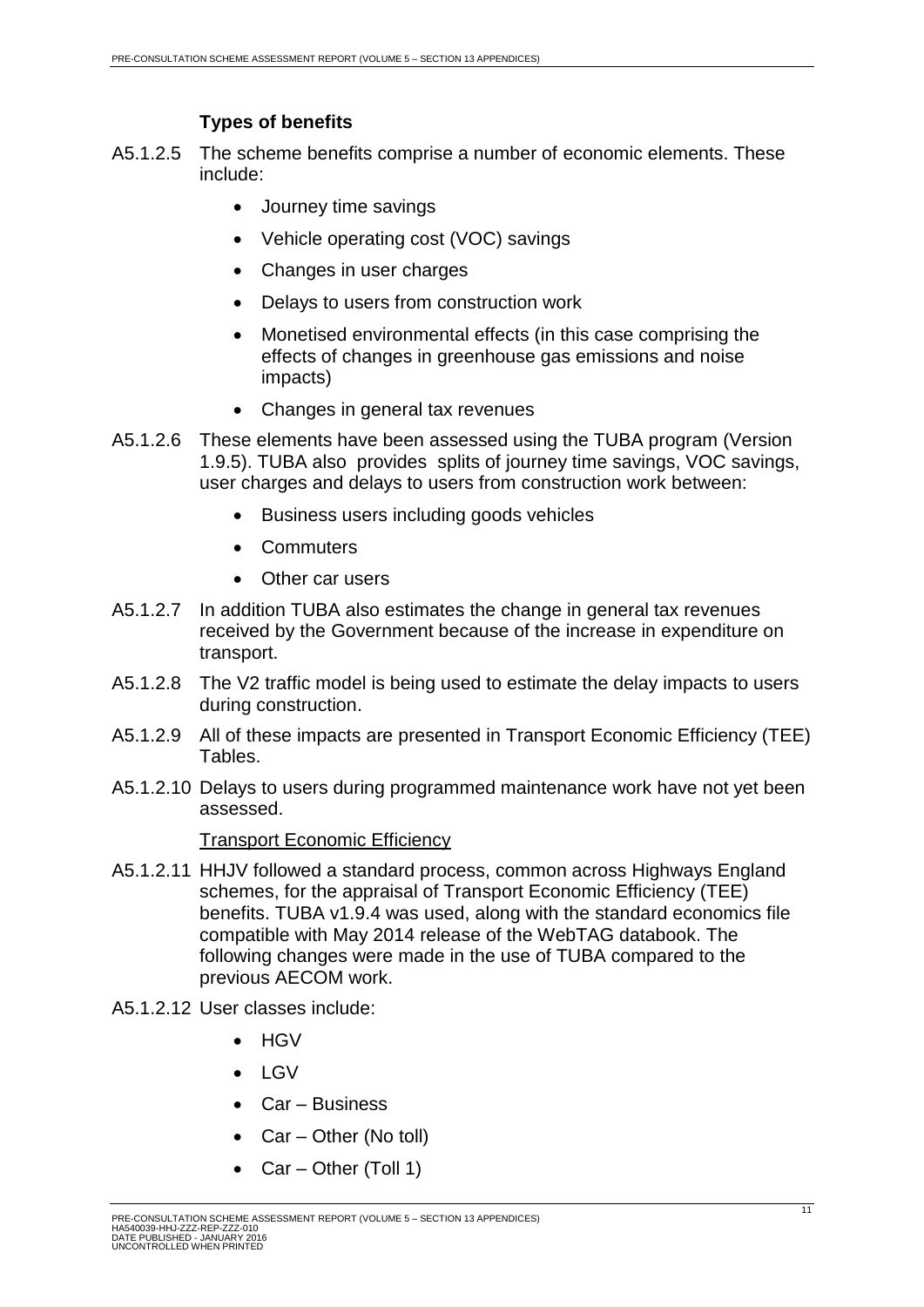- A5.1.2.13 Although the more complex construction solutions would open a little later than the simplest route options, the appraisal period used in all cases was the WebTAG standard sixty years, from an opening year of 2025 through to 2084:
	- The matrices used were vehicle matrices from the five user class models (Without Scheme and Location A schemes) and six user class model (Location C schemes).
	- The TUBA scheme files were set up to use HHJV calculated annualisation factors for the AM, inter-peak and PM peak periods, and also for the busy charged periods in the off-peak and at weekends.
	- The separate non-business car matrices linked to the use of the Dartford Crossing and Location C (Routes 2, 3, 4 and the Alternative Southern Link) crossings were combined so as to provide a direct match to the Without Scheme Dartford Crossing non-business car matrices in the Location C TUBA runs.
- A5.1.2.14 These changes permitted a straightforward TUBA run which could be checked using normal HHJV procedures. Following the run, the benefits which would accrue during the quieter, non-charged, off-peak and weekend periods were added by using factors derived from the annualisation factors.
- A5.1.2.15 The TUBA results are reported in the TEE tables and feed into the Public Accounts (PA) and Annualised Monetary Costs and Benefits (AMCB) tables, into which values resulting from the safety, greenhouse gas emissions and wider benefit assessments were inserted. To simplify the process, outturn cost estimates were produced for each option and PVCs were calculated within a spreadsheet rather than in TUBA. The WebTAG compliant process involved factoring back the inflation indexed prices provided from Highways England's commercial services, to 2010 prices using the GDP deflator and discounting the expenditure programmed for each year to 2010 using the standard discount rate of 3.5% for the first 30 years and 3.0% thereafter.

#### Wider Economic Impacts

- A5.1.2.16 Two wider economic impacts have been assessed for each route option and estimates of their benefits have been included in the Adjusted BCRs:
	- Wider Impacts
	- Journey time reliability

#### **Wider Impacts (WI)**

- A5.1.2.17 Three types of WI benefits have been appraised in line WebTAG guidance unit A2.1:
	- Agglomeration.
	- Output change in imperfectly competitive markets.
	- Tax revenues arising from labour market impacts (from labour supply impacts and from moves to more or less productive jobs).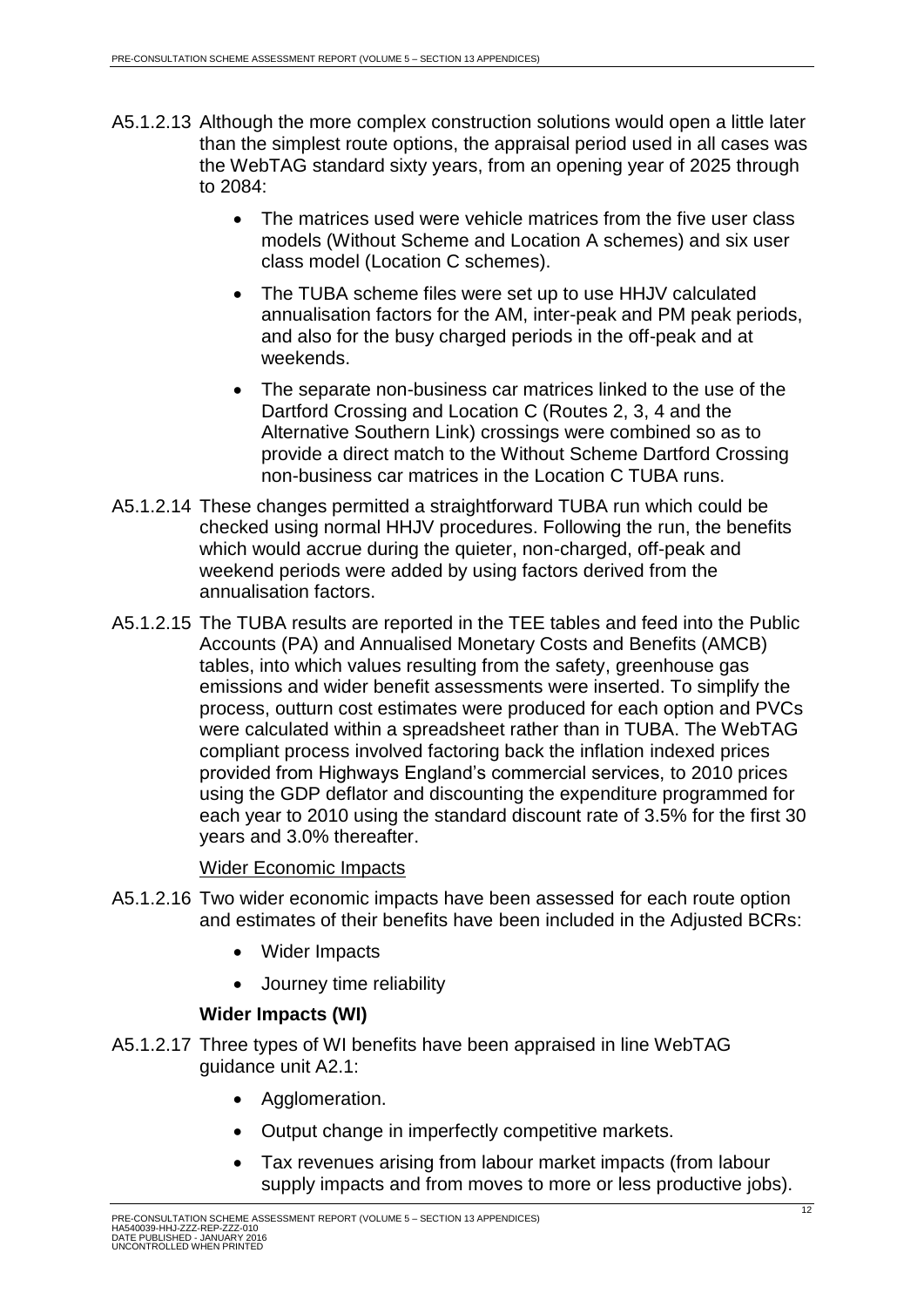A5.1.2.18 The appraisal was carried out using the LTC Version 2 (LTC v2) traffic model and the wider impacts model developed by AECOM for the 2013 LTC Review.

#### **WI Data**

A5.1.2.19 The calculation of wider impacts relies on data from three main sources.

#### 1. LTC Traffic model

- A5.1.2.20 The LTC traffic model provides highway travel costs and demand data for the following 13 journey purposes:
	- Low income commuters
	- Middle income commuters
	- High income commuters
	- Home based business trip makers
	- Low income home based trip makers for other journey purposes
	- Middle income home based trip makers for other journey purposes
	- High income home based trip makers for other journey purposes
	- Non-home based business trip makers
	- Low income non-home based trip makers for other journey purposes
	- Middle income non-home based trip makers for other journey purposes
	- High income non-home based trip makers for other journey purposes
	- Light goods vehicles
	- Heavy goods vehicles
- A5.1.2.21 The steps in **Figure A5.1.4** below set out the process undertaken for extracting data. The initial step involves extracting data from various traffic modelling tools and storing it within EMMEBANK which consist of data on production and attraction (PA) metrics. The next step relates processing the PA data to an origin destination format and calculates weighted average cost from the different modelled hours to a 24 hour cost for both homebased and non-home based trips. Finally the processed data is aggregated to cover the geography of the wider impacts model. Journey time data has also been averaged across outbound and reciprocal directions.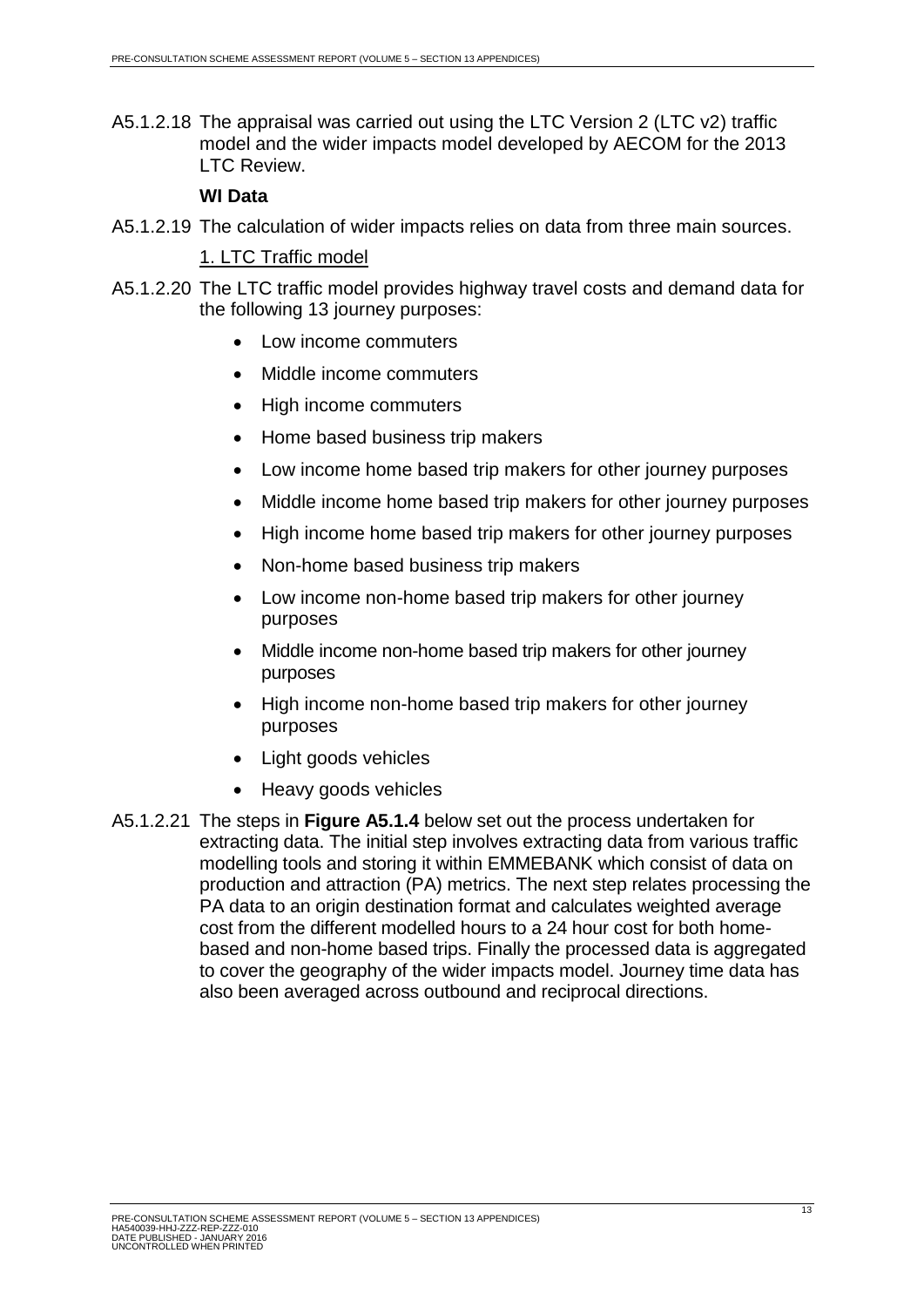

**FIGURE A5.1.4 - TRANSPORT MODEL DATA EXTRACTION STEPS**

- <span id="page-14-0"></span>A5.1.2.22 For the purpose of the Wider impacts analysis data has been grouped in to the following categories:
	- All segments
	- Commuters
	- Business trip makers
	- Freight
- A5.1.2.23 The Traffic model data has been collected for the years 2009, 2025 (Opening year) and 2041 (Design year). Data has been sourced for each of the years for a Without Scheme scenario and for With Scheme scenarios for each LTC option.

2. DfT Wider Impacts dataset

- A5.1.2.24 DfT's Wider Impacts dataset contains the following set of relevant economic data and parameters:
	- Employment.
	- GDP per Worker.
	- Elasticities to capture Labour supply impacts and Productivity changes.
	- Other economic parameters such as tax rate and productivity index.
- A5.1.2.25 This data is provided for four business sectors:
	- Construction
	- Consumer services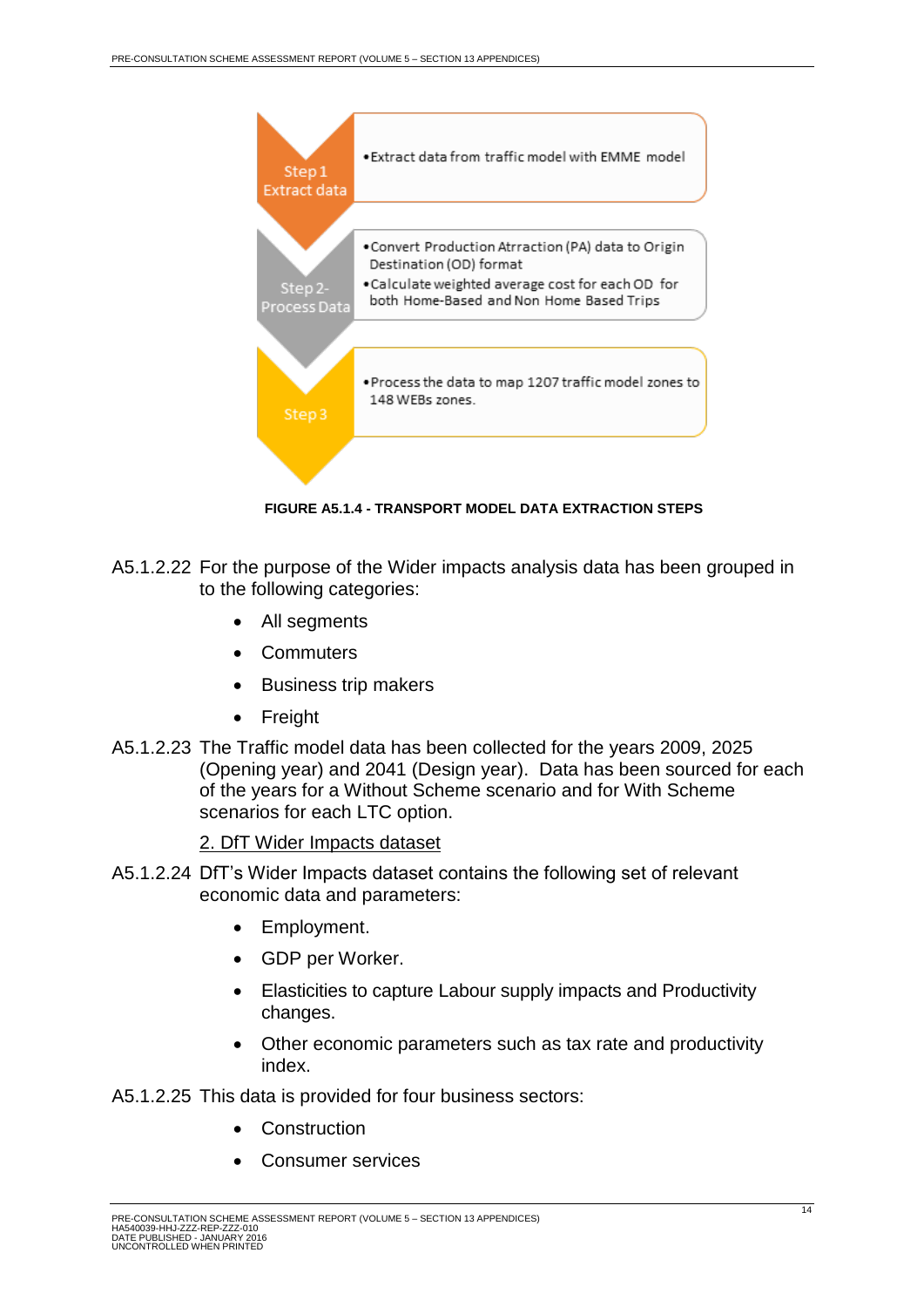- Manufacturing
- Producer services
- A5.1.2.26 Projections for employment until 2041 are based on NTEM version 6.2 and the post-2041 projections are consistent with HM Treasury's long-run assumptions.
- A5.1.2.27 NTEM datasets are long-term forecasts they represent the department's best estimate of the long-term response to demographic and economic trends. The forecasts are run for 2001 and at 5 year intervals to 2041 - for intermediate years, the forecasts are interpolated linearly.<sup>1</sup>

#### 3. National Travel Survey

- A5.1.2.28 The calculation of Wider Impacts requires data for journey times averaged across all modes. Data for transport costs and demand for non-highway modes is not present in the LTC Model. A mechanism was required to estimate bus, rail and waking and cycling generalised costs and demand.
- A5.1.2.29 The mechanism, which was adopted from the 2013 review, used National Travel Survey (NTS) data to construct the appropriate demand and cost matrices for bus and rail journeys.<sup>2</sup> Individual journey records from the NTS contain information about the time and distance of journeys made by different modes, together with their starting and ending points. At a regional level, using data from the NTS, measures were created of:
	- Bus demand as a share of car demand
	- Rail demand as a share of car demand
	- Bus generalised cost as a share of car generalised cost
	- Rail generalised cost as a share of car generalised cost
- A5.1.2.30 The generalised cost estimates derived from NTS are based on assumptions about values of time, average vehicle operating costs per kilometre and average vehicle occupancies.
- A5.1.2.31 Walking and cycling modes have been treated differently. Walking generalised costs are estimated using a rate of 15 minutes per kilometre and cycling at a rate of 4 minutes per kilometre. Distances have been sourced from the LTC Model. The average value of time for car trips derived from the LTC Model has been used to convert these times into generalised costs.
- A5.1.2.32 Demand for walking and cycling modes has been based on national trip data from Transport Statistics Great Britain 2011. This describes how mode shares vary with distance. From this data, a relationship has been developed to estimate walking and cycling demand as a share of car demand at different trip distances.
- A5.1.2.33 It is assumed that no walk or cycle trips are made for journeys over 25km.

<sup>1</sup> DfT (2014): TEMPro Important information<https://www.gov.uk/government/publications/tempro-important-information>

<sup>&</sup>lt;sup>2</sup> AECOM (2013): Lower Thames Crossing Review Report

PRE-CONSULTATION SCHEME ASSESSMENT REPORT (VOLUME 5 – SECTION 13 APPENDICES) HA540039-HHJ-ZZZ-REP-ZZZ-010 DATE PUBLISHED - JANUARY 2016 UNCONTROLLED WHEN PRINTED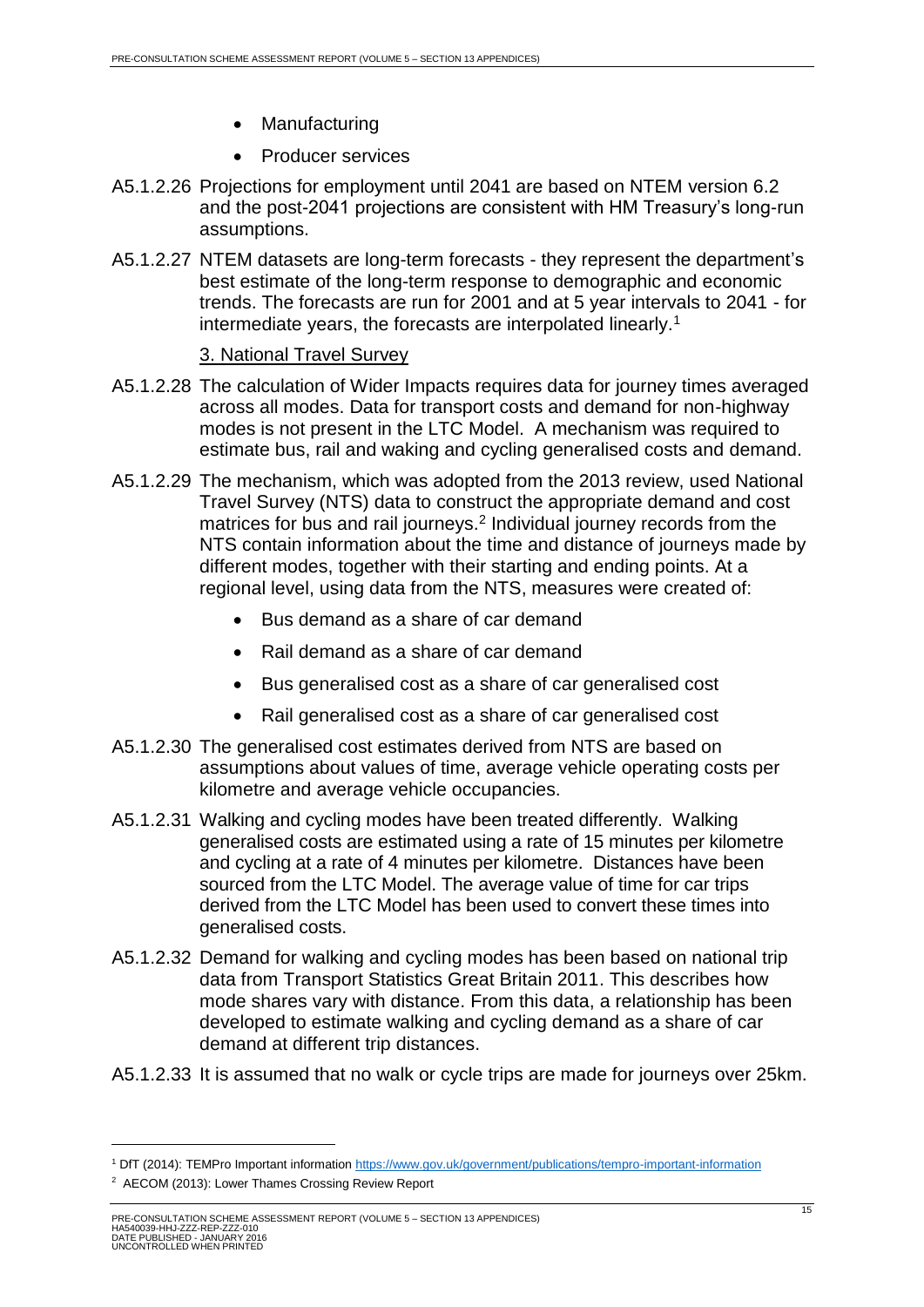# **WEBs Impacts**

A5.1.2.34 An assessment of Wider Impacts (WIs) for each of the long listed route options has been carried out using the LTC Wider Impacts (WI) model.<sup>3</sup> This model is based on the Wider Impacts model used in the 2013 Review. However HHJV has updated the model with minor structural amendments; with changes to the calculation methodology for effective density and discounting, to be consistent with the Wider Impacts methodology in DfT's WebTAG guidance<sup>4</sup>; and in significantly reducing the model's running time.

# **Type of impacts**

- A5.1.2.35 The following wider impacts have been estimated for each of the LTC route options in line with WebTAG
	- WI1 Agglomeration resulting from moves to more or less productive jobs
	- WI2 Output change in imperfectly competitive markets
	- WI3 Tax revenues arising from labour market impacts
- A5.1.2.36 In line with other components of the economic benefits, all WEBs have been *assessed* over a 60 year appraisal period from 2025 to 2084.

#### **Geography**

- A5.1.2.37 The Wider Impacts model consists of 148 zones (129 in London, south east and east of England, 19 zones elsewhere). The generalised cost and demand data from the traffic model has been aggregated to these zones using demand weightings. Journey time changes have been masked to exclude those which do not have an origin or destination within Kent, Essex or certain London boroughs.
- A5.1.2.38 The masking has been implemented to enable the net national Wider Impacts to be captured while avoiding spurious results from small changes in journey times in remote locations.

# **Agglomeration**

A5.1.2.39 Agglomeration refers to the concentration of economic activity in an area and is measured using effective density. Where a transport scheme facilitates a reduction in journey times and therefore generalised cost<sup>5</sup>, this alters the accessibility of firms in an area to other firms and workers to deliver improvement in relative agglomeration. The benefits arise as businesses and its labour are better connected, yielding additional productivity through spill-over benefits such as improved labour market matching and the sharing of ideas, technology and best practice.

**<sup>.</sup>** <sup>3</sup> The terms Wider Economic Benefits (WEBs) and Wider Impacts (WI) are used interchangeably.

<sup>4</sup> DfT WebTAG guidance, Unit A2.1, Wider Impacts

<sup>&</sup>lt;sup>5</sup> The base demand was used to avoid counter-intuitive changes in generalised costs, by keeping the demand matrix fixed. This is consistent with DfT guidance.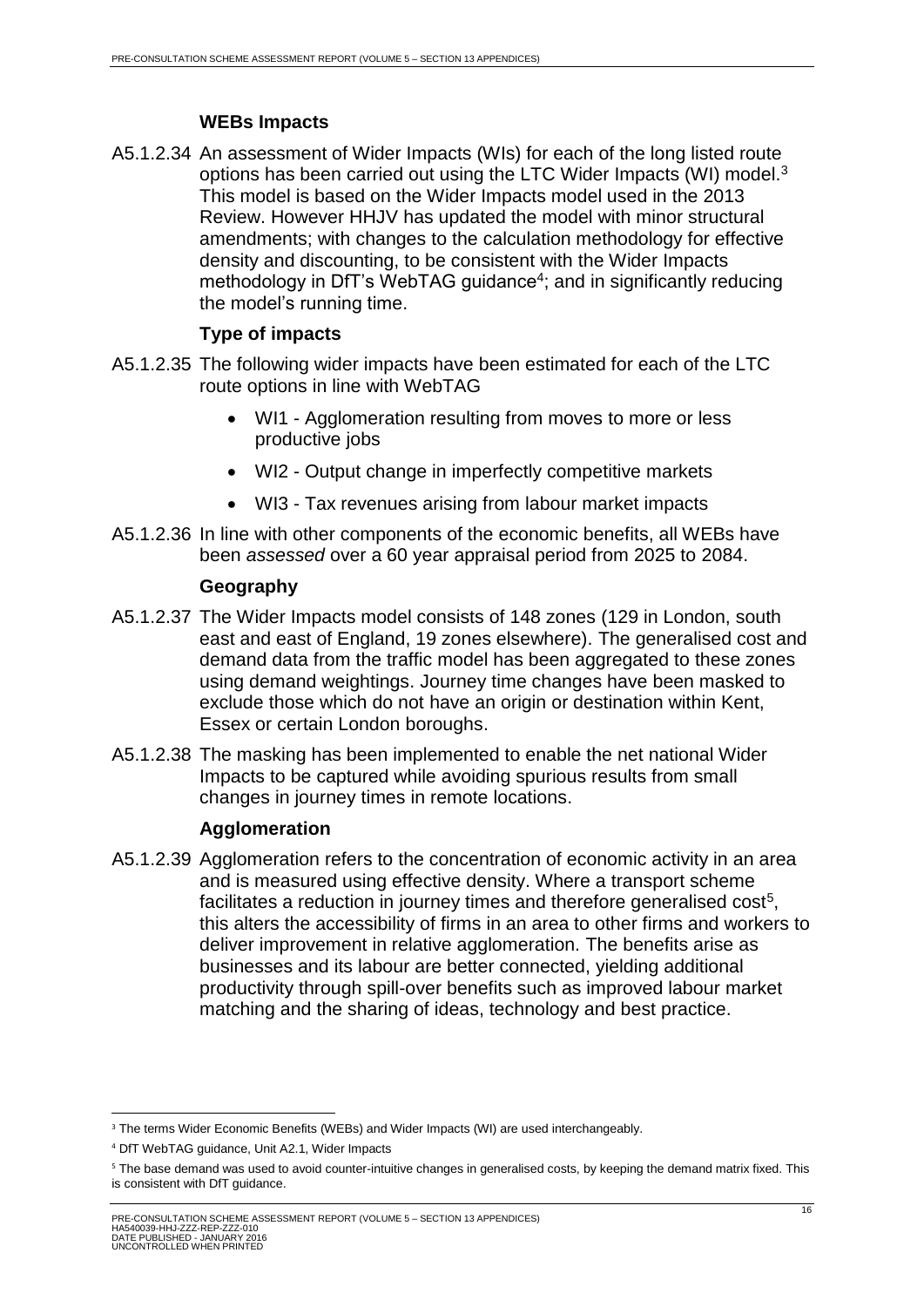A5.1.2.40 Changes in effective economic density from the transport investment are translated into changes in productivity using an econometric relationship.<sup>6</sup> Each area's change in productivity is then multiplied by its existing level of output, whereby the largest agglomeration impacts will likely occur in areas with significant decreases in generalised cost and a significant existing business base.

## **Change in Output in Imperfectly Competitive Markets**

- A5.1.2.41 A reduction in the costs of transport allows businesses to operate more efficiently - it allows them to raise their output due to a reduction in their business costs. This forms as an additional welfare impact, where in imperfectly competitive markets firms set prices above the marginal cost of production, resulting in the increased (or decreased) output being valued more highly by consumers than the cost of producing this output
- A5.1.2.42 The change in output in imperfectly competitive markets has been calculated based on the modelled value of business travel time savings. The calculations of these WI2 benefits assume that 10% of the change in business costs is passed onto consumers as an additional welfare benefit. This Wider Impact is in addition to the business user benefits which are captured in the TUBA user benefits.

#### **Tax Wedge on Labour Market Impacts**

A5.1.2.43 Decisions about whether to take a job are based on the combination of wages and commuting costs. As the costs of commuting change, these decision can result in a potential increase or decrease in the supply of labour. Reductions in journey time or cost will increase the returns from the combination of working and commuting and are likely to result in greater labour supply. The benefits to the individual are assumed to be captured in user benefits. However the change in tax revenues that results from the labour market impacts is what is being captured as part of WI3 calculations.

#### **Journey Time Reliability**

A5.1.2.44 Estimates have been calculated of the impacts of the options on Journey Time Reliability. This was done using the urban equation for journey time reliability provided in the WebTAG guidance. These benefits are included in the Adjusted BCRs.

# <span id="page-17-0"></span>**A5.1.3 Social impact appraisal**

- A5.1.3.1 A social impact appraisal was carried out for the short listed options (core scenarios) in line with WebTAG Unit A4.1.
- A5.1.3.2 The impacts of accidents have been quantified and monetised. Qualitative assessments of the impacts of the route options on journey quality, severance and security were carried out and are summarised in Chapter 6.
- A5.1.3.3 The methods used to appraise each impact are summarised below.

<sup>1</sup> <sup>6</sup> The effective density depends on the destination's employment level and generalised costs decayed by the distance parameter.

PRE-CONSULTATION SCHEME ASSESSMENT REPORT (VOLUME 5 – SECTION 13 APPENDICES) HA540039-HHJ-ZZZ-REP-ZZZ-010 DATE PUBLISHED - JANUARY 2016 UNCONTROLLED WHEN PRINTED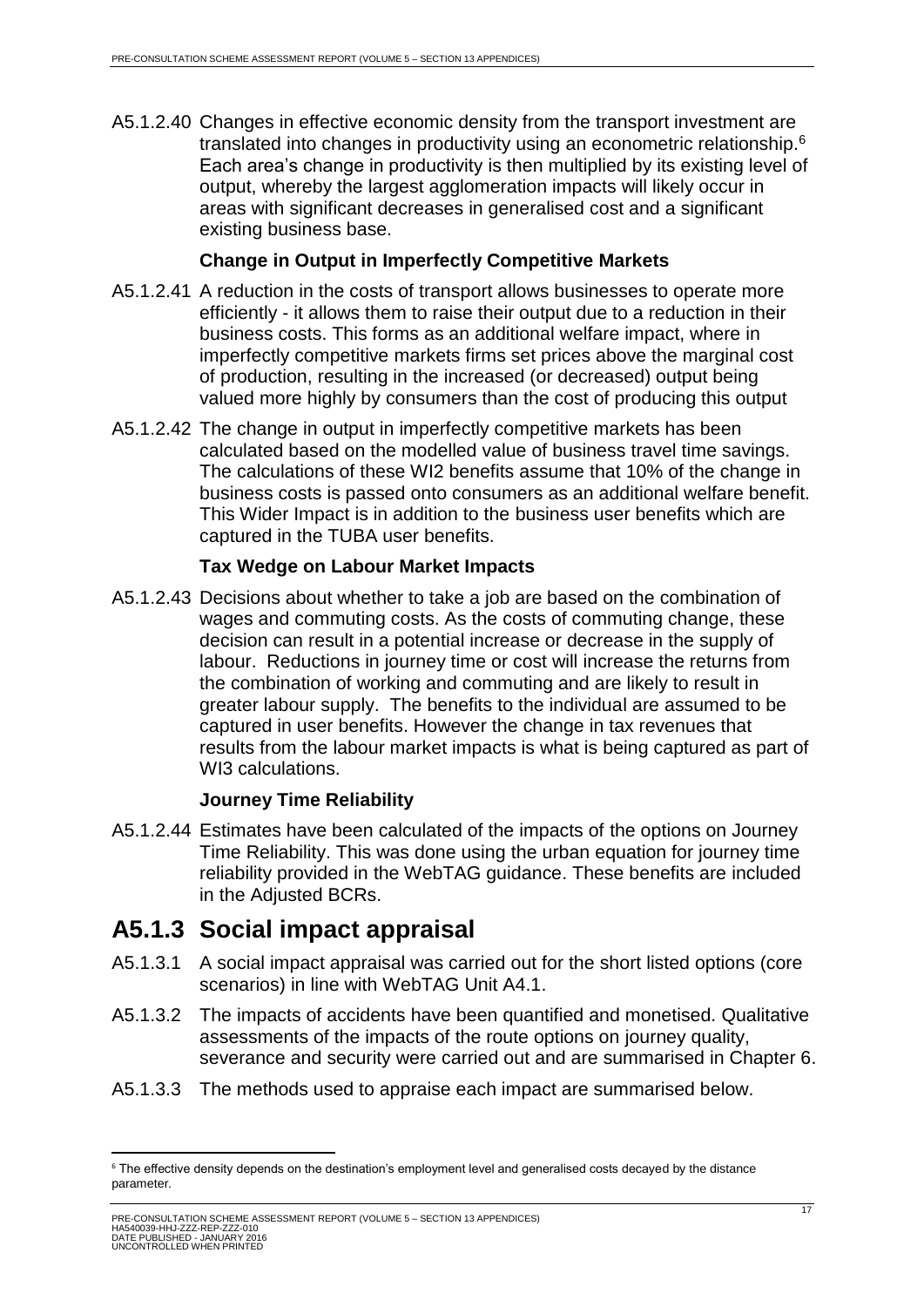# **Accidents**

- A5.1.3.4 The number and value of additional accidents and fatalities were calculated using DfT's COBALT tool. This forecasts the economic costs and benefits associated with changing accident and casualty patterns following the provision of new or improved roads. HHJV used COBALT to refresh the safety assessment of the LTC route options. The calculations were performed over a more restricted area due to the lack of link attributes included the traffic model. There are two other differences compared to the previous AECOM modelling:
	- Buffer links were excluded, as these are not modelled fully by SATURN.
	- Spigot links were excluded, as these are added to the model solely as a means of introducing traffic to the simulation area and are not 'real' links.
	- Some minor changes to the Without and With Scheme networks were necessary to reflect changes made to the traffic models particularly in the vicinity of M25 Junction 30 and M2 Junction 3.
- A5.1.3.5 Otherwise the COBALT input files were prepared directly using Access and Excel from the original AECOM spreadsheets. The accident rates for each link used by AECOM were retained. In view of the extent of the network, the appraisal was for the most part undertaken using default accident rates for links and junctions combined. These rates were established in COBALT's predecessor program, COBA. This is a standard approach but does not take account of local conditions. The data collection and processing which would be required to use observed accident rates on a network of this size would be unrealistic at this stage in the development of the project.
- A5.1.3.6 However, COBA accident rates for some road types had been replaced by AECOM with rates they had derived in the free-flow charging study. This data was based on observed accident data collected in and around the Dartford - Thurrock area. These modified rates were retained in the COBALT runs and were applied to all links in the particular road categories.
- A5.1.3.7 Accidents costs have been appraised using COBALT Version 2013.2. The model estimates the number of accidents by summing the product of accident rates and forecast annual flows for each link using the relationships built into the software. Accident rates in terms of personal injury accidents per million vehicle kilometres are defined for different link types. COBA accident rates for some road types were replaced by AECOM with those derived in the free-flow charging study. The traffic flows are derived from the LTC model. The costs of accidents are calculated by multiplying the numbers of accidents by type by the unit costs set out in the WebTAG data book.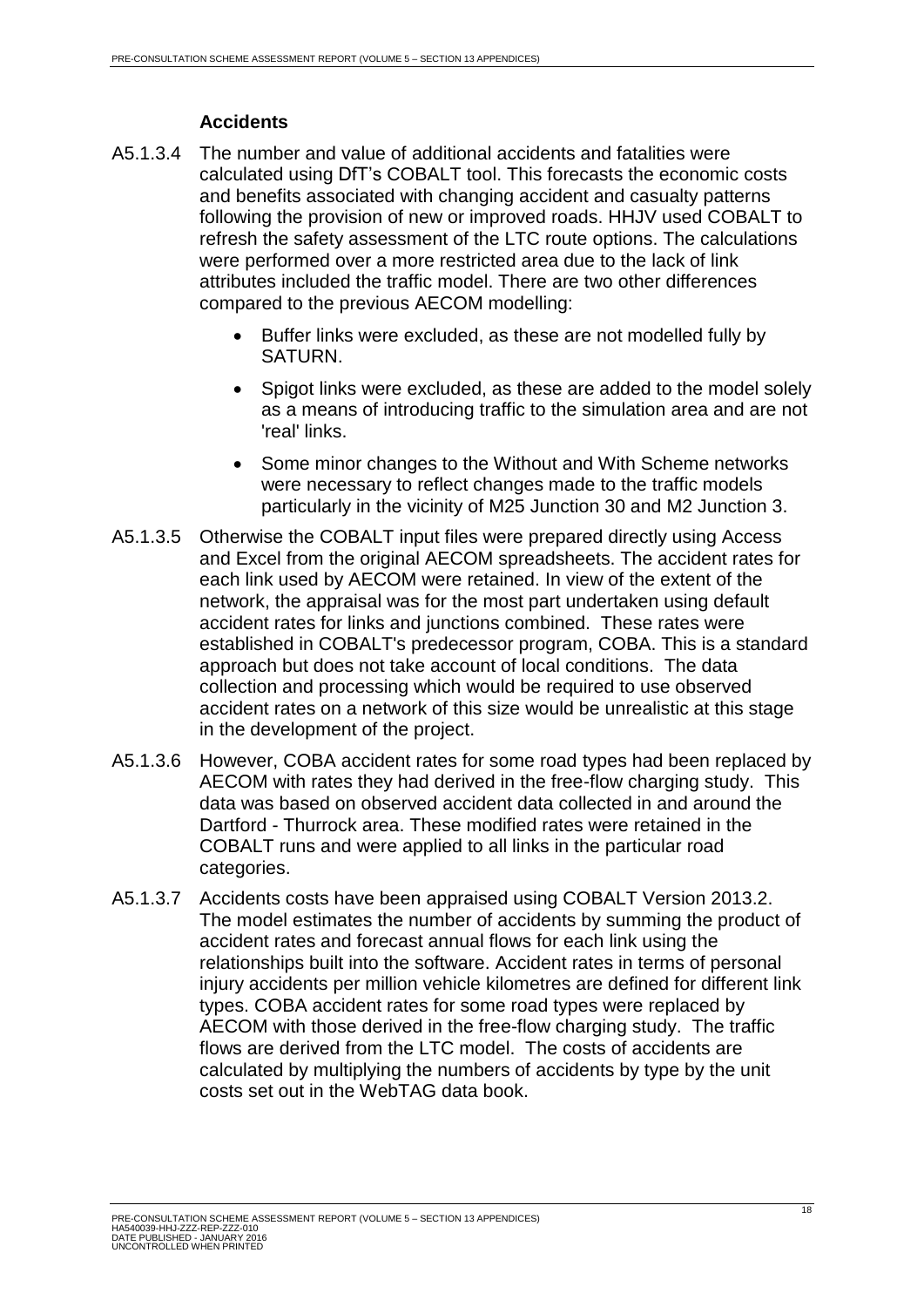- A5.1.3.8 Changes in the number of accidents are primarily driven by changes in traffic flows, although they are also affected by the switching of traffic between roads with accident characteristics. As in the case of the greenhouse gas emissions compared to the without scheme case the increases in traffic taking advantage of the expanded opportunities for travel result in increased accident costs.
- A5.1.3.9 The appraisal has taken account of traffic flows over a fairly wide area of southeast and eastern England. While the use of a large network for appraisal does provide a potentially comprehensive assessment of the possible impacts, there is some risk that modelling noise away from the main study area, shifting traffic between links with different accident characteristics may impact unduly on the estimated results and these findings therefore need to be treated with caution. The changes in accident costs between the Without Scheme and Do Something scenarios only represent about 0.3 per cent of the total accidents estimated for each scenario.

#### **Physical Activity**

A5.1.3.10 To achieve the scheme objectives for LTC one of the project requirements is to include provision for non-motorised users (cyclists and pedestrians). In the appraisal of the route options, impacts on physical activity refers to the physical activity of these road users. During the options phase provision for non-motorised users has been considered but has not yet been incorporated into the designs for the route options.

## **Journey Quality**

- A5.1.3.11 A qualitative approach to assessing journey quality has been taken. Each option has been assessed using three key areas capturing the impacts on the user journey that are not covered in the traffic modelling: traveller care; travellers' views; and traveller stress.
	- Traveller care covers aspects such as level of facilities and cleanliness. In a highways project this could relate to road side stations and roads free of debris.
	- Traveller views from a highways perspective covers the view and pleasantness of external surroundings and includes visibility linked to safety.
	- Traveller stress covers frustration, fear of accidents and route uncertainty.
- A5.1.3.12 The rankings for journey quality are based on a scale of beneficial, neutral and adverse. Where beneficial and adverse impacts affects 10,000+ users, the effect is "high beneficial" or "high adverse", smaller impacts are categorized as moderate or low. The assessment has been based on the assumption that no new provision would be made for pedestrians and cyclists.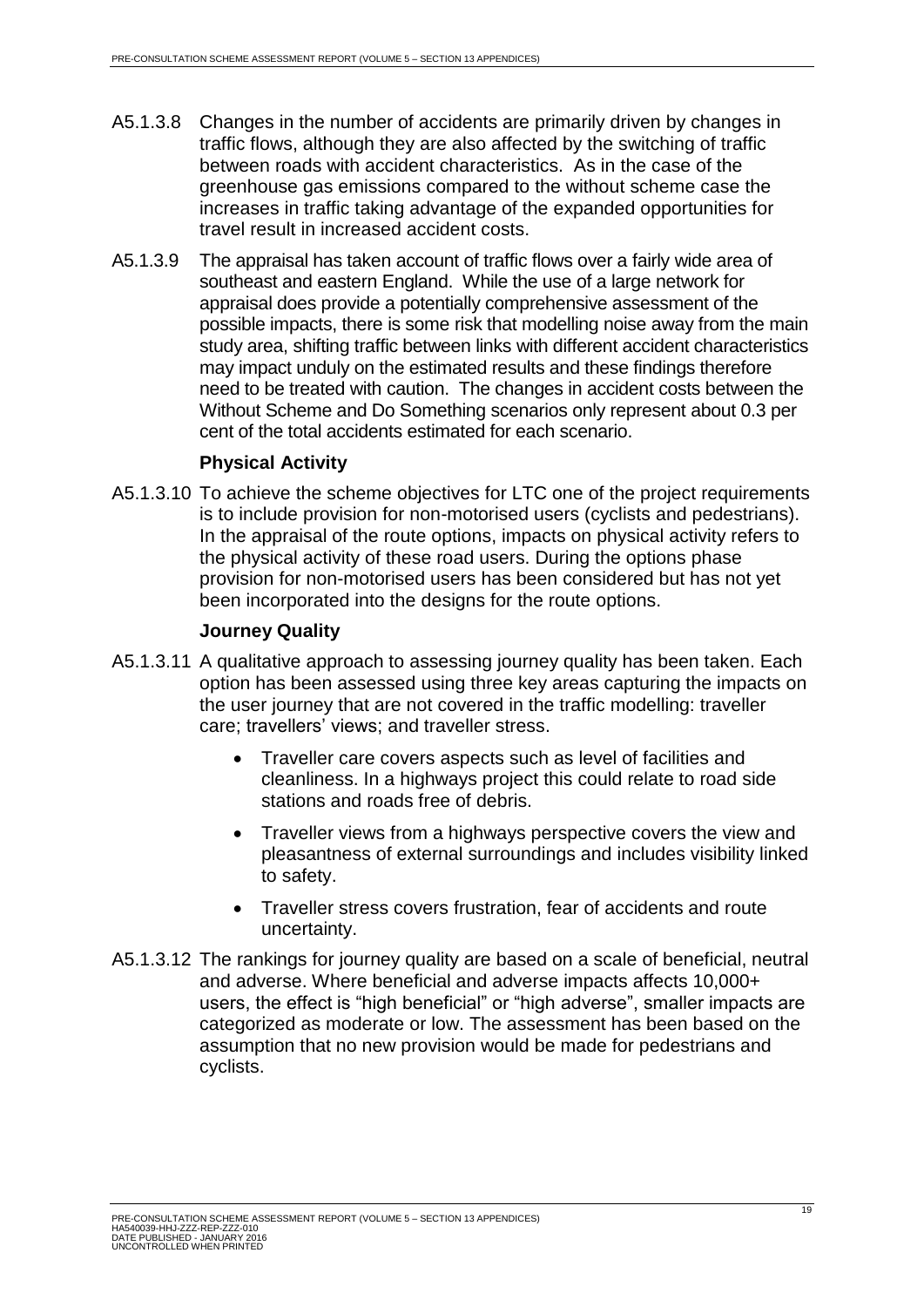# **Severance**

A5.1.3.13 An assessment of the community facilities is included in Volume 6.

A5.1.3.14 An assessment of public rights of way (footpaths, bridle paths and cycle routes) has been prepared for Volume 5, the results of which have been used to help complete the Appraisal Summary Tables (AST) using a qualitative scoring. Each route has been given a score based on the level of severity of the severance and the number of people affected. The number of people that are likely to be affected has also been presented. These figures have been based on ONS 2011 Census travel to work data at Middle Super Output Area level and have been forecast to 2025 based on NTEM growth factors.

# **Property Acquisition**

The assessment of property acquisition is described in Volume 4.

# **Security**

- A5.1.3.15 WebTAG Unit A4.1 requires an assessment of the changes in security and the likely numbers of users affected. It does not however, provide formal guidance for highways schemes. In order to assess the impacts, a qualitative review of the security considerations and impacts has been carried out drawing on the Table of security indicators in WebTAG Unit A4.1. The WebTAG security worksheet has been completed and included in the report providing a ranking for each route based on the qualitative review. The impacts for each route have been compared to the without scheme scenario to identify the potential level of change that will occur.
- A5.1.3.16 At this stage a very high level assessment has been carried out. Security will be explored in more depth at the development stage of the project.

# **Accessibility**

A5.1.3.17 WebTAG guidance on accessibility is for appraising public transport schemes. LTC is a road scheme and consequently the guidance is not appropriate for this appraisal. Accessibility has instead been assessed through severance, NMU impacts (measured in physical activity) and time savings.

# **Personal Affordability**

A5.1.3.18 Assessing changes to personal affordability is part of the WebTAG Unit A4.1. This is carried out when changes are made to user costs. No changes in real terms have been made to the user costs in the core scenarios in respect of the charges to cross the river crossing. Consequently an assessment of personal affordability has not been carried out.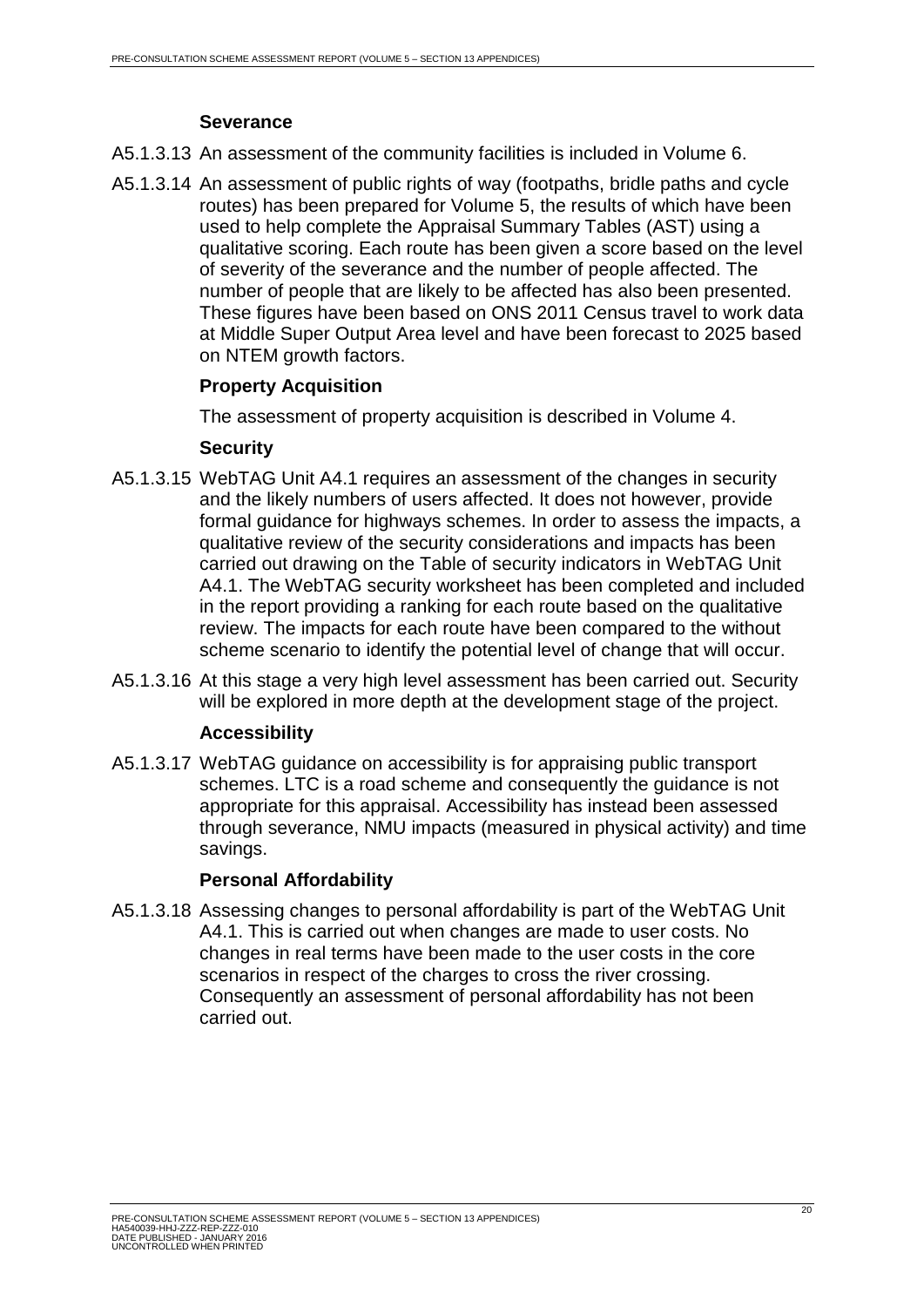# <span id="page-21-0"></span>**A5.1.4 Benefit cost ratios**

- A5.1.4.1 The economic and social returns from the options can be measured in several different ways. These include:
	- The total discounted benefits of the option referred to as the Present Value of Benefits (PVB).
	- The extent to which the discounted benefits exceed the discounted costs of construction and operation, referred to as the Present Value of Costs (PVC). This difference is known as the Net Present Value (NPV).
	- The ratio of the PVB and PVC is known as the benefit-cost ratio or BCR.
- A5.1.4.2 In a scenario where there are ample funds for investment the NPV is a useful measure. However where funds are constrained the BCR is the more useful indicator of value for money and is the one which is recommended for use in WebTAG.
- A5.1.4.3 In line with WebTAG guidance, two BCRs were calculated for each of the options:
	- 1. An Initial BCR which includes all benefits and costs except WEBs and Journey Time Reliability benefits.
	- 2. An Adjusted BCR which also incorporates WEBs and Journey Time Reliability benefits.
- A5.1.4.4 **Tables A5.1.3** and **A5.1.4** present the appraisal results for Routes 1 to 4 for each crossing type (bridge, bored tunnel and immersed tube tunnel) with the Western Southern Link and the Eastern Southern Link.

# <span id="page-21-1"></span>**A5.1.5 Distributional Impact Appraisal**

A5.1.5.1 The purpose of the distributional impact (DI) analysis is to identify where there are particularly high concentrations of specific demographic groups in the impact areas of the short listed options. It is also to identify which groups in society will be most affected by the project in either a positive or negative way. DI analysis will be carried out for the Post-consultation version of the SAR.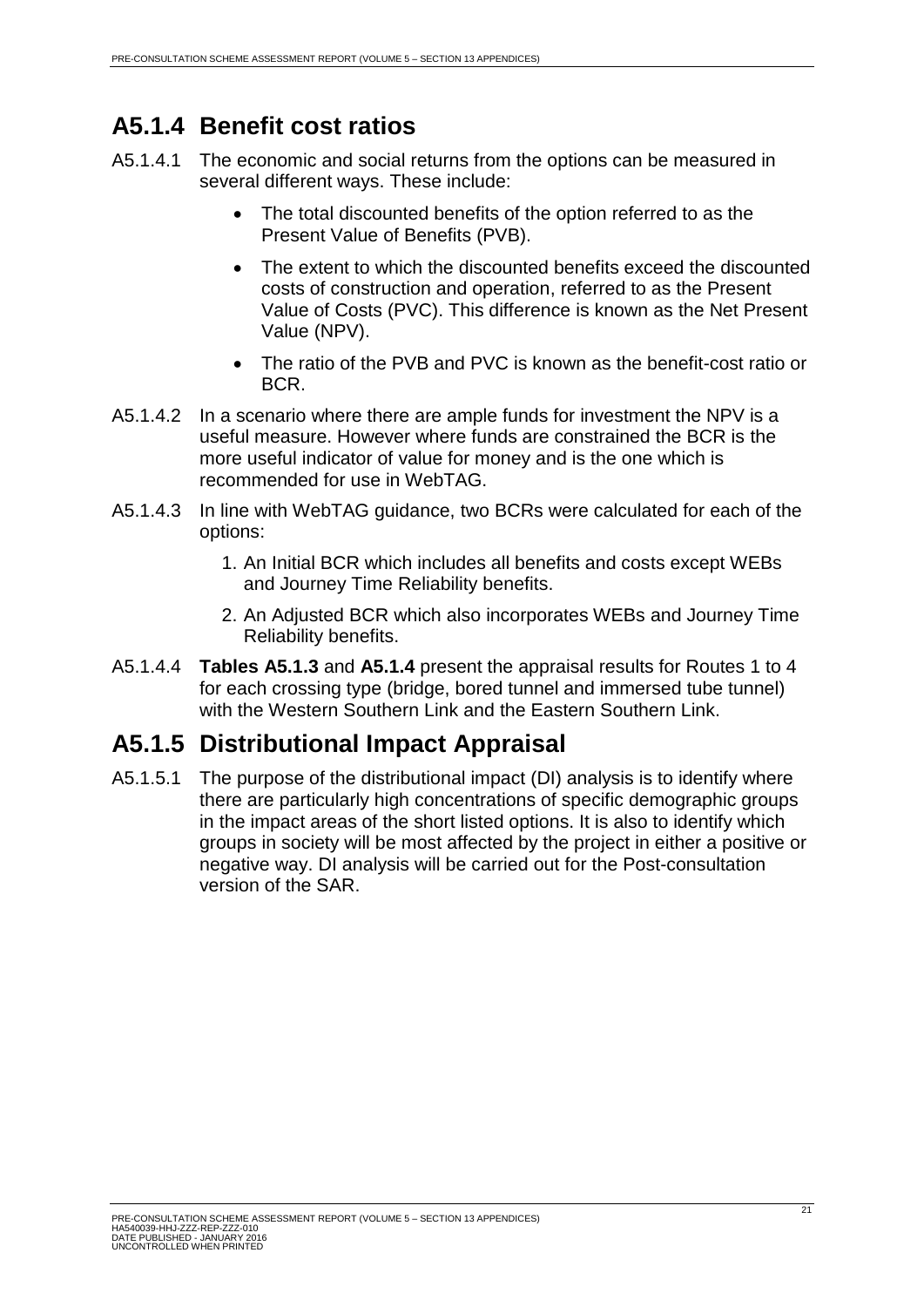<span id="page-22-0"></span>PRE-CONSULTATION SCHEME ASSESSMENT REPORT (VOLUME 5 - SECTION 13 APPENDICES) PRE-CONSULTATION SCHEME ASSESSMENT REPORT (VOLUME 5 – SECTION 13 APPENDICES)

| I                                                           |
|-------------------------------------------------------------|
|                                                             |
|                                                             |
|                                                             |
|                                                             |
| l                                                           |
|                                                             |
|                                                             |
|                                                             |
|                                                             |
|                                                             |
|                                                             |
|                                                             |
|                                                             |
| l                                                           |
|                                                             |
|                                                             |
|                                                             |
| 1                                                           |
|                                                             |
|                                                             |
|                                                             |
| ֖֖֖֧ׅ֧֖֖֧֖֖֧֧֚֚֚֚֚֚֚֚֚֚֚֚֚֚֚֚֚֚֚֚֚֚֚֚֚֚֚֚֚֚֚֚֬֝֝֬֝֓֝֓֞֬֝֓֞֝ |
| ı                                                           |
|                                                             |
|                                                             |
|                                                             |
|                                                             |
|                                                             |
|                                                             |
|                                                             |
|                                                             |

|                            | $\overline{\mathbf{R}}$ |                 |                  | R <sub>2</sub> W <sub>SL</sub> |                  |               | R <sub>2</sub> /ESL |          |
|----------------------------|-------------------------|-----------------|------------------|--------------------------------|------------------|---------------|---------------------|----------|
| PVB (£bn)                  | <b>BR</b>               | 눕               | <b>BR</b>        | 눕                              | Ê                | BR.           | БĪ                  | Ê        |
| Greenhouse Gases           | $-0.144$                | $-0.144$        | $-0.260$         | $-0.260$                       | $-0.260$         | $-0.284$      | $-0.284$            | $-0.284$ |
| Accidents                  | $-0.074$                | $-0.074$        | $-0.126$         | $-0.126$                       | $-0.126$         | $-0.118$      | $-0.118$            | $-0.118$ |
| Travel time                | 2.310                   | 2.310           | 3.393            | 3.393                          | 3.393            | 3.468         | 3.468               | 3.468    |
| VOC                        | 0.049                   | 0.049           | 0.031            | 0.031                          | 0.031            | 0.212         | 0.212               | 0.212    |
| User charges               | $-0.124$                | $-0.124$        | $-0.107$         | $-0.107$                       | $-0.107$         | $-0.123$      | $-0.123$            | $-0.123$ |
| Indirect Taxation          | 0.269                   | 0.269           | 0.550            | 0.550                          | 0.550            | 0.585         | 0.585               | 0.585    |
| Noise                      | $-0.001$                | $-0.001$        | 0.003            | 0.003                          | 0.003            | 0.004         | 0.004               | 0.004    |
| Construction delays        | $-0.291$                | $-0.291$        | n/a              | n/a                            | n./a             | n/a           | n/a                 | n/a      |
| Total (excl WEBs & Reliab) | 1.995                   | 1.995           | 3.483            | 3.483                          | 3.483            | 3.744         | 3.745               | 3.745    |
| PVC (£bn)                  | 1.222                   | 1.372           | 1.285            | 1.370                          | 1.515            | 1.380         | 1.464               | 1.610    |
| NPV (£bn)                  | 0.773                   | 0.623           | 2.198            | 2.114                          | 1.968            | 2.365         | 2.280               | 2.135    |
| Initial BCR <sub>S</sub>   | $\frac{6}{1}$           | 1.5             | 2.7              | 2.5                            | 2.3              | 2.7           | 2.6                 | 2.3      |
| $WEBs$ (£bn)               | 0.737                   | 0.737           | 1.264            | 1.264                          | 1.264            | 1.626         | 1.626               | 1.626    |
| Reliability                | 0.135                   | 0.135           | 0.142            | 0.142                          | 0.142            | 0.146         | 0.146               | 0.146    |
| Adjusted BCRs              | $2.\overline{3}$        | $\overline{21}$ | $3.\overline{8}$ | 3.6                            | $3.\overline{2}$ | $\frac{0}{4}$ | 3.8                 | 3.4      |
|                            |                         |                 |                  |                                |                  |               |                     |          |

 $IT =$  immersed tube tunnel  $n/a =$  not appraised BR = bridge BT = bored tunnel ITT = immersed tube tunnel  $n/a$  = not appraised  $BT = bored$  tunnel  $BR = bridge$ 

PRE-CONSULTATION SCHEME ASSESSMENT REPORT (VOLUME 5 – SECTION 13 APPENDICES)<br>HAS40039-HHJ-ZZZ-REP-ZZZ-010<br>DACONTROLLED WHEN PRINTED PRE-CONSULTATION SCHEME ASSESSMENT REPORT (VOLUME 5 – SECTION 13 APPENDICES) DATE PUBLISHED - JANUARY 2016 UNCONTROLLED WHEN PRINTED HA540039-HHJ-ZZZ-REP-ZZZ-010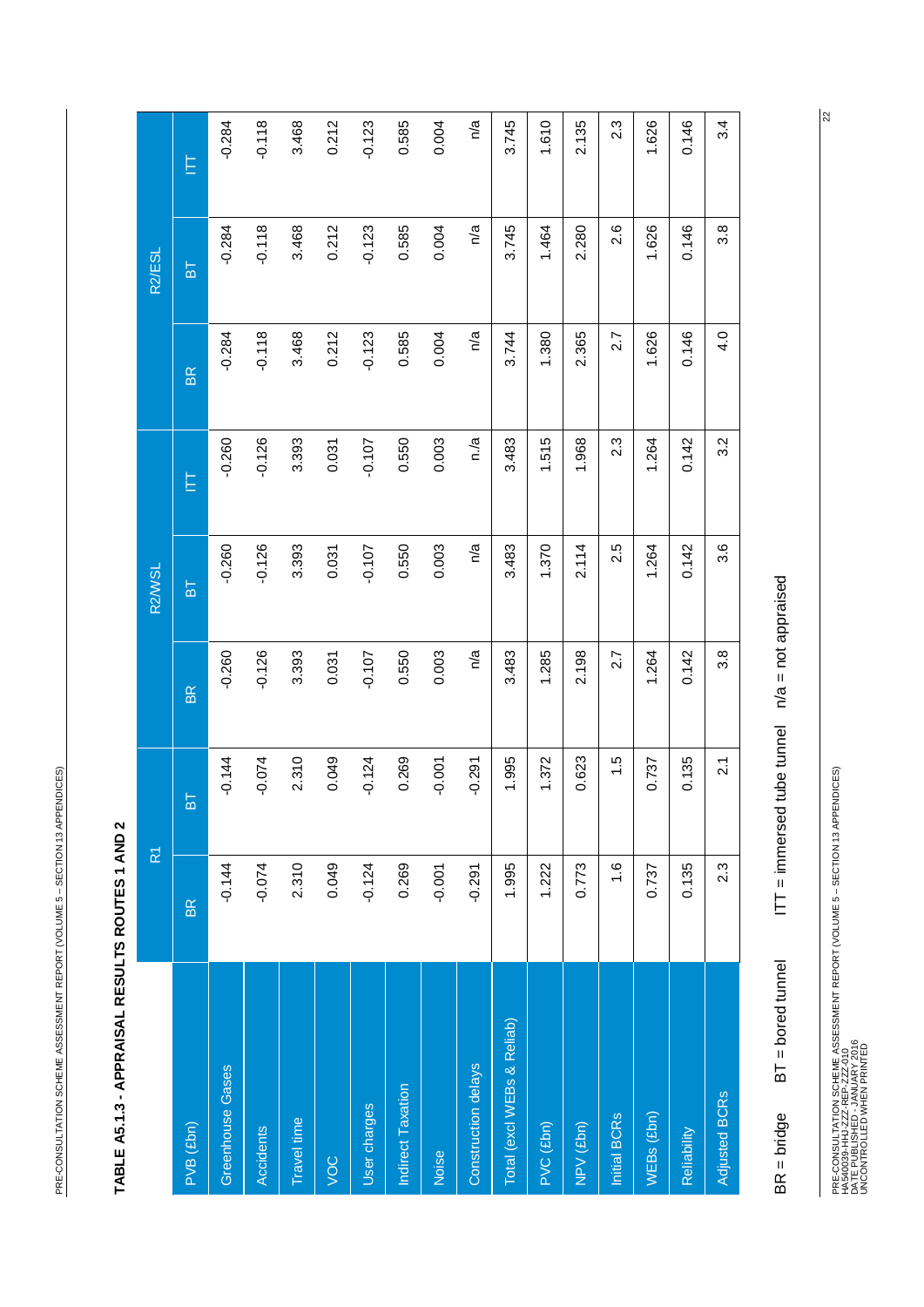<span id="page-23-0"></span>PRE-CONSULTATION SCHEME ASSESSMENT REPORT (VOLUME 5 - SECTION 13 APPENDICES) PRE-CONSULTATION SCHEME ASSESSMENT REPORT (VOLUME 5 – SECTION 13 APPENDICES)

| l                                                                                        |
|------------------------------------------------------------------------------------------|
|                                                                                          |
|                                                                                          |
|                                                                                          |
|                                                                                          |
|                                                                                          |
|                                                                                          |
|                                                                                          |
|                                                                                          |
|                                                                                          |
|                                                                                          |
|                                                                                          |
| :                                                                                        |
|                                                                                          |
| $\mathcal{L}(\mathcal{L})$ and $\mathcal{L}(\mathcal{L})$ and $\mathcal{L}(\mathcal{L})$ |
|                                                                                          |
|                                                                                          |
|                                                                                          |
| l                                                                                        |
|                                                                                          |
|                                                                                          |
|                                                                                          |
| I                                                                                        |
|                                                                                          |
|                                                                                          |
| I<br>ı                                                                                   |
|                                                                                          |
|                                                                                          |
|                                                                                          |
|                                                                                          |
| ı                                                                                        |
|                                                                                          |
|                                                                                          |
|                                                                                          |
|                                                                                          |

|                            |                     | R3/WSL          |                                 |           | R3/ESL                          |          |           | R4/WSL   |          |           | R4/ESL         |          |
|----------------------------|---------------------|-----------------|---------------------------------|-----------|---------------------------------|----------|-----------|----------|----------|-----------|----------------|----------|
| PVB <sub>(Ebn)</sub>       | BR                  | $\overline{B}$  | E                               | <b>BR</b> | $\overline{a}$                  | Ê        | <b>BR</b> | 눕        | Ê        | <b>BR</b> | $\overline{B}$ | E        |
| <b>Greenhouse Gases</b>    | $-0.273$            | $-0.273$        | $-0.273$                        | $-0.288$  | $-0.288$                        | $-0.288$ | $-0.289$  | $-0.289$ | $-0.289$ | $-0.304$  | $-0.304$       | $-0.304$ |
| Accidents                  | $-0.128$            | $-0.128$        | $-0.128$                        | $-0.120$  | $-0.120$                        | $-0.120$ | $-0.121$  | $-0.121$ | $-0.121$ | $-0.113$  | $-0.113$       | $-0.113$ |
| Travel time                | 3.119               | 3.119           | 3.119                           | 3.489     | 3.489                           | 3.489    | 3.235     | 3.235    | 3.235    | 3.514     | 3.514          | 3.514    |
| VOC                        | 0.124               | 0.124           | $\overline{2}$<br>$\frac{1}{2}$ | 0.333     | 0.333                           | 0.333    | 0.009     | 0.009    | 0.009    | 0.210     | 0.210          | 0.210    |
| User charges               | $-0.117$            | $-0.117$        | $-0.117$                        | $-0.131$  | $-0.131$                        | $-0.131$ | $-0.100$  | $-0.100$ | $-0.100$ | $-0.112$  | $-0.112$       | $-0.112$ |
| Indirect Taxation          | 0.565               | 0.565           | 0.565                           | 0.589     | 0.589                           | 0.589    | 0.603     | 0.603    | 0.603    | 0.629     | 0.629          | 0.629    |
| Noise                      | 0.011               | 0.012           | 0.012                           | 0.009     | 0.010                           | 0.010    | 0.014     | 0.015    | 0.015    | 0.012     | 0.012          | 0.012    |
| C&M delays                 | n/a                 | n/a             | n/a                             | $-0.026$  | $-0.026$                        | $-0.026$ | n/a       | n/a      | n/a      | n/a       | n/a            | n/a      |
| Total (excl WEBs & Reliab) | 3.300               | 3.300           | 3.300                           | 3.856     | 3.856                           | 3.856    | 3.353     | 3.353    | 3.353    | 3.836     | 3.837          | 3.837    |
| PVC (£bn)                  | 1.264               | 1.354           | 1.498                           | 1.358     | 1.447                           | 1.592    | 1.454     | 1.548    | 1.688    | 1.555     | 1.649          | 1.781    |
| NPV (£bn)                  | 2.036               | 1.947           | 1.802                           | 2.498     | 2.409                           | 2.264    | 1.898     | 1.805    | 1.665    | 2.281     | 2.188          | 2.056    |
| Initial BCR <sub>S</sub>   | 2.6                 | 2.4             | 2.2                             | 2.8       | 2.7                             | 2.4      | 2.3       | 2.2      | 2.0      | 2.5       | 2.3            | 2.2      |
| $WEBs$ $(Ebn)$             | 1.353               | 1.353           | 1.353                           | 1.677     | 1.677                           | 1.677    | 1.678     | 1.678    | 1.678    | 1.735     | 1.735          | 1.735    |
| <b>Reliability</b>         | 0.143               | 0.143           | 43<br>Ğ                         | 0.147     | 0.147                           | 0.147    | 0.146     | 0.146    | 0.146    | 0.150     | 0.150          | 0.150    |
| <b>Adjusted BCRs</b>       | $3.\overline{8}$    | 3.5             | 3.2                             | 4.2       | 3.9                             | 3.6      | 3.6       | 3.3      | 3.1      | 3.7       | 3.5            | 3.2      |
| $BR = bridge$              | $BT = bored$ tunnel | $IT = immersed$ |                                 |           | tube tunnel n/a = not appraised |          |           |          |          |           |                |          |

PRE-CONSULTATION SCHEME ASSESSMENT REPORT (VOLUME 5 – SECTION 13 APPENDICES)<br>HAS40039-HHJ-ZZZ-REP-ZZZ-010<br>DATE PUBLISHED - JANUARY 2016<br>UNCONTROLLED WHEN PRINTED PRE-CONSULTATION SCHEME ASSESSMENT REPORT (VOLUME 5 – SECTION 13 APPENDICES) DATE PUBLISHED - JANUARY 2016 HA540039-HHJ-ZZZ-REP-ZZZ-010

UNCONTROLLED WHEN PRINTED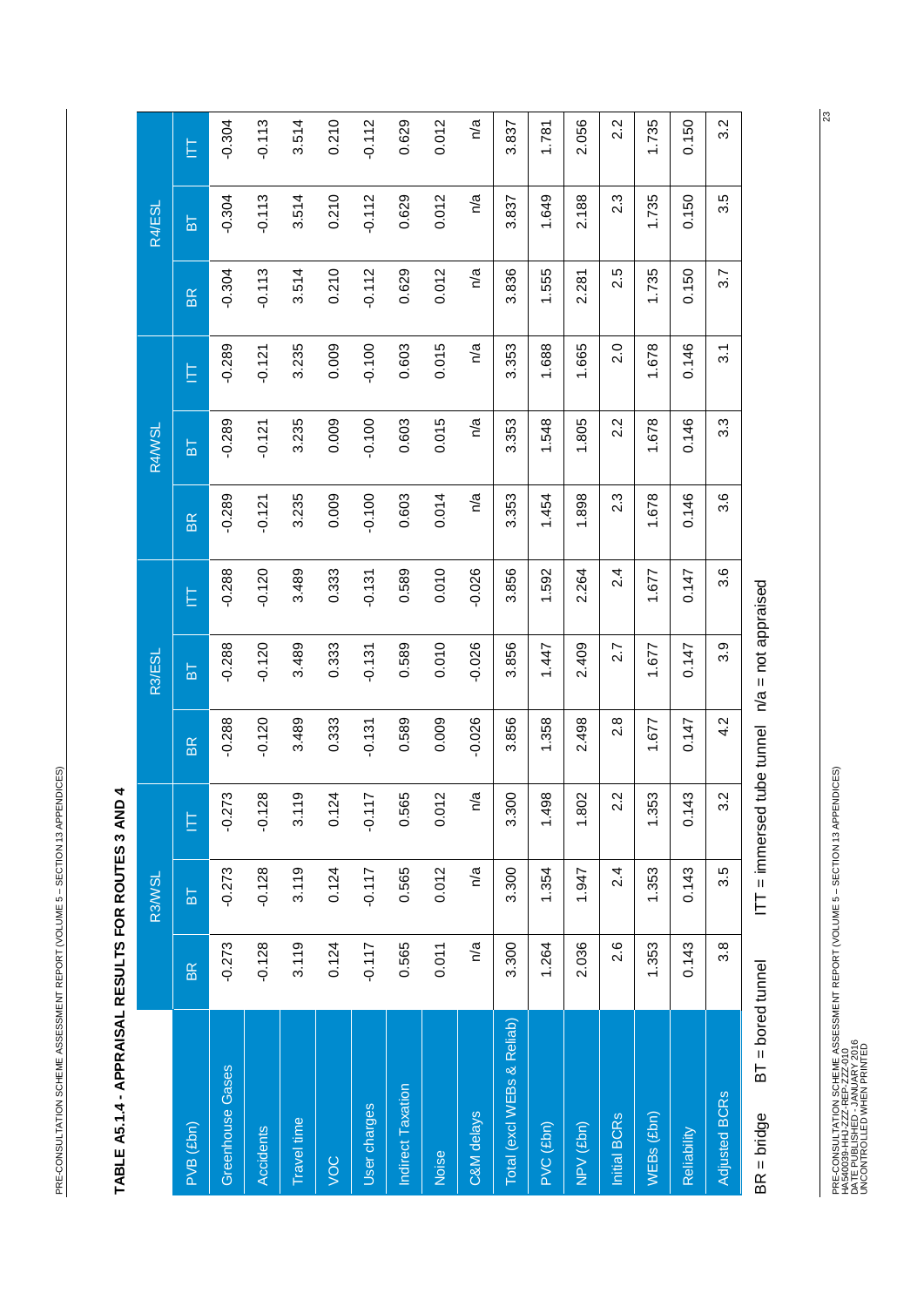# <span id="page-24-0"></span>**Appendix 5.2 Paramount London**

# <span id="page-24-1"></span>**A5.2.1 Introduction**

- A5.2.1.1 London Paramount Entertainment Resort (LPER) would be a major development that would generate a large amount of leisure and employment traffic on the road network around the existing Dartford Crossing and LTC crossing locations. However the information that is currently available to HHJV is insufficient to enable LPER to be incorporated into the V2 traffic model.
- A5.2.1.2 To model the impacts of LPER, HHJV will need much more detailed technical information. Despite requests this information has not yet been provided to HHJV. Given the scale and importance of LPER on the choice LTC corridor and number of traffic lanes, it is not possible or appropriate to simply make assumptions.
- A5.2.1.3 The technical information that is needed would be included within the Transport Assessment that LPER needs to produce to support its DCO application which HHJV understands is unlikely to be submitted until 2016. 7 Therefore the LTC short list appraisal results within the Business Case and included in the Public Consultation do not take account of LPER. Specifically the technical information needed to model LPER would cover:
	- The spatial distribution of visitor and employee trips to and from the Resort i.e. what geographical areas are people coming from to get to the Park and what routes are they likely to take.
	- How traffic flows to and from LPER vary by time of day i.e. what will be the peak periods for visitor and employee trips.
	- What will be the highway modal shares for people getting to and from the LPER.

# **Likely impacts of LPER**

- A5.2.1.4 It is possible to make a qualitative assessment about the likely impacts. These are:
	- LPER will be much larger than other leisure parks in the UK and the may be inappropriate to simply scale up the pattern of trips from other parks.
	- Given the Resort's proximity to London, a large share of its visitors are likely to come from the capital. However it is unclear what proportion of visitors that will be and what the overall spatial distribution of trips to and from the Resort.
	- The opening and closing times for LPER are unknown, but are likely to be similar to those for other UK leisure parks (typically 10am to 5pm). Therefore the peak periods for visitor traffic to and from the Resort will be slightly different to the peak periods (7am to 9am and

<sup>1</sup>  $^7$  Even with the technical information about LPER, it will still be a major task to incorporate LPER into the LTC  $v2$  model and test its impact on the road network.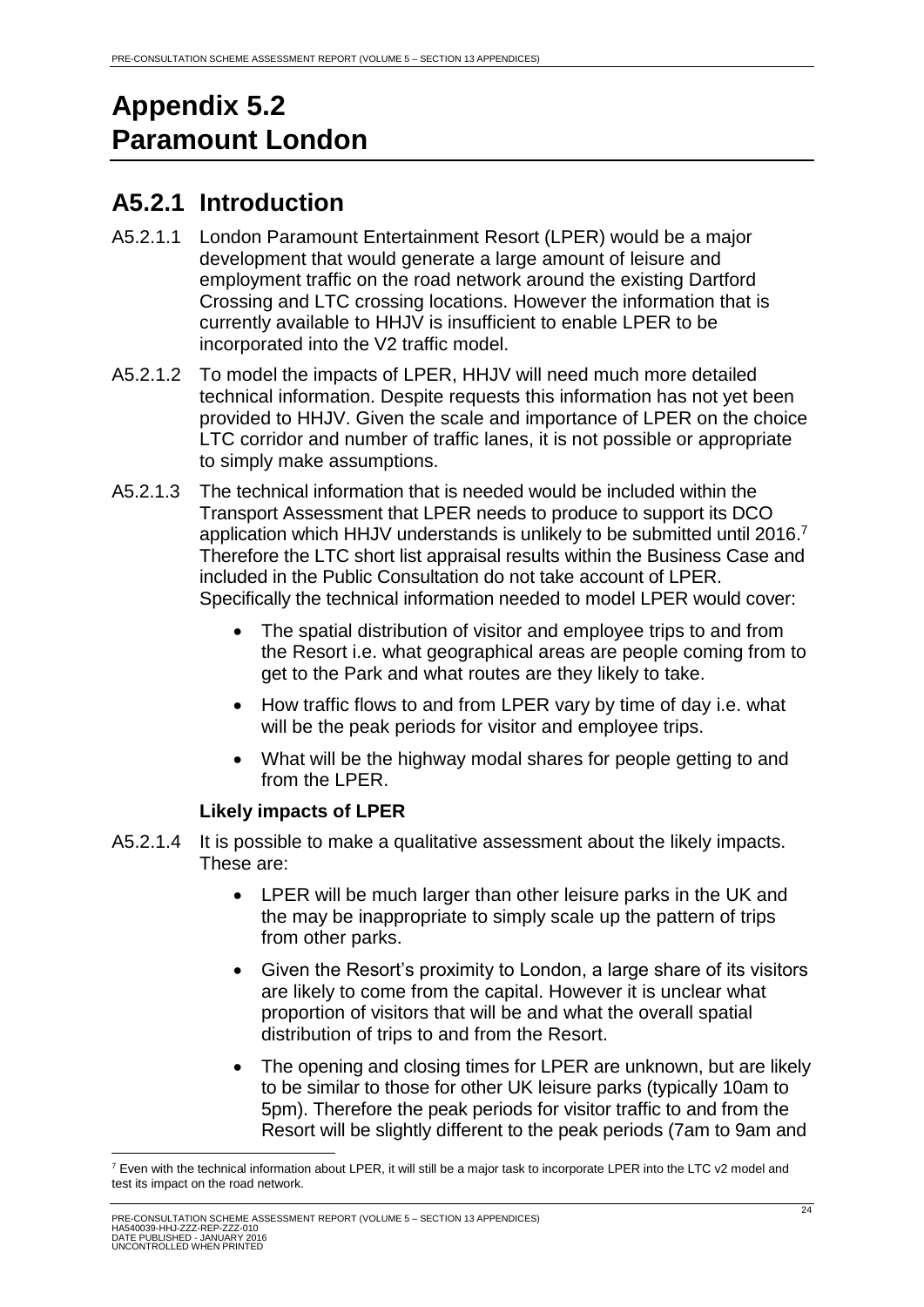4pm to 7pm) on the strategic road network (SRN). The peak periods for employee traffic might be more similar to the peak periods on the SRN.

- Many of the Resort's employees are likely to come from the local area, although London could provide a significant share of employees.
- The Resort is close to Ebbsfleet International railway station and some form of shuttle bus service is expected to be provided between Ebbsfleet and the Resort. However, in view of the nature of the Resort and the number of planned car parking spaces, the expected public transport usage for visitors is likely to be relatively low, but the precise share is unknown. Similarly the employee share of public transport is unknown.
- A5.2.1.5 Based on the above qualitative assessment, the inclusion of Paramount within V2 might indicate that a dual-3 lane crossing is needed at Option A or Option C. It would also make Highways England's current work on A2 Bean to Ebbsfleet redundant and require a more detailed network-wide assessment of what supporting schemes are required to maintain network performance and the extent to which LPER should provide developer contributions.

#### **Approach to LPER**

A5.2.1.6 Given the lack of information about LPER and the uncertainties inherent in the qualitative assessment set out above, the Highways England's LTC Appraisal Certifying Officer has advised that HHJV should not seek to model LPER based on assumptions, but should wait for the production of the Transport Assessment report to inform how we should incorporate LPER into the V2 model.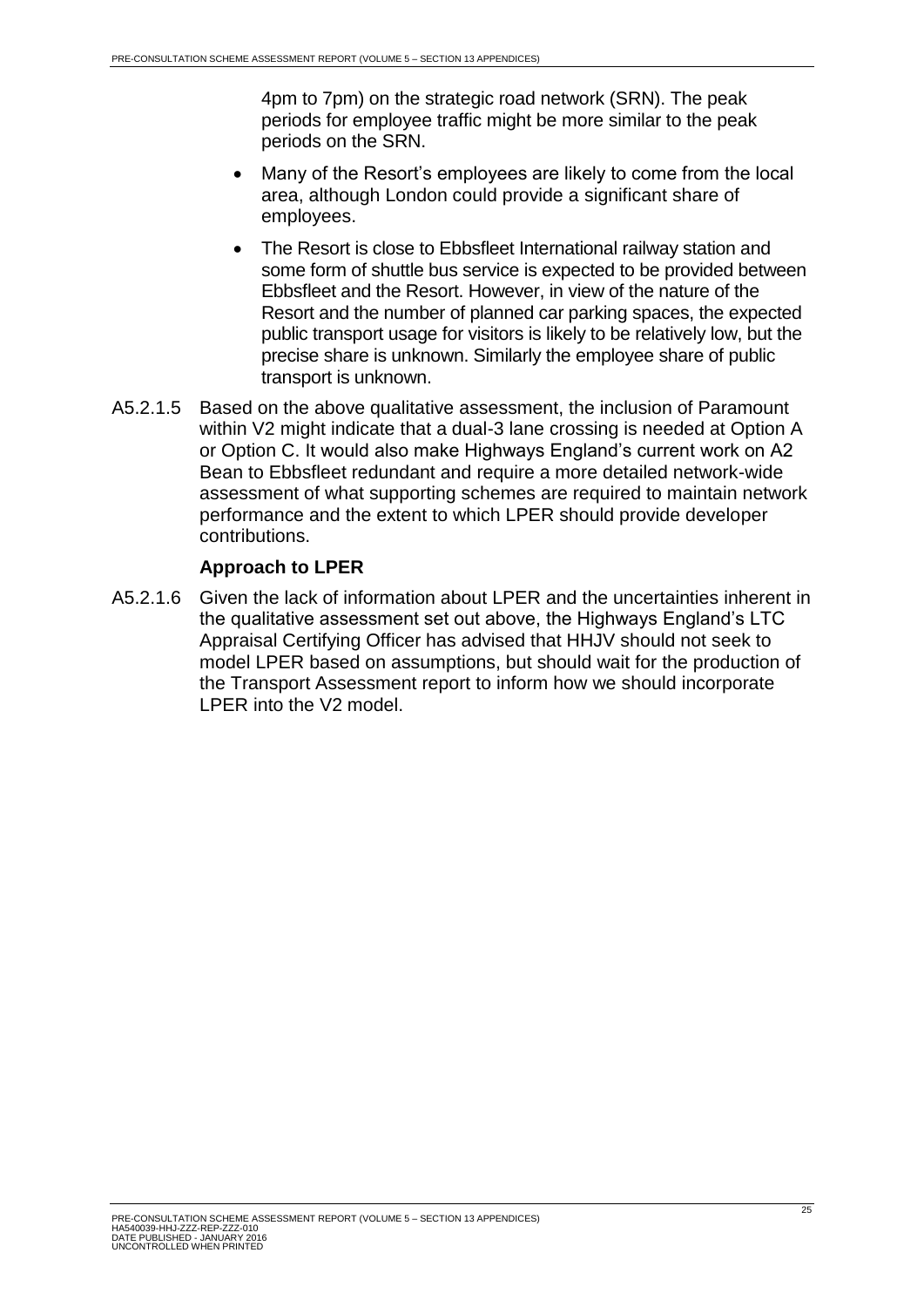# <span id="page-26-0"></span>**Appendix 5.3 Journey Quality Assessment Tables**

#### <span id="page-26-1"></span>**TABLE A5.3.1 - JOURNEY QUALITY ASSESSMENT TABLES**

|                      |                                   |                              | <b>Without Scheme Scenario</b>                                                                                                                                                                                                                                                                                                                                                                                          |
|----------------------|-----------------------------------|------------------------------|-------------------------------------------------------------------------------------------------------------------------------------------------------------------------------------------------------------------------------------------------------------------------------------------------------------------------------------------------------------------------------------------------------------------------|
| Factor               | <b>Sub Factor</b>                 | Construction<br><b>Stage</b> | <b>Operational Stage</b>                                                                                                                                                                                                                                                                                                                                                                                                |
| Traveller<br>Care    | Cleanliness                       | na                           | Neutral.                                                                                                                                                                                                                                                                                                                                                                                                                |
|                      | <b>Facilities</b>                 | na                           | Existing facilities are available for motorists on the A2828<br>and M25 including service stations. However there are<br>limited facilities along existing narrow roads at the sites<br>of the route options.                                                                                                                                                                                                           |
|                      | Information                       | na                           | Congestion updates on A282 and M25. Limited<br>information available for narrower rural roads.                                                                                                                                                                                                                                                                                                                          |
|                      | Environment                       | na                           | Current roads at the site of Routes 2, 3 and 4 are not<br>adequate for the HGV traffic that use them. The A126,<br>Muckingford Road and nearby narrow country roads are<br>often used as a rat run by HGVs to escape congestion on<br>the A13 and M25.                                                                                                                                                                  |
| Travellers'<br>Views |                                   | na                           | Traveller's views across the site area vary. There is<br>generally good visibility along the A282 / M25. The roads<br>around the site of Route 2,3 and 4, however, are much<br>smaller, and views are limited. This possess a hazard<br>when HGVs are traveling along narrow roads.                                                                                                                                     |
|                      | Fear of<br>potential<br>accidents | na                           | Travelling through the tunnel at Dartford Crossing itself<br>leads to some road users fearing accidents, the small<br>enclosed nature of the tunnel can exacerbate this fear.<br>The bridge requires fewer closures but some users of the<br>bridge also fear going over it. At least once a week the<br>bridge is closed to help a concerned road user get off the<br>bridge.                                          |
| Traveller<br>Stress  | Frustration                       | na                           | Congestion along the A282 / M25 at the crossing and<br>along the A13 is a frequent occurrence. This leads to<br>traveller frustration and problems of rat running where<br>road users seek out alternative routes locally. The tunnel<br>at Dartford Crossing is closed several times a day. This<br>causes significant delays for northbound users. Reasons<br>include the need to escort convoys of HGVs carrying oil |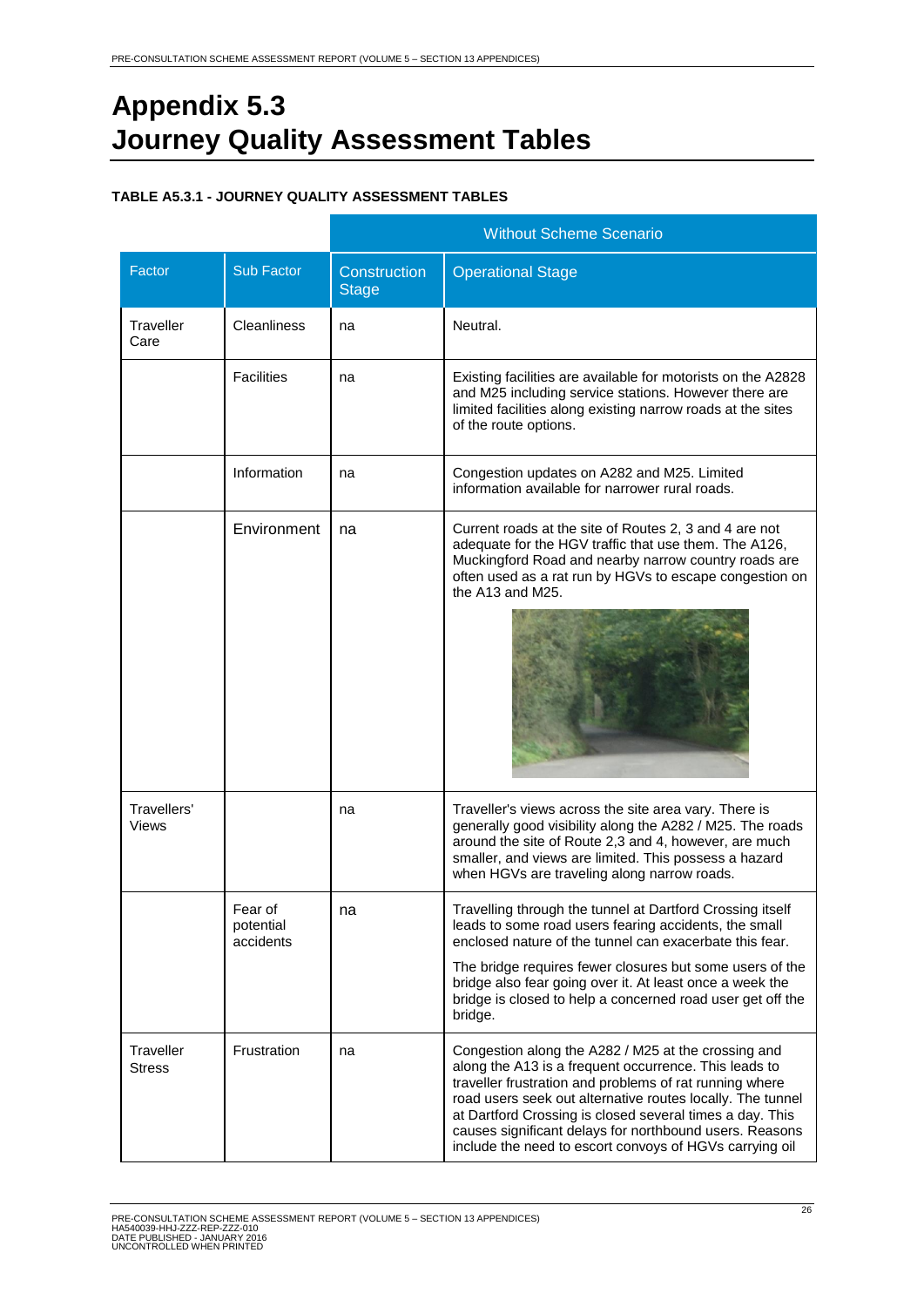|        |                                   |                              | <b>Without Scheme Scenario</b>                                                                                                                                                                |
|--------|-----------------------------------|------------------------------|-----------------------------------------------------------------------------------------------------------------------------------------------------------------------------------------------|
| Factor | Sub Factor                        | Construction<br><b>Stage</b> | <b>Operational Stage</b>                                                                                                                                                                      |
|        |                                   |                              | products. Each time the convoys go through the crossing<br>is temporarily closed for safety reasons.                                                                                          |
|        |                                   |                              | The bridge requires fewer closures and consequently the<br>southbound delays are less extreme than the northbound<br>route.                                                                   |
|        |                                   |                              |                                                                                                                                                                                               |
|        | Fear of<br>potential<br>accidents | na                           | Travelling through the tunnel at Dartford Crossing itself<br>leads to some road users fearing accidents, the small<br>enclosed nature of the tunnel can exacerbate this fear.                 |
|        |                                   |                              | The bridge requires fewer closures but some users of the<br>bridge also fear going over it. At least once a week the<br>bridge is closed to help a concerned road user get off the<br>bridge. |
|        | Route<br>Uncertainty              | na                           | The frequent delays caused by the closure of the tunnel<br>and congestion leads to significant route uncertainty.                                                                             |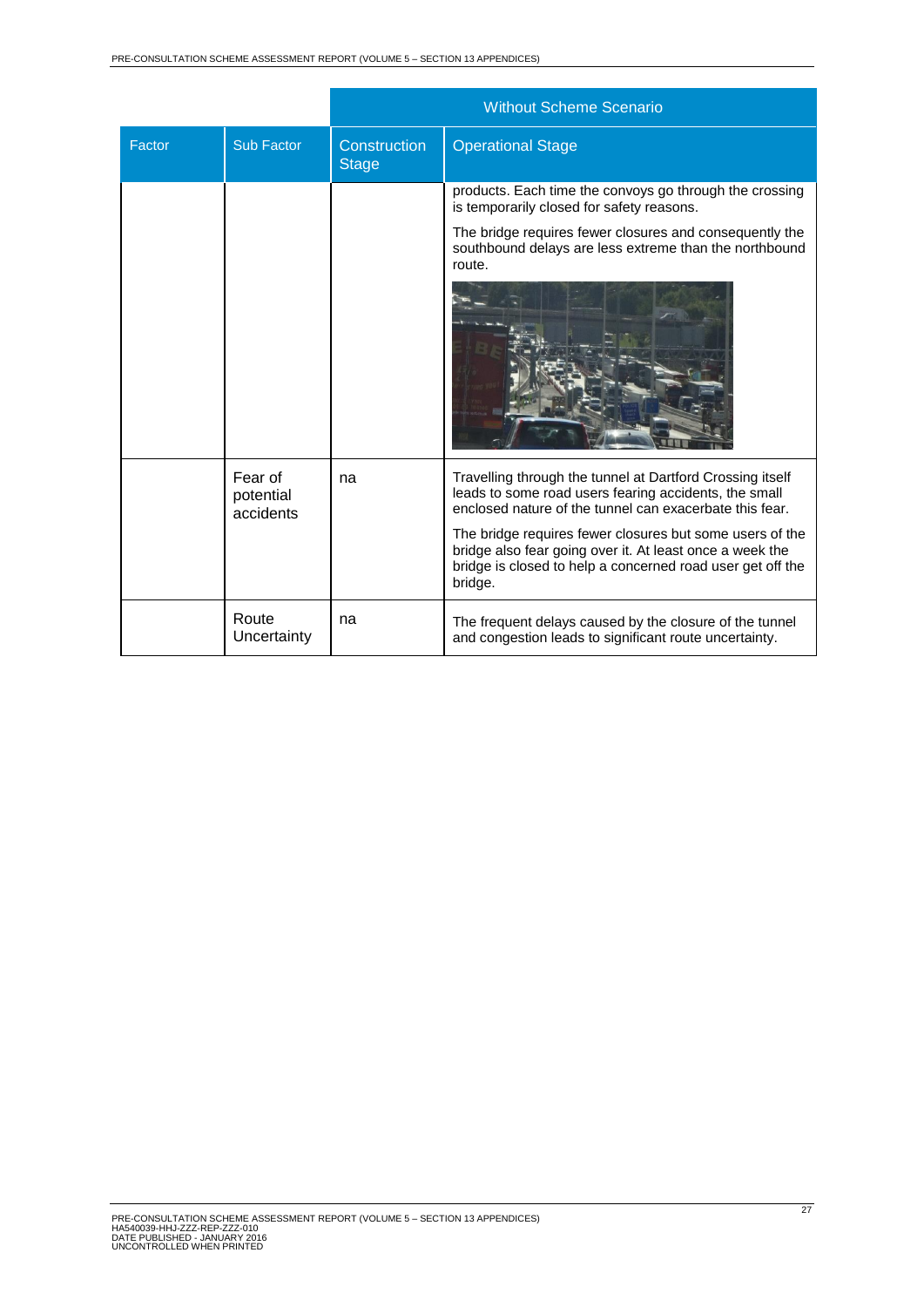| <b>CONTRACT CONTRACT CONTRACT</b><br>֡֡֡֡֡֡֡ |  |
|----------------------------------------------|--|
|                                              |  |
|                                              |  |
|                                              |  |
| ֠                                            |  |

| ROUTE <sub>1</sub> |             | ROUTE 1 BRIDGE                                                                                                                                                                  |                                                                                                                                                                                                                                                                                                                                               | ROUTE 1 - TUNNEL OPTIONS                                                                                                                                                    |                                                                                                                                                                                                                                                                                                                                                |
|--------------------|-------------|---------------------------------------------------------------------------------------------------------------------------------------------------------------------------------|-----------------------------------------------------------------------------------------------------------------------------------------------------------------------------------------------------------------------------------------------------------------------------------------------------------------------------------------------|-----------------------------------------------------------------------------------------------------------------------------------------------------------------------------|------------------------------------------------------------------------------------------------------------------------------------------------------------------------------------------------------------------------------------------------------------------------------------------------------------------------------------------------|
| Factor             | Sub Factor  | <b>Construction Stage</b>                                                                                                                                                       | <b>Operational Stage</b>                                                                                                                                                                                                                                                                                                                      | <b>Construction Stage</b>                                                                                                                                                   | Operational Stage                                                                                                                                                                                                                                                                                                                              |
| Traveller Care     | Cleanliness | Increased risk of debris on<br>road due to construction.                                                                                                                        | Neutral                                                                                                                                                                                                                                                                                                                                       | Increased risk of debris on<br>road due to construction.                                                                                                                    | Neutral                                                                                                                                                                                                                                                                                                                                        |
|                    | Facilities  | construction such as access<br>Possible limited access to<br>to the existing crossing.<br>existing facilities during                                                            | capacity at Dartford Crossing<br>north and south of the river.<br>enabling access to facilities<br>Improved access to and                                                                                                                                                                                                                     | construction such as access<br>Possible limited access to<br>to the existing crossing.<br>existing facilities during                                                        | capacity at Dartford Crossing<br>north and south of the river.<br>enabling access to facilities<br>Improved access to and                                                                                                                                                                                                                      |
|                    | Information | Travel information updates<br>and road signage may be<br>affected during<br>construction.                                                                                       | Neutral.                                                                                                                                                                                                                                                                                                                                      | affected during construction.<br>Travel information updates<br>and road signage may be                                                                                      | Neutral.                                                                                                                                                                                                                                                                                                                                       |
|                    | Environment | p<br>overcrowding/congestion on<br>tense environment created<br>roads, increase in noise ar<br>as a result of increased<br>dust from construction,<br>frustration.<br>Increased | overcrowding/congestion at<br>the crossing<br>Reduced                                                                                                                                                                                                                                                                                         | dust from construction, tense<br>roads, increase in noise and<br>overcrowding/congestion on<br>environment created as a<br>result of increased<br>frustration.<br>Increased | overcrowding/congestion at<br>the crossing<br>Reduced                                                                                                                                                                                                                                                                                          |
| Travellers' Views  |             | restricted due to increase in<br>Traveller views may be<br>construction activities.<br>equipment and the                                                                        | running expected but not likely to<br>routes near site of routes 2-4 will<br>not be resolved. Reduction in rat<br>options. Therefor concerns HGV<br>traveller views along the narrow<br>However, the issue of limited<br>Traveller views improved at<br>Crossing with bridge option<br>be fully resolved by route 1<br>providing wide vistas. | equipment and the construction<br>restricted due to increase in<br>Traveller views may be<br>activities                                                                     | will not be resolved. Reduction in<br>routes near the site of routes 2-4<br>traveller views along the narrow<br>Crossing with tunnel option will<br>be limited. The issue of limited<br>rat running expected but not<br>ikely to be fully resolved by<br>Slightly negative impact on<br>route 1 options. Therefor<br>traveller views. Views at |

PRE-CONSULTATION SCHEME ASSESSMENT REPORT (VOLUME 5 – SECTION 13 APPENDICES)<br>HAS40039-HHJ-ZZZ-REP\_ZZZ-010<br>UNCONTROLLED WHEN PRINTED PRE-CONSULTATION SCHEME ASSESSMENT REPORT (VOLUME 5 – SECTION 13 APPENDICES) DATE PUBLISHED - JANUARY 2016 UNCONTROLLED WHEN PRINTED HA540039-HHJ-ZZZ-REP-ZZZ-010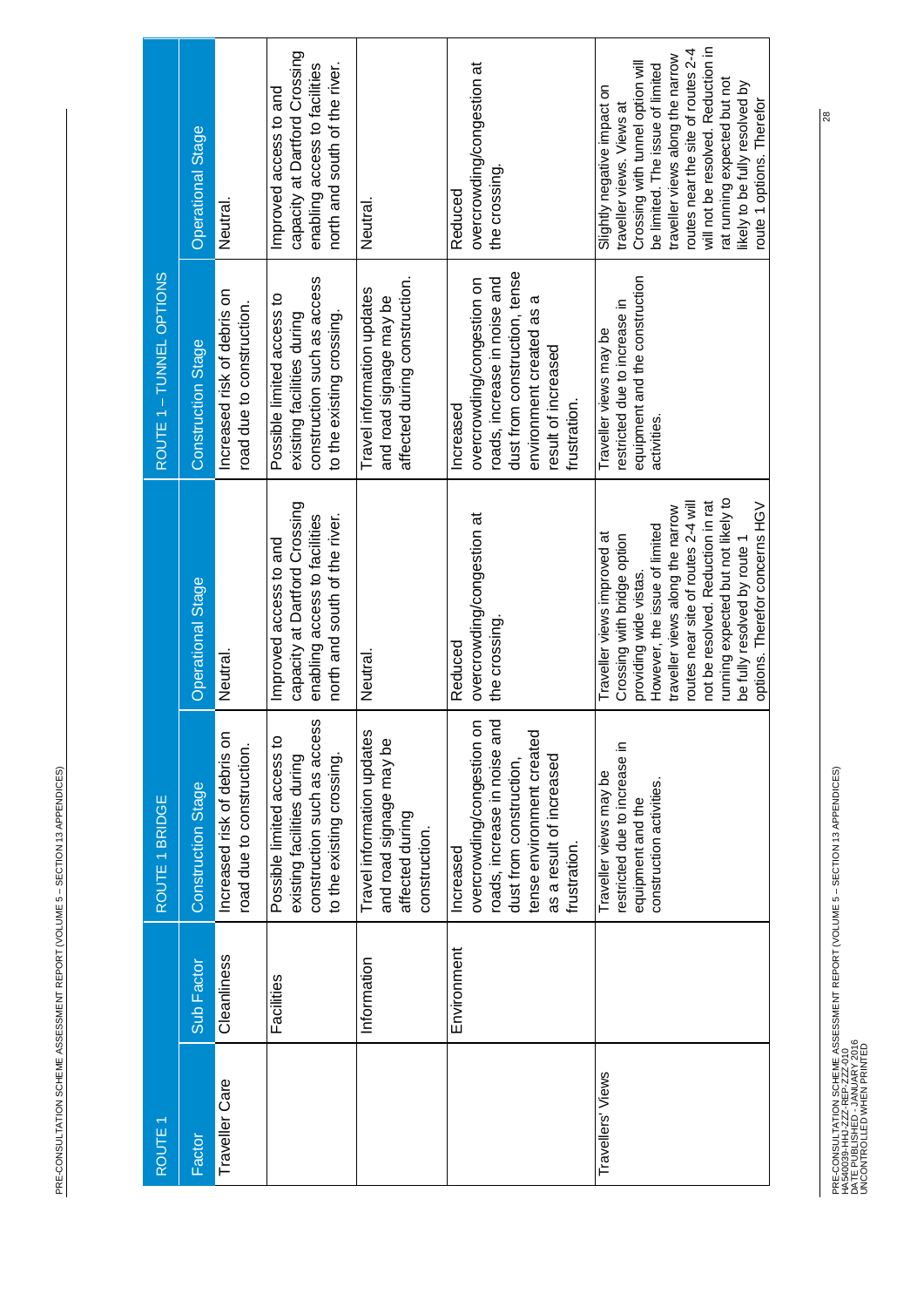| ROUTE <sub>1</sub> |                                | ROUTE 1 BRIDGE                                                                                                                                 |                                                                                                                                                                                                                                            | ROUTE 1 - TUNNEL OPTIONS                                                                                                                        |                                                                                                                                                                                                                                                                                                                                       |
|--------------------|--------------------------------|------------------------------------------------------------------------------------------------------------------------------------------------|--------------------------------------------------------------------------------------------------------------------------------------------------------------------------------------------------------------------------------------------|-------------------------------------------------------------------------------------------------------------------------------------------------|---------------------------------------------------------------------------------------------------------------------------------------------------------------------------------------------------------------------------------------------------------------------------------------------------------------------------------------|
| Factor             | Sub Factor                     | <b>Construction Stage</b>                                                                                                                      | <b>Operational Stage</b>                                                                                                                                                                                                                   | <b>Construction Stage</b>                                                                                                                       | Operational Stage                                                                                                                                                                                                                                                                                                                     |
|                    |                                |                                                                                                                                                | traffic along narrow roads will<br>continue.                                                                                                                                                                                               |                                                                                                                                                 | concerns HGV traffic along<br>narrow roads will continue.                                                                                                                                                                                                                                                                             |
| Traveller Stress   | Frustration                    | delays in journey time caused<br>Increase in frustration due to<br>by construction.                                                            | to require closures of the crossing<br>Frustration likely to reduce as the<br>reduces. Bridge option less likely<br>restrictions required for a bridge<br>time spent in congested traffic<br>as there are fewer security<br>than a tunnel. | delays in journey time caused by<br>Increase in frustration due to<br>construction.                                                             | traffic reduces. However there is<br>security restrictions required for<br>closes. Tunnel option likely to<br>Frustration likely to reduce as<br>require more closures of the<br>the time spent in congested<br>congestion when the tunnel<br>crossing as there are more<br>likely to still be build-up of<br>a tunnel than a bridge. |
|                    | Fear of potential<br>accidents | construction phase. Increase i<br>large vehicles and equipment<br>Fear of potential accidents<br>ikely to increase during<br>creating hazards. | accidents. Reduced congestion<br>concerns. Though some users<br>feel intimidated using a bridge<br>and less dependency on the<br>tunnel likely to reduce users<br>Potential reduction in fear of<br>option.                                | vehicles and equipment creating<br>Fear of potential accidents likely<br>to increase during construction<br>phase. Increase in large<br>hazards | accidents. Reduced congestion<br>concerns. Though some users<br>feel intimidated using a bridge<br>and less dependency on the<br>tunnel likely to reduce users<br>Potential reduction in fear of<br>option.                                                                                                                           |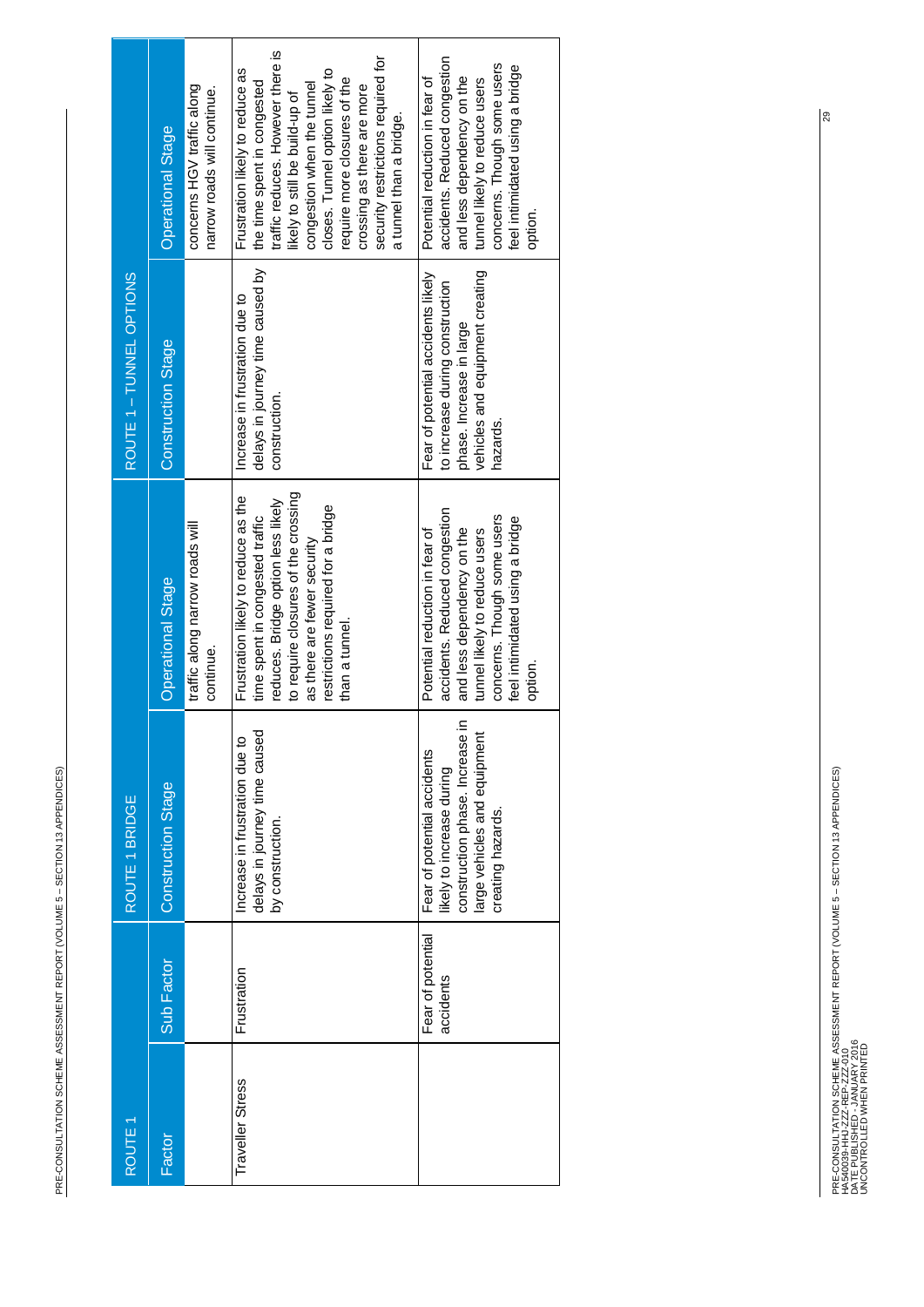| l<br>֡֡֡֡֡֡֡<br>I<br>l<br>֠<br><b>Service Service</b><br>֚֘֝                                                        |
|---------------------------------------------------------------------------------------------------------------------|
| l                                                                                                                   |
|                                                                                                                     |
| i<br>í<br>l<br>$\mathcal{L}^{\text{max}}_{\text{max}}$<br>Ī                                                         |
| l                                                                                                                   |
| ļ<br>$\mathcal{L}^{\text{max}}_{\text{max}}$<br>֡֡֡֡֡                                                               |
| $\ddot{\phantom{a}}$                                                                                                |
|                                                                                                                     |
| Í<br>ı<br><b>Service Service</b><br>l<br>I                                                                          |
| j<br>and the state of the state of the state of the state of the state of the state of the state of the state of th |
| Ì                                                                                                                   |
| ĺ<br>$\mathcal{L}^{\text{max}}_{\text{max}}$                                                                        |
| ļ                                                                                                                   |
| ļ<br>$\mathcal{L}^{\text{max}}_{\text{max}}$                                                                        |
| ֬֕֕<br>l                                                                                                            |
| Ì                                                                                                                   |
|                                                                                                                     |
| ֡֡֡֡֡֡                                                                                                              |
|                                                                                                                     |
| ۱                                                                                                                   |
| I<br>I<br>l<br>I<br>l                                                                                               |

| ROUTE <sub>1</sub> |                      | ROUTE 1 BRIDGE                                                                                                                                                                                                                                                                                         |                                                                                                                                                                                                     | ROUTE 1 - TUNNEL OPTIONS                                                                                                                                                                                                                                                                                                                                                                                                                                                                                                                          |                                                                                                                                                                                                        |
|--------------------|----------------------|--------------------------------------------------------------------------------------------------------------------------------------------------------------------------------------------------------------------------------------------------------------------------------------------------------|-----------------------------------------------------------------------------------------------------------------------------------------------------------------------------------------------------|---------------------------------------------------------------------------------------------------------------------------------------------------------------------------------------------------------------------------------------------------------------------------------------------------------------------------------------------------------------------------------------------------------------------------------------------------------------------------------------------------------------------------------------------------|--------------------------------------------------------------------------------------------------------------------------------------------------------------------------------------------------------|
| Factor             | Sub Factor           | <b>Construction Stage</b>                                                                                                                                                                                                                                                                              | Operational Stage                                                                                                                                                                                   | Construction Stage                                                                                                                                                                                                                                                                                                                                                                                                                                                                                                                                | <b>Operational Stage</b>                                                                                                                                                                               |
|                    | Uncertainty<br>Route | ⊆<br>M25. Likely to have a knock on<br>impact on the network. Smaller<br>amount of equipment required<br>congestion, particularly at the<br>construction works. Increase<br>crossing, and at Junction 30<br>through to Junction 2 on the<br>Travel disruption caused by<br>compared to tunnel options. | Route uncertainty likely to reduce<br>access between north and south<br>HGV rat running through narrow<br>of the river improves. However<br>as congestion reduces and<br>roads still a possibility. | compared to bridge options. The<br>area. If this is done by road it will<br>options include transportation by<br>material from under the river will<br>require transportation out of the<br>construction works. Increase in<br>V25. Likely to have a knock on<br>cause severe disruption. Other<br>amount of equipment required<br>impact on the network. Larger<br>congestion, particularly at the<br>boat. This will impact on river<br>crossing, and at Junction 30<br>through to Junction 2 on the<br>Travel disruption caused by<br>traffic. | and access between north and<br>reduce as congestion reduces<br>through narrow roads still a<br>south of the river improves.<br>Route uncertainty likely to<br>However HGV rat running<br>possibility. |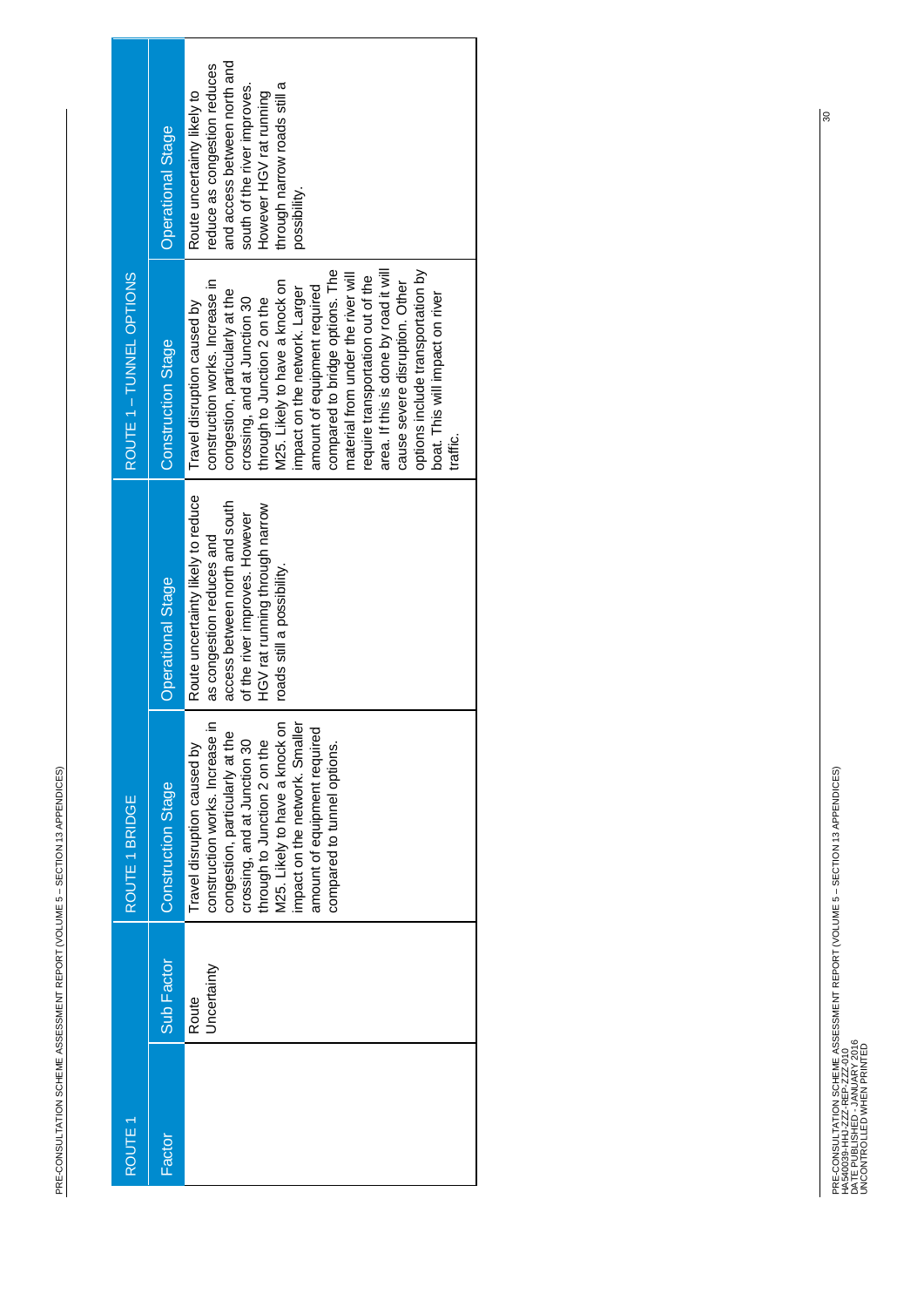| ֡֡֡֡֡֡֡                                 |
|-----------------------------------------|
| :<br>;<br>;                             |
|                                         |
|                                         |
| ֚֕֡֡֡֡֡֡                                |
|                                         |
| <br> <br> <br> <br> <br>֡֡֡֡֡֡          |
|                                         |
|                                         |
|                                         |
|                                         |
| $\mathcal{L}^{\text{max}}_{\text{max}}$ |
|                                         |
|                                         |
|                                         |
|                                         |
|                                         |
|                                         |
|                                         |
|                                         |

| ROUTE <sub>2</sub> |             | $\overline{5}$<br>ROUTE 2 BRIDGE OPT                                                                                                       |                                                                                                                                                                                                                                                                                                                                                                                   | ROUTE 2 TUNNEL OPTIONS    |                                                      |
|--------------------|-------------|--------------------------------------------------------------------------------------------------------------------------------------------|-----------------------------------------------------------------------------------------------------------------------------------------------------------------------------------------------------------------------------------------------------------------------------------------------------------------------------------------------------------------------------------|---------------------------|------------------------------------------------------|
| Factor             | Sub Factor  | <b>Construction Stage</b>                                                                                                                  | <b>Operational Stage</b>                                                                                                                                                                                                                                                                                                                                                          | <b>Construction Stage</b> | <b>Operational Stage</b>                             |
| Traveller Care     | Cleanliness | road<br>Increased risk of debris on<br>due to construction.                                                                                | Neutral.                                                                                                                                                                                                                                                                                                                                                                          | Same as bridge option     | Same as bridge option                                |
|                    | Facilities  | less so<br>Possible temporary reduction in<br>access to road user facilities.<br>However this is likely to be<br>than for route 1 options. | Improved access to facilities north<br>and south of the river in Thurrock<br>and Gravesend created by the<br>new river crossing on Route 2.                                                                                                                                                                                                                                       | ă                         | ă                                                    |
|                    | Information |                                                                                                                                            | Improved information along Route<br>$\mathbf{\hat{z}}$                                                                                                                                                                                                                                                                                                                            | ă                         | ä                                                    |
|                    | Environment |                                                                                                                                            | resolved, will still have to regularly<br>due to new wider roads with two<br>Improved environment for users<br>London Gateway Port. However<br>lanes each way compared to<br>around the route 2 area near<br>congestion issue at Dartford<br>close the tunnel the original<br>Relieves future congestion<br>Crossing may not be fully<br>existing small rural roads.<br>crossing. | ă                         | ă                                                    |
| Travellers' Views  |             |                                                                                                                                            | currently rat run through the area.<br>Travellers views likely to improve<br>as larger open roads provide a<br>clear route for HGVs that                                                                                                                                                                                                                                          |                           | Travellers views reduced<br>through a tunnel option. |

PRE-CONSULTATION SCHEME ASSESSMENT REPORT (VOLUME 5 – SECTION 13 APPENDICES)<br>HAS40039-HHJ-ZZZ-REP-ZZZ-010<br>UNCONTROLLED WHEN PRINTED PRE-CONSULTATION SCHEME ASSESSMENT REPORT (VOLUME 5 – SECTION 13 APPENDICES) DATE PUBLISHED - JANUARY 2016 UNCONTROLLED WHEN PRINTED HA540039-HHJ-ZZZ-REP-ZZZ-010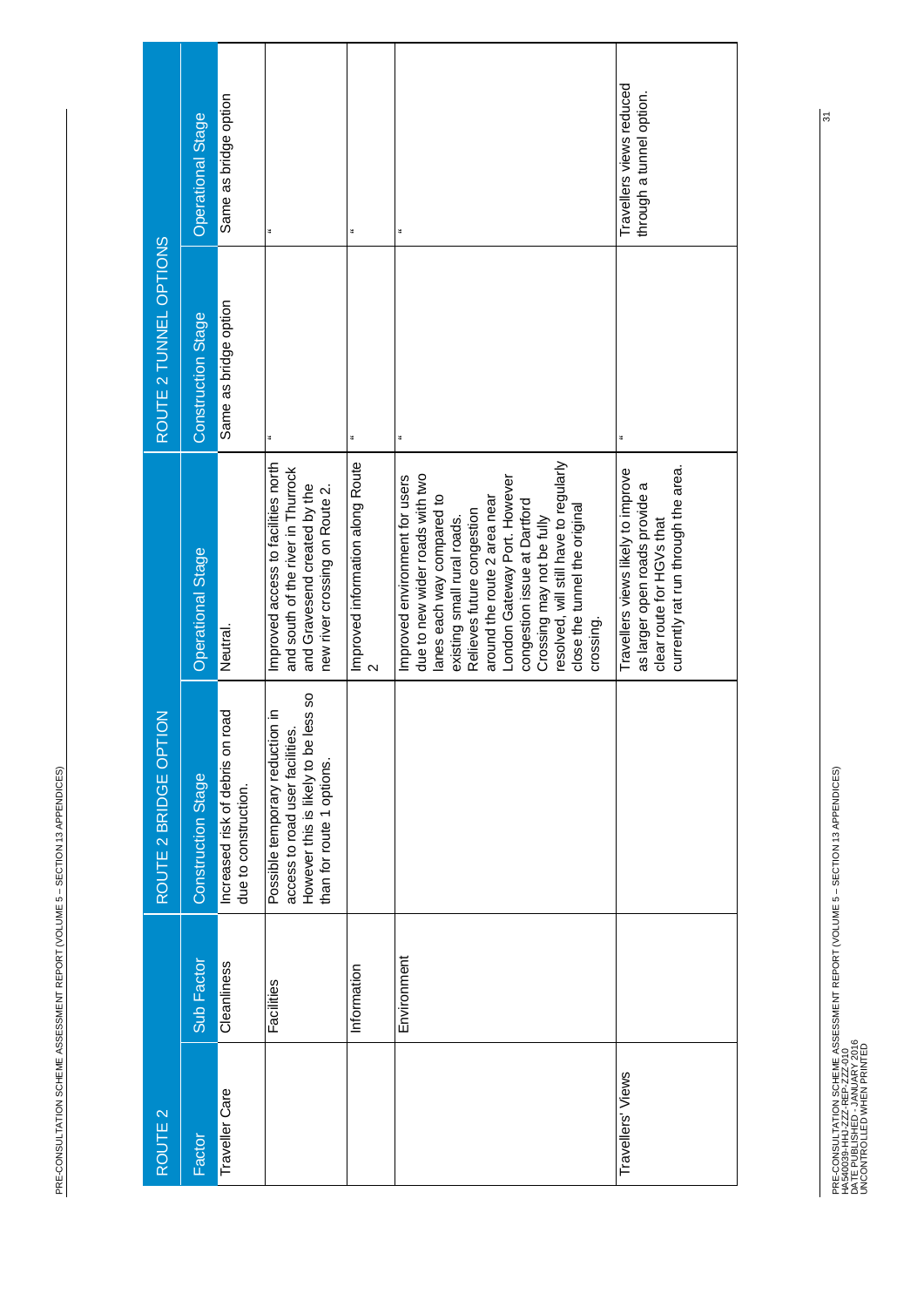| i<br> <br> <br> <br> <br> <br>֡֡֡֡֡֡֡                                                                                        |  |
|------------------------------------------------------------------------------------------------------------------------------|--|
| Ī<br>$\begin{array}{c}\n1 \\ 1 \\ 2\n\end{array}$<br><b>Service Service</b>                                                  |  |
| e version de la companya de la companya de la companya de la companya de la compa<br>$\mathcal{L}^{\text{max}}_{\text{max}}$ |  |
|                                                                                                                              |  |
| i<br>l                                                                                                                       |  |

| ROUTE <sub>2</sub> |                                | $\overline{6}$<br>ROUTE 2 BRIDGE OPT |                                                                                                                                                                                                                                                                                                                                                         | ROUTE 2 TUNNEL OPTIONS                                                                              |                                                                                                                                                                                                                                                                               |
|--------------------|--------------------------------|--------------------------------------|---------------------------------------------------------------------------------------------------------------------------------------------------------------------------------------------------------------------------------------------------------------------------------------------------------------------------------------------------------|-----------------------------------------------------------------------------------------------------|-------------------------------------------------------------------------------------------------------------------------------------------------------------------------------------------------------------------------------------------------------------------------------|
| Factor             | Sub Factor                     | <b>Construction Stage</b>            | Operational Stage                                                                                                                                                                                                                                                                                                                                       | <b>Construction Stage</b>                                                                           | <b>Operational Stage</b>                                                                                                                                                                                                                                                      |
| Traveller Stress   | Frustration                    |                                      | Frustration likely to be reduced as<br>clearer roads to travel on. There<br>affect existing traffic, particularly<br>existing Dartford Crossing, and<br>driving along them which could<br>the congestion reduces at the<br>will be an increase in HGVs<br>the Route 2 provides larger,<br>along A1089                                                   | Increased disruption caused<br>constructing a tunnel due to<br>transporting material from<br>river. | The roads along the route will<br>along them which could affect<br>Frustration may be generated<br>motorway. There will be an<br>existing traffic, particularly<br>increase in HGVs driving<br>at the crossing if tunnel<br>be highway rather than<br>along A1089.<br>closes. |
|                    | Fear of potential<br>accidents |                                      | likely to reduce given the reduced<br>depending upon what provision is<br>Vehicle drivers fear of accidents<br>increase in fear of accidents for<br>severance of rural paths could<br>made for them. An increase in<br>lead to an increase in fear of<br>congestion and new roads.<br>However there may be an<br>pedestrians and cyclists<br>accidents. |                                                                                                     | Fear of accidents potentially<br>greater for a tunnel option.                                                                                                                                                                                                                 |
|                    | Route Uncertainty              |                                      | as Route 2 opens up the route for<br>Route uncertainty likely to reduce<br>HGVs that currently rat run<br>through the area.                                                                                                                                                                                                                             | uncertainty for road users.<br>Possible increase in route                                           | There would be less closures<br>Route uncertainty generated<br>standards unlike the existing<br>at the new tunnel because it<br>by possible tunnel closures.<br>would be built to modern<br>Dartford Crossing.                                                                |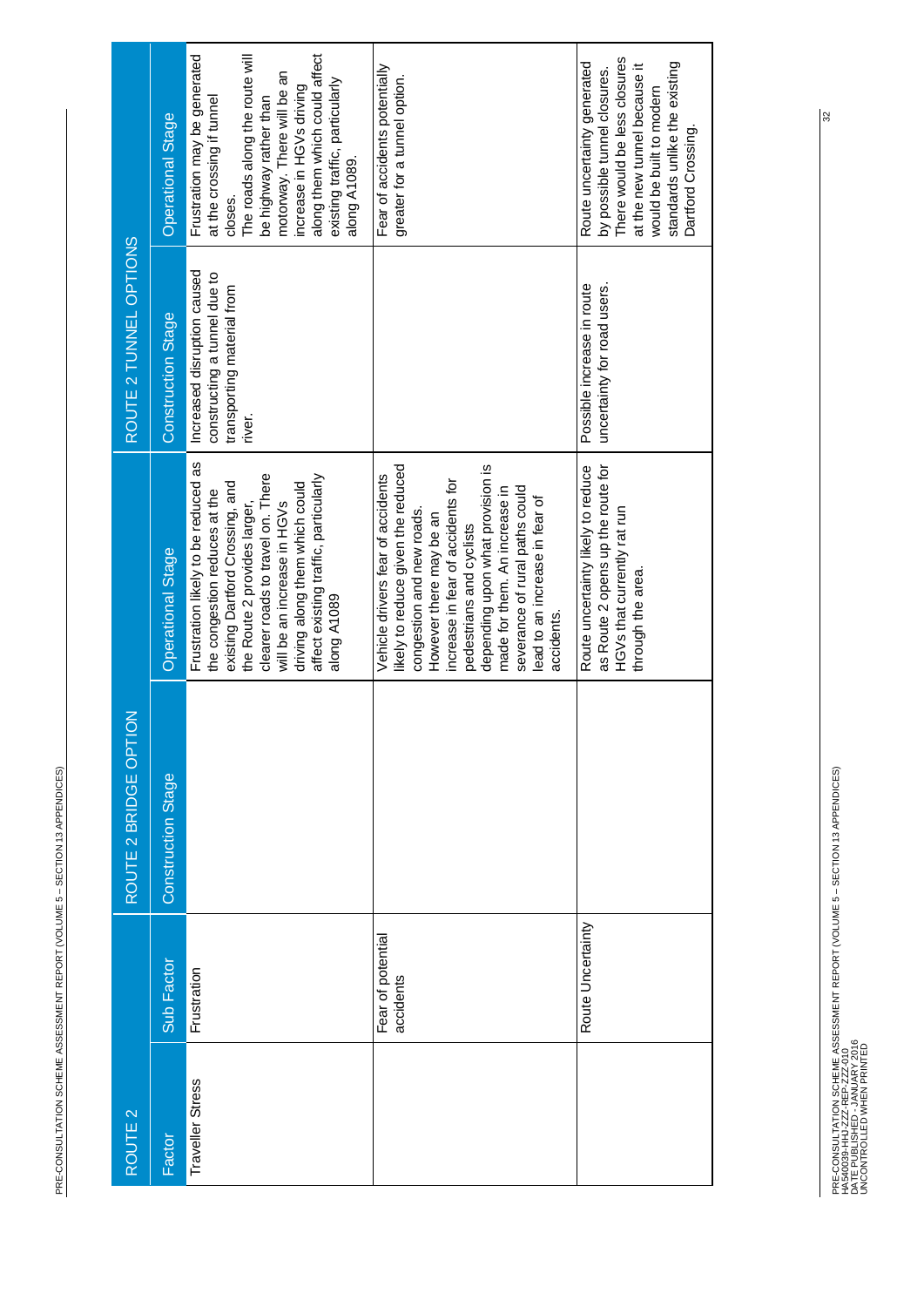| i<br>$\mathcal{L}^{\text{max}}_{\text{max}}$<br>.<br>.<br>.<br>.<br>i<br> <br> <br> <br>j<br>֡֡֡֡֡֡<br>i<br>I<br>l<br>l |  |
|-------------------------------------------------------------------------------------------------------------------------|--|
|                                                                                                                         |  |
|                                                                                                                         |  |
|                                                                                                                         |  |
|                                                                                                                         |  |
|                                                                                                                         |  |
|                                                                                                                         |  |
|                                                                                                                         |  |
|                                                                                                                         |  |
|                                                                                                                         |  |
|                                                                                                                         |  |
|                                                                                                                         |  |
|                                                                                                                         |  |
|                                                                                                                         |  |
|                                                                                                                         |  |
|                                                                                                                         |  |
|                                                                                                                         |  |
|                                                                                                                         |  |
|                                                                                                                         |  |
|                                                                                                                         |  |
|                                                                                                                         |  |
|                                                                                                                         |  |
|                                                                                                                         |  |
|                                                                                                                         |  |
|                                                                                                                         |  |
|                                                                                                                         |  |
|                                                                                                                         |  |
|                                                                                                                         |  |
|                                                                                                                         |  |

| ROUTE <sub>3</sub> |             | <b>NOL</b><br>ROUTE 3 - BRIDGE OP                                                                                                       |                                                                                                                                                                                                                                                                                                                                                                              | ROUTE 3 - TUNNEL OPTIONS  |                                                      |
|--------------------|-------------|-----------------------------------------------------------------------------------------------------------------------------------------|------------------------------------------------------------------------------------------------------------------------------------------------------------------------------------------------------------------------------------------------------------------------------------------------------------------------------------------------------------------------------|---------------------------|------------------------------------------------------|
| Factor             | Sub Factor  | Construction Stage                                                                                                                      | Operational Stage                                                                                                                                                                                                                                                                                                                                                            | <b>Construction Stage</b> | <b>Operational Stage</b>                             |
| Traveller Care     | Cleanliness | Increased risk of debris on road<br>due to construction.                                                                                | Neutral.                                                                                                                                                                                                                                                                                                                                                                     | Same as bridge option     | Same as bridge option                                |
|                    | Facilities  | Possible temporary reduction in<br>However this is likely to be less<br>so than for route 1 options.<br>access to road user facilities. | north and south of the river in<br>Improved access to facilities<br>Thurrock and Gravesend<br>created by the new river<br>crossing on Route 3.                                                                                                                                                                                                                               | ă,                        | ă,                                                   |
|                    | Information |                                                                                                                                         | Improved information along<br>Route 3                                                                                                                                                                                                                                                                                                                                        | ă                         |                                                      |
|                    | Environment |                                                                                                                                         | users due to new wider roads<br>around the area near London<br>regularly close the tunnel the<br>congestion issue at Dartford<br>compared to existing small<br>Relieves future congestion<br>Improved environment for<br>Crossing may not be fully<br>resolved, will still have to<br>with two lanes each way<br>Gateway Port. However<br>original crossing.<br>rural roads. |                           |                                                      |
| Travellers' Views  |             |                                                                                                                                         | provide a clear route for HGVs<br>improve as larger open roads<br>that currently rat run through<br>Travellers views likely to<br>the area.                                                                                                                                                                                                                                  |                           | Travellers views reduced<br>through a tunnel option. |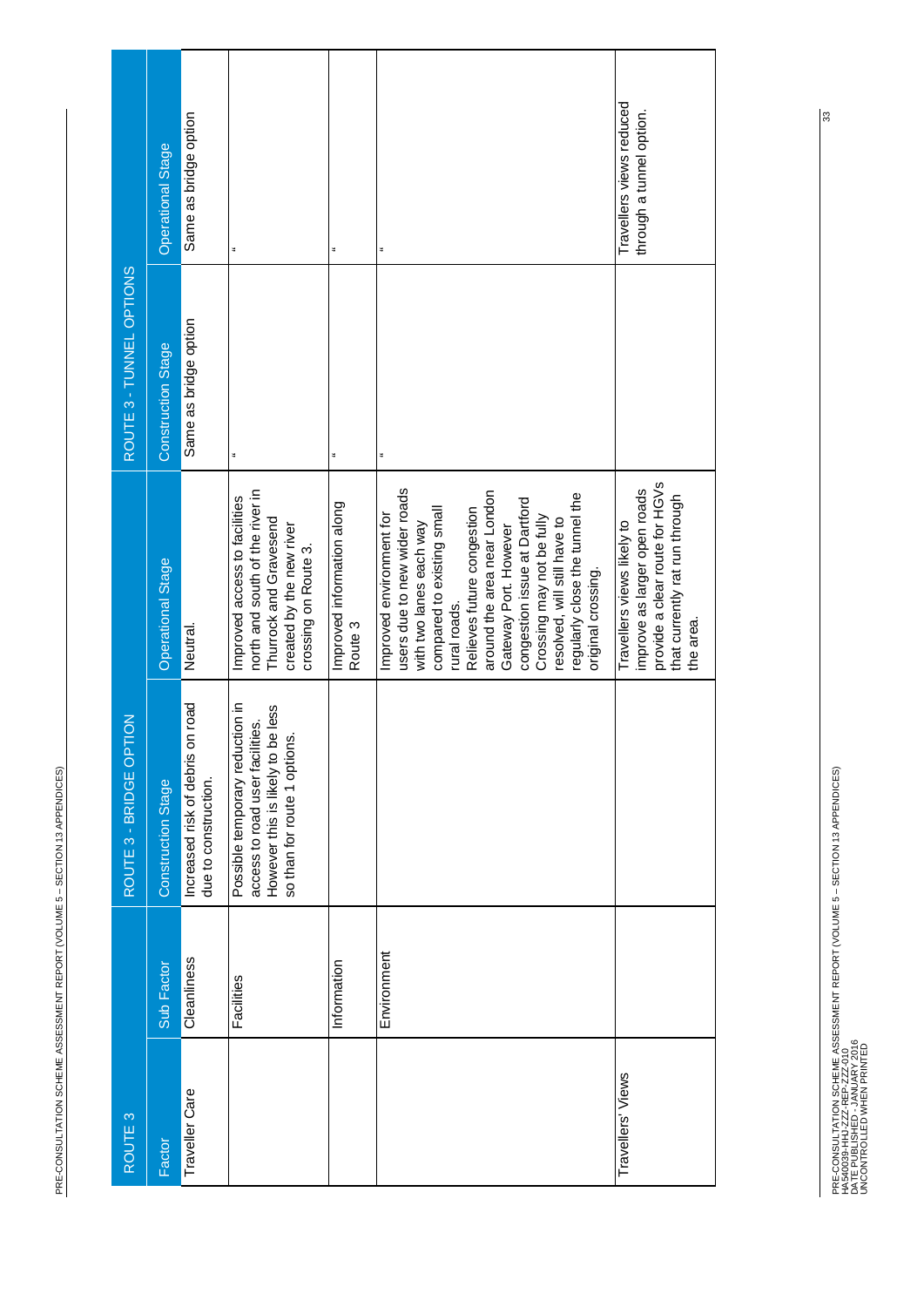| ROUTE <sub>3</sub> |                                | ROUTE 3 - BRIDGE OPTION |                                                                                                                                                                                                                                                                                                                                                            | ROUTE 3 - TUNNEL OPTIONS                                                                                                                                 |                                                                                                                                                                                                                                                                                                                                                                                                                                 |
|--------------------|--------------------------------|-------------------------|------------------------------------------------------------------------------------------------------------------------------------------------------------------------------------------------------------------------------------------------------------------------------------------------------------------------------------------------------------|----------------------------------------------------------------------------------------------------------------------------------------------------------|---------------------------------------------------------------------------------------------------------------------------------------------------------------------------------------------------------------------------------------------------------------------------------------------------------------------------------------------------------------------------------------------------------------------------------|
| Factor             | Sub Factor                     | Construction Stage      | <b>Operational Stage</b>                                                                                                                                                                                                                                                                                                                                   | <b>Construction Stage</b>                                                                                                                                | <b>Operational Stage</b>                                                                                                                                                                                                                                                                                                                                                                                                        |
| Traveller Stress   | Frustration                    |                         | driving along them which could<br>Frustration likely to be reduced<br>the existing Dartford Crossing,<br>as the congestion reduces at<br>on. However the roads along<br>larger, clearer roads to travel<br>rather than motorway. There<br>will be an increase in HGVs<br>and the Route 3 provides<br>the route will be highway<br>affect existing traffic. | transporting material from the<br>Increased disruption caused<br>constructing a tunnel due to<br>river. Impacts on river traffic<br>during construction. | the route will be highway rather<br>Frustration likely to be reduced<br>at the crossing if tunnel closes.<br>the existing Dartford Crossing,<br>along them which could affect<br>Frustration may be generated<br>as the congestion reduces at<br>than motorway. There will be<br>larger, clearer roads to travel<br>on. However the roads along<br>an increase in HGVs driving<br>and the Route 3 provides<br>existing traffic. |
|                    | Fear of potential<br>accidents |                         | and new roads. However there<br>provision is made for them. An<br>cyclists depending upon what<br>given the reduced congestion<br>increase in severance of rural<br>accidents for pedestrians and<br>may be an increase in fear of<br>increase in fear of accidents.<br>accidents likely to reduce<br>paths could lead to an<br>Vehicle drivers fear of    |                                                                                                                                                          | Fear of accidents potentially<br>greater for a tunnel option.                                                                                                                                                                                                                                                                                                                                                                   |
|                    | Route Uncertainty              |                         | reduce as Route 3 opens up<br>currently rat run through the<br>Route uncertainty likely to<br>the route for HGVs that<br>area.                                                                                                                                                                                                                             | uncertainty for road and river<br>Possible increase in route<br>users.                                                                                   | new tunnel because it would be<br>rat run through the area. There<br>would be fewer closures at the<br>reduce as Route 3 opens up a<br>route for HGVs that currently<br>unlike the existing Dartford<br>Route uncertainty likely to<br>built to modern standards<br>Crossing.                                                                                                                                                   |

PRE-CONSULTATION SCHEME ASSESSMENT REPORT (VOLUME 5 – SECTION 13 APPENDICES)<br>HA540039-HHJ-ZZZ-REP-ZZZ-010<br>UNCONTROLLED WHEN PRINTED PRE-CONSULTATION SCHEME ASSESSMENT REPORT (VOLUME 5 – SECTION 13 APPENDICES) DATE PUBLISHED - JANUARY 2016 HA540039-HHJ-ZZZ-REP-ZZZ-010

UNCONTROLLED WHEN PRINTED

34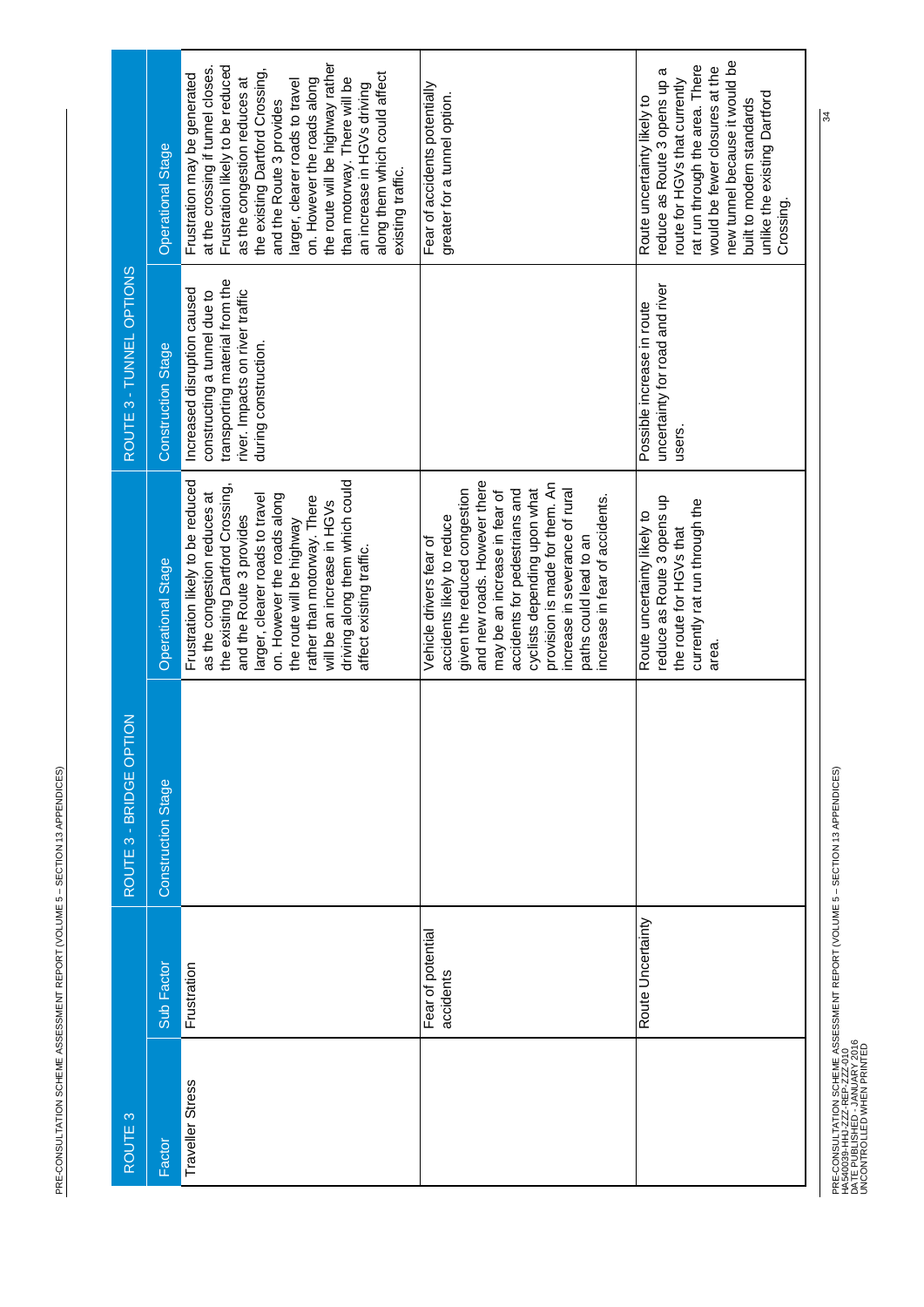| j<br>$\mathcal{L}^{\text{max}}_{\text{max}}$<br>$\overline{\phantom{a}}$ |
|--------------------------------------------------------------------------|
| ;<br>;<br>;                                                              |
| .<br>.<br>.<br>Ī                                                         |
| .<br>.<br>.<br>ı<br>֖֖ׅׅ֪ׅ֪ׅ֪ׅ֖ׅ֪ׅ֪ׅ֖֚֚֚֚֚֚֚֚֚֚֚֚֡֝֝֘֝֬֝֬֝֝֬֝<br>֡֡֡֡֡֡  |
|                                                                          |
| י                                                                        |
|                                                                          |
|                                                                          |
| Į<br>j<br>ļ                                                              |

| ROUTE 4           |             | ROUTE 4 - BRIDGE OPTION                                                                                                                      |                                                                                                                                                                                                                                                                                                                                                                           | ROUTE 4 - TUNNEL OPTIONS  |                                                       |
|-------------------|-------------|----------------------------------------------------------------------------------------------------------------------------------------------|---------------------------------------------------------------------------------------------------------------------------------------------------------------------------------------------------------------------------------------------------------------------------------------------------------------------------------------------------------------------------|---------------------------|-------------------------------------------------------|
| Factor            | Sub Factor  | Construction Stage                                                                                                                           | Operational Stage                                                                                                                                                                                                                                                                                                                                                         | <b>Construction Stage</b> | Operational Stage                                     |
| Traveller Care    | Cleanliness | ຣົ<br>road due to construction.<br>Increased risk of debris                                                                                  | Neutral.                                                                                                                                                                                                                                                                                                                                                                  |                           |                                                       |
|                   | Facilities  | be less<br>in access to road user facilities.<br>Possible temporary reduction<br>so than for route 1 options.<br>However this is likely to b | Thurrock and Gravesend created<br>north and south of the river in<br>Improved access to facilities<br>by the new river crossing on<br>Route 4.                                                                                                                                                                                                                            | Same as bridge option     | $\ddot{ }$                                            |
|                   | Information |                                                                                                                                              | Improved information along<br>Route 4                                                                                                                                                                                                                                                                                                                                     |                           | ä                                                     |
|                   | Environment |                                                                                                                                              | due to new wider roads with two<br>Improved environment for users<br>around the area near London<br>regularly close the tunnel the<br>lanes each way compared to<br>congestion issue at Dartford<br>Relieves future congestion<br>Crossing may not be fully<br>existing small rural roads.<br>resolved, will still have to<br>Gateway Port. However<br>original crossing. |                           | ä                                                     |
| Travellers' Views |             |                                                                                                                                              | Travellers' views likely to improve<br>as larger open roads provide a<br>currently rat run through the<br>clear route for HGVs that<br>area.                                                                                                                                                                                                                              |                           | Travellers' views reduced<br>through a tunnel option. |

PRE-CONSULTATION SCHEME ASSESSMENT REPORT (VOLUME 5 – SECTION 13 APPENDICES)<br>HAS40039-HHJ-ZZZ-REP-ZZZ-010<br>UNCONTROLLED WHEN PRINTED PRE-CONSULTATION SCHEME ASSESSMENT REPORT (VOLUME 5 – SECTION 13 APPENDICES) DATE PUBLISHED - JANUARY 2016 UNCONTROLLED WHEN PRINTED HA540039-HHJ-ZZZ-REP-ZZZ-010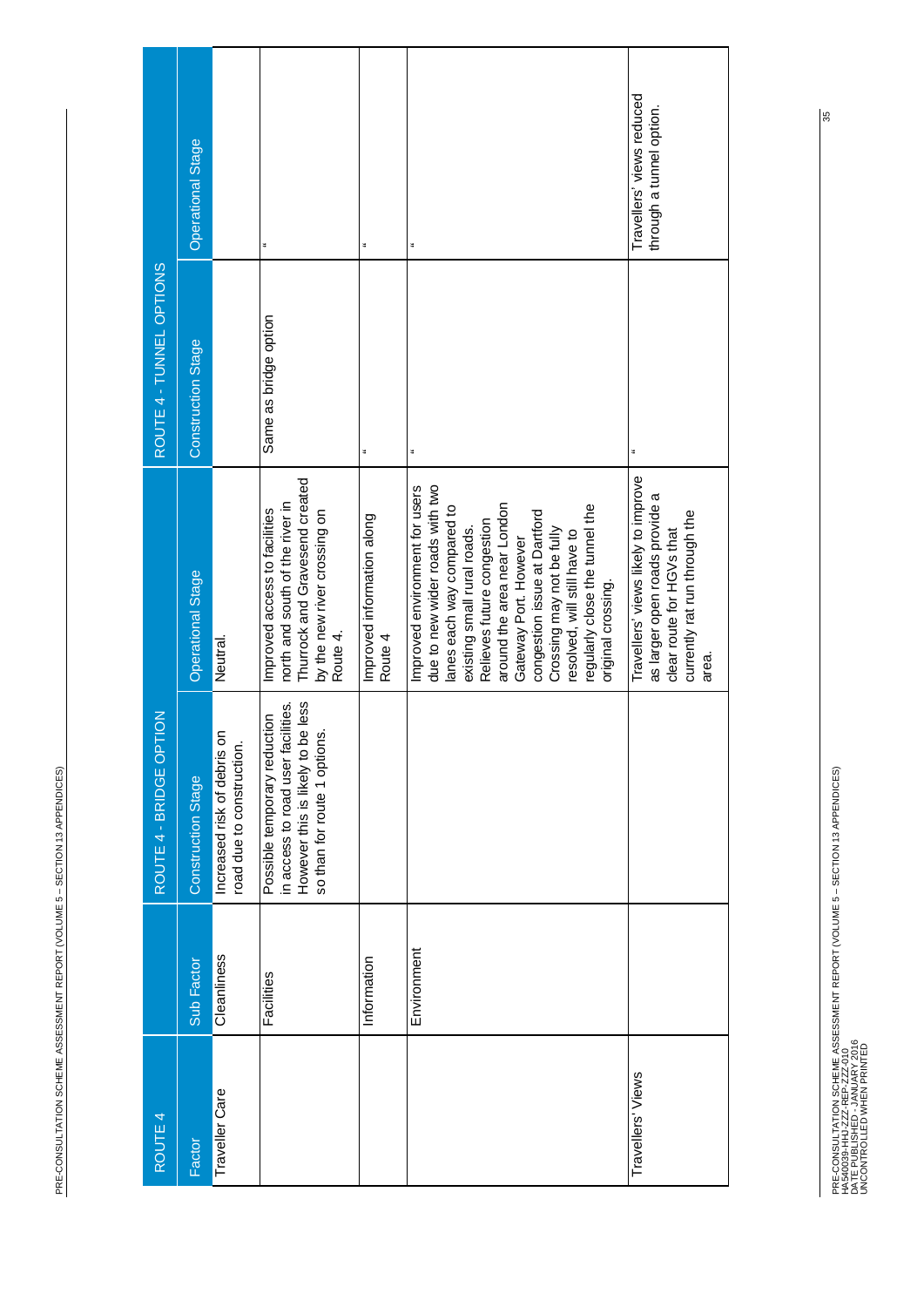PRE-CONSULTATION SCHEME ASSESSMENT REPORT (VOLUME 5 - SECTION 13 APPENDICES) PRE-CONSULTATION SCHEME ASSESSMENT REPORT (VOLUME 5 – SECTION 13 APPENDICES)

| ROUTE 4          |                                | $\leq$<br>ROUTE 4 - BRIDGE OPT |                                                                                                                                                                                                                                                                                                                                                      | ROUTE 4 - TUNNEL OPTIONS                                                                                                                        |                                                                                                                                                                                                                                                                                                                                                            |
|------------------|--------------------------------|--------------------------------|------------------------------------------------------------------------------------------------------------------------------------------------------------------------------------------------------------------------------------------------------------------------------------------------------------------------------------------------------|-------------------------------------------------------------------------------------------------------------------------------------------------|------------------------------------------------------------------------------------------------------------------------------------------------------------------------------------------------------------------------------------------------------------------------------------------------------------------------------------------------------------|
| Factor           | Sub Factor                     | Construction Stage             | <b>Operational Stage</b>                                                                                                                                                                                                                                                                                                                             | <b>Construction Stage</b>                                                                                                                       | <b>Operational Stage</b>                                                                                                                                                                                                                                                                                                                                   |
| Traveller Stress | Frustration                    |                                | as the congestion reduces at the<br>clearer roads to travel on. There<br>existing Dartford Crossing, and<br>Frustration likely to be reduced<br>driving along them which could<br>will be an increase in HGVs<br>the Route 4 provides larger,<br>affect existing traffic.                                                                            | Impacts on river traffic during<br>Increased disruption caused<br>constructing a tunnel due to<br>transporting river material.<br>construction. | the route will be highway rather<br>Frustration likely to be reduced<br>the existing Dartford Crossing,<br>along them which could affect<br>as the congestion reduces at<br>than motorway. There will be<br>on. However the roads along<br>larger, clearer roads to travel<br>an increase in HGVs driving<br>and the Route 4 provides<br>existing traffic. |
|                  | Fear of potential<br>accidents |                                | depending upon what provision is<br>oads. However there may be an<br>Vehicle drivers fear of accidents<br>increase in fear of accidents for<br>severance of rural paths could<br>made for them. An increase in<br>reduced congestion and new<br>lead to an increase in fear of<br>ikely to reduce given the<br>pedestrians and cyclists<br>accidents |                                                                                                                                                 | accidents likely to reduce given<br>new roads. However there may<br>paths could lead to an increase<br>provision is made for them. An<br>cyclists depending upon what<br>increase in severance of rural<br>accidents for pedestrians and<br>the reduced congestion and<br>be an increase in fear of<br>Vehicle drivers fear of<br>in fear of accidents     |
|                  | Route Uncertainty              |                                | Route uncertainty likely to reduce<br>as Route 4 creates a route for<br>HGVs that currently rat run<br>through the area.                                                                                                                                                                                                                             | uncertainty for road and river<br>Possible increase in route<br>users.                                                                          | new tunnel because it would be<br>rat run through the area. There<br>would be fewer closures at the<br>reduce as Route 4 opens up a<br>route for HGVs that currently<br>unlike the existing Dartford<br>Route uncertainty likely to<br>built to modern standards<br>Crossing.                                                                              |

PRE-CONSULTATION SCHEME ASSESSMENT REPORT (VOLUME 5 – SECTION 13 APPENDICES)<br>HAS40039-HHJ-ZZ-REP-ZZZ-010<br>DATE PUBLISHED - JANUARY 2016<br>UNCONTROLLED WHEN PRINTED PRE-CONSULTATION SCHEME ASSESSMENT REPORT (VOLUME 5 – SECTION 13 APPENDICES) DATE PUBLISHED - JANUARY 2016 UNCONTROLLED WHEN PRINTED HA540039-HHJ-ZZZ-REP-ZZZ-010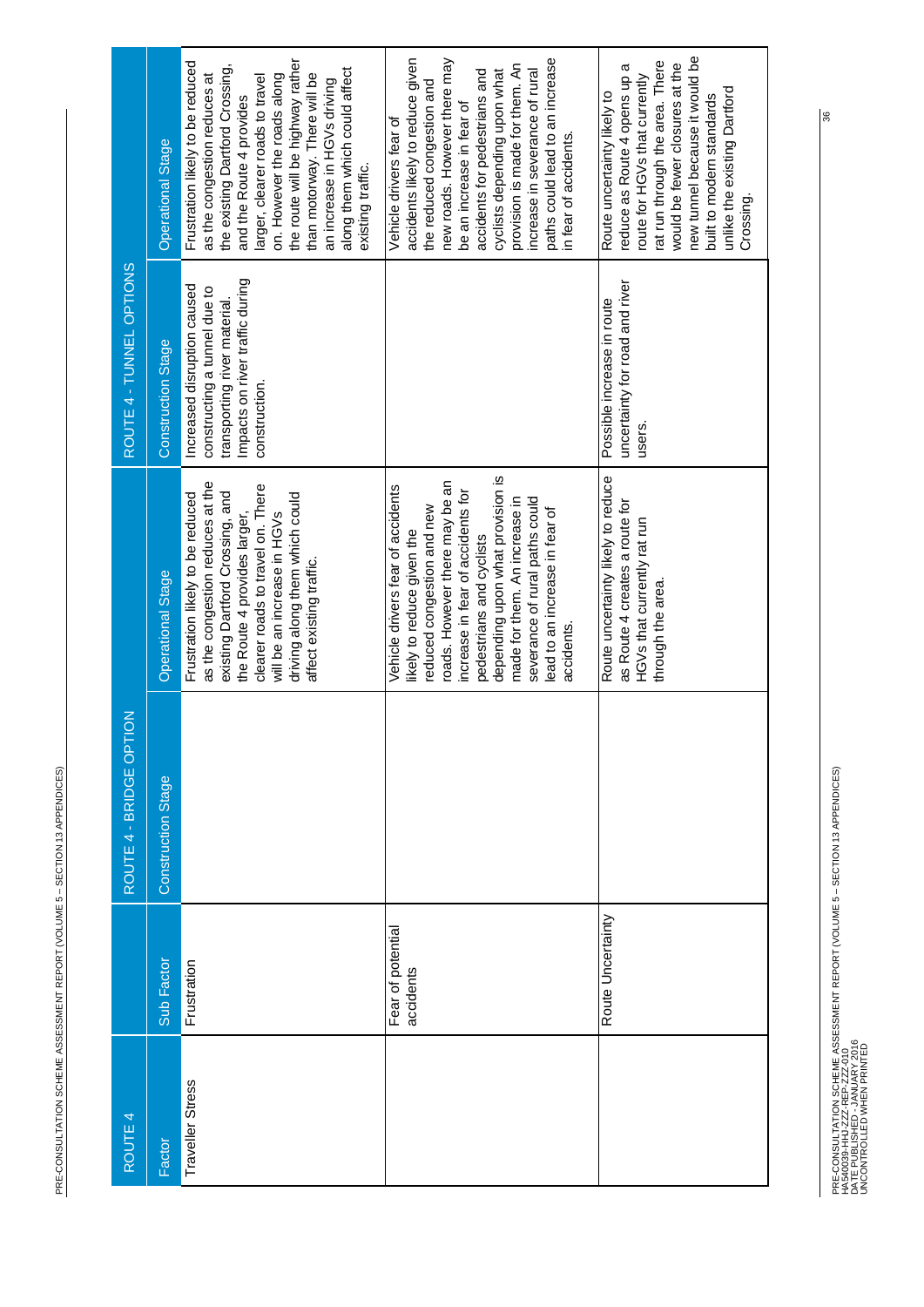# Severance Table **Severance Table** Appendix 5.4 **Appendix 5.4**

# <span id="page-37-1"></span><span id="page-37-0"></span>TABLE A5.4.1 - CONSTRUCTION STAGE AND OPERATIONAL STAGE SEVERANCE IMPACTS **TABLE A5.4.1 - CONSTRUCTION STAGE AND OPERATIONAL STAGE SEVERANCE IMPACTS**

|                                       |                    |             |                         |              |                   |                     | Pedestrians                                   |                          | Cyclists                                       |                       |                             |
|---------------------------------------|--------------------|-------------|-------------------------|--------------|-------------------|---------------------|-----------------------------------------------|--------------------------|------------------------------------------------|-----------------------|-----------------------------|
| Route Options                         |                    | Pedestrians |                         | Cyclists     |                   | population<br>Total | Travel to<br>walking<br>work<br>mode)<br>main | Non<br>work <sup>8</sup> | Travel to<br>(cycling<br>main<br>mode)<br>work | Non work <sup>9</sup> | Total walkers<br>& cyclists |
| Without scheme                        |                    |             | <b>Moderate</b><br>arge |              | Moderate<br>large |                     |                                               |                          |                                                |                       |                             |
| Route 1                               | <b>Bridge</b>      | Large       | adverse<br>Slight       | <b>Large</b> | adverse<br>Slight | 1,039,100           | 3,800                                         | 10,100                   | 26,900                                         | 243,400               | 284,200                     |
| Route 1                               | Tunnel             | Large       | adverse<br>Slight       | Large        | adverse<br>Slight | 1,039,100           | 3,800                                         | 10,100                   | 26,900                                         | 243,400               | 284,200                     |
|                                       | Bored tunnel       | Large       | adverse<br>Slight       | Large        | adverse<br>Slight | 1,437,100           | 4,400                                         | 11,500                   | 33,500                                         | 302,900               | 352,200                     |
| Route 2 with western<br>southern link | Immersed<br>tunnel | Large       | adverse<br>Slight       | Large        | adverse<br>Slight | 1,437,100           | 4,400                                         | 11,500                   | 33,500                                         | 302,900               | 352,200                     |
|                                       | <b>Bridge</b>      | Large       | adverse<br>Slight       | Large        | adverse<br>Slight | 1,437,100           | 4,400                                         | 11,500                   | 33,500                                         | 302,900               | 352,200                     |
| Route 3 with western<br>southern link | Bored tunnel       | Large       | adverse<br>Slight       | Large        | adverse<br>Slight | 1,135,400           | 4,900                                         | 12,900                   | 37,000                                         | 334,600               | 389,400                     |

<sup>8</sup> This is based on the assumption that non work pedestrian trips are 92% of all pedestrian trips.

and the state of the state of the

<sup>&</sup>lt;sup>9</sup> This is based on the assumption that non work cycle trips are 69% of all cycle trips.  $9$  This is based on the assumption that non work cycle trips are 69% of all cycle trips.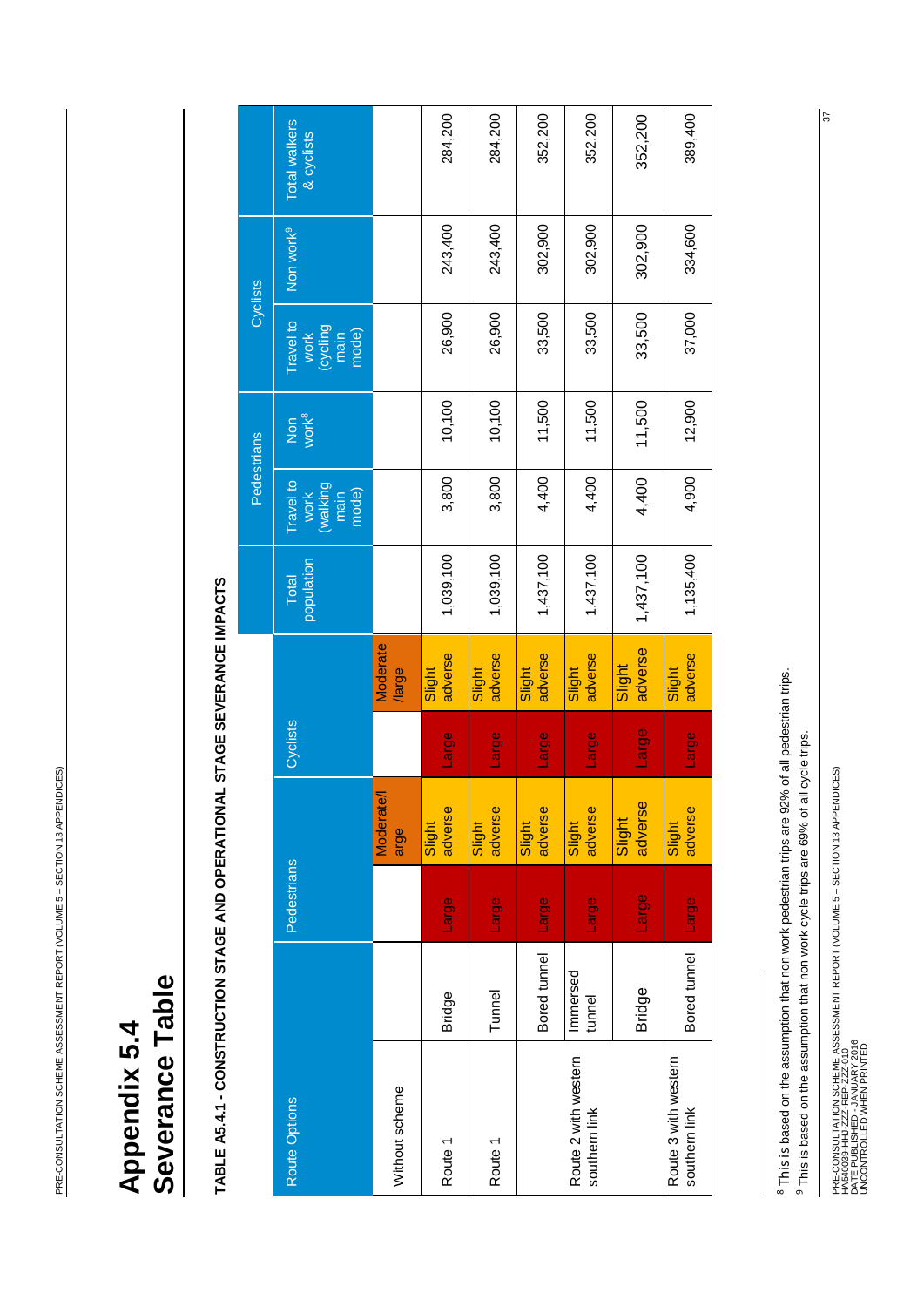PRE-CONSULTATION SCHEME ASSESSMENT REPORT (VOLUME 5 - SECTION 13 APPENDICES) PRE-CONSULTATION SCHEME ASSESSMENT REPORT (VOLUME 5 – SECTION 13 APPENDICES)

|                                       |                        |                    |                   |          |                   |                     | Pedestrians                                   |                          | Cyclists                                             |                       |                             |
|---------------------------------------|------------------------|--------------------|-------------------|----------|-------------------|---------------------|-----------------------------------------------|--------------------------|------------------------------------------------------|-----------------------|-----------------------------|
| Route Options                         |                        | <b>Pedestrians</b> |                   | Cyclists |                   | population<br>Total | Travel to<br>walking<br>mode)<br>work<br>main | work <sup>8</sup><br>Non | <b>Travel to</b><br>Cycling<br>mode)<br>main<br>work | Non work <sup>9</sup> | Total walkers<br>& cyclists |
|                                       | Immersed<br>tunnel     | Large              | adverse<br>Slight | Large    | adverse<br>Slight | 1,135,400           | 4,900                                         | 12,900                   | 37,000                                               | 334,600               | 389,400                     |
|                                       | <b>Bridge</b>          | Large              | adverse<br>Slight | Large    | adverse<br>Slight | 1,135,400           | 4,900                                         | 12,900                   | 37,000                                               | 334,600               | 389,400                     |
|                                       | Bored tunnel           | Large              | adverse<br>Slight | Large    | adverse<br>Slight | 1,236,800           | 4,900                                         | 12,900                   | 35,300                                               | 319,000               | 372,000                     |
| Route 4 with western<br>southern link | Immersed<br>tunnel     | Large              | adverse<br>Slight | Large    | adverse<br>Slight | 1,236,800           | 4,900                                         | 12,900                   | 35,300                                               | 319,000               | 372,000                     |
|                                       | <b>Bridge</b>          | Large              | adverse<br>Slight | Large    | adverse<br>Slight | 1,236,800           | 4,900                                         | 12,900                   | 35,300                                               | 319,000               | 372,000                     |
|                                       | Bored tunnel           | Large              | adverse<br>Slight | Large    | adverse<br>Slight | 1,437,100           | 4,400                                         | 11,500                   | 33,500                                               | 302,900               | 352,200                     |
| Route 2 with eastern<br>southern link | Immersed<br>tunnel     | Large              | adverse<br>Slight | Large    | adverse<br>Slight | 1,437,100           | 4,400                                         | 11,500                   | 33,500                                               | 302,900               | 352,200                     |
|                                       | <b>Bridge</b>          | Large              | adverse<br>Slight | Large    | adverse<br>Slight | 1,437,100           | 4,400                                         | 11,500                   | 33,500                                               | 302,900               | 352,200                     |
| Route 3 with                          | <b>Bored</b><br>tunnel | Large              | adverse<br>Slight | Large    | adverse<br>Slight | 1,135,400           | 4,900                                         | 12,900                   | 37,000                                               | 334,600               | 389,400                     |
| eastern southern<br>link              | Immersed<br>tunnel     | Large              | adverse<br>Slight | Large    | adverse<br>Slight | 1,135,400           | 4,900                                         | 12,900                   | 37,000                                               | 334,600               | 389,400                     |
|                                       | <b>Bridge</b>          | Large              | adverse<br>Slight | Large    | adverse<br>Slight | 1,135,400           | 4,900                                         | 12,900                   | 37,000                                               | 334,600               | 389,400                     |

PRE-CONSULTATION SCHEME ASSESSMENT REPORT (VOLUME 5 – SECTION 13 APPENDICES)<br>HAS40039-HHJ-ZZZ-REP-ZZZ-010<br>UNCONTROLLED WHEN PRINTED PRE-CONSULTATION SCHEME ASSESSMENT REPORT (VOLUME 5 – SECTION 13 APPENDICES) DATE PUBLISHED - JANUARY 2016 UNCONTROLLED WHEN PRINTED HA540039-HHJ-ZZZ-REP-ZZZ-010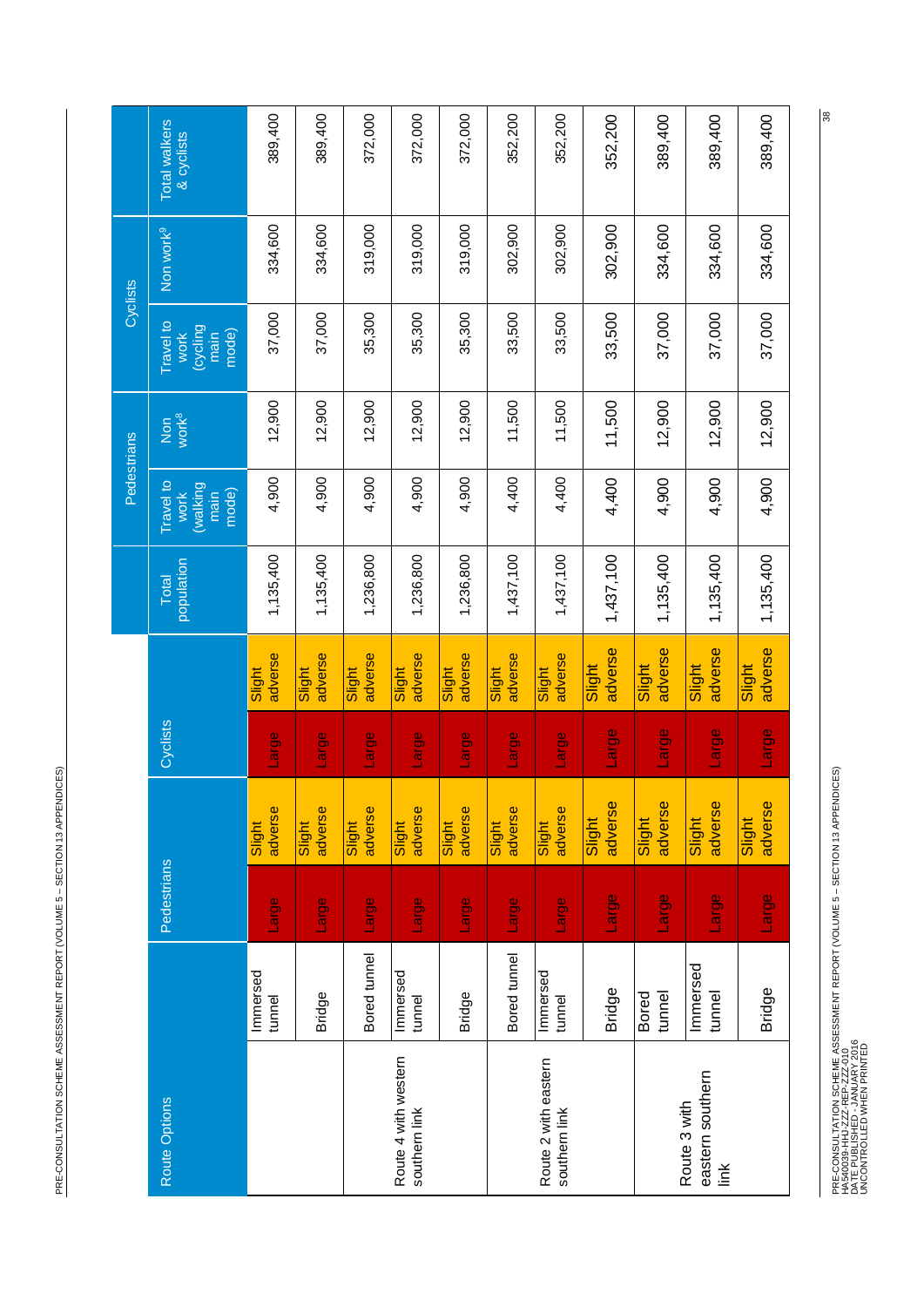PRE-CONSULTATION SCHEME ASSESSMENT REPORT (VOLUME 5 - SECTION 13 APPENDICES) PRE-CONSULTATION SCHEME ASSESSMENT REPORT (VOLUME 5 – SECTION 13 APPENDICES)

|                                       |                    |              |                   |              |                   |                     | <b>Pedestrians</b>                             |                          | Cyclists                                       |                       |                             |
|---------------------------------------|--------------------|--------------|-------------------|--------------|-------------------|---------------------|------------------------------------------------|--------------------------|------------------------------------------------|-----------------------|-----------------------------|
| Route Options                         |                    | Pedestrians  |                   | Cyclists     |                   | population<br>Total | Travel to<br>(walking<br>main<br>mode)<br>work | Non<br>work <sup>8</sup> | Travel to<br>work<br>(cycling<br>main<br>mode) | Non work <sup>9</sup> | Total walkers<br>& cyclists |
|                                       | Bored tunnel       | <b>BDIET</b> | adverse<br>Slight | <b>Large</b> | adverse<br>Slight | 1,236,800           | 4,900                                          | 12,900                   | 35,300                                         | 319,000               | 372,000                     |
|                                       | Immersed<br>tunnel | Large        | adverse<br>Slight | <b>Azjor</b> | adverse<br>Slight | 1,236,800           | 4,900                                          | 12,900                   | 35,300                                         | 319,000               | 372,000                     |
| Route 4 with eastern<br>southern link | <b>Bridge</b>      | Large        | adverse<br>Slight | <b>Anger</b> | adverse<br>Slight | 1,236,800           | 4,900                                          | 12,900                   | 35,300                                         | 319,000               | 372,000                     |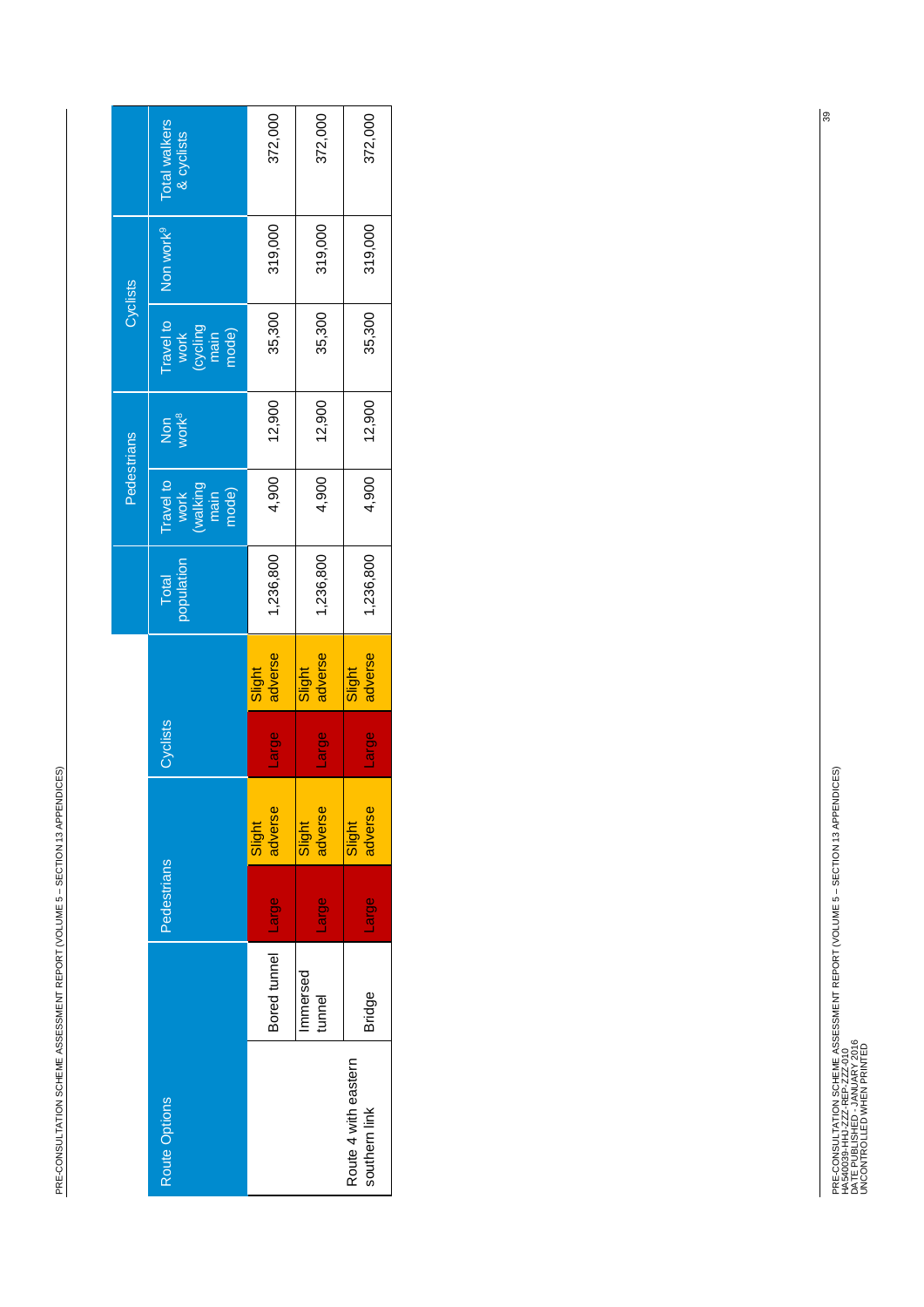# <span id="page-40-0"></span>**Appendix 5.5 Security Impacts**

#### <span id="page-40-1"></span>**TABLE A5.5.1 - SUMMARY TABLE SHOWING RELATIVE SCALE OF IMPACTS FOR EACH OPTION (OPERATIONAL STAGE)**

|                                             | <b>Crossing point</b>                                                                                                                                                                                                                                                                                                                   | <b>Highway</b>                                                                                                                                                                                                                                                                           |
|---------------------------------------------|-----------------------------------------------------------------------------------------------------------------------------------------------------------------------------------------------------------------------------------------------------------------------------------------------------------------------------------------|------------------------------------------------------------------------------------------------------------------------------------------------------------------------------------------------------------------------------------------------------------------------------------------|
| <b>Existing situation</b>                   | There is currently formal surveillance<br>and lighting at the crossing (bridge<br>and tunnel). Site parameters clearly<br>marked.                                                                                                                                                                                                       | Street lighting exists along the<br>motorways and A roads. Standard<br>highway boundary fence along<br>M25. There is provision for emergency<br>calls along the M25. Limited street<br>lighting along narrow routes and across<br>land that is currently green space.                    |
| Route 1 Bridge                              | Formal surveillance at the crossing<br>similar to existing surveillance, street<br>lighting will be provided at the<br>crossing. Site parameters will be<br>clearly marked. Gantries containing<br>ADS and traffic cameras and CCTV.<br>Automatic fire detection and alarm<br>systems on the bridge, in the event of<br>a vehicle fire. | The route will run along the M25 which<br>already has lighting, surveillance,<br>standard highway boundary fence and<br>provision for emergency calls.                                                                                                                                   |
| Route 1 Tunnel                              | Formal surveillance at the crossing<br>similar to existing surveillance. Site<br>parameters will be clearly marked.<br>Legal requirement for lighting in road<br>tunnels.                                                                                                                                                               | see above                                                                                                                                                                                                                                                                                |
| Route 2 (with WSL or<br>ESL)                |                                                                                                                                                                                                                                                                                                                                         |                                                                                                                                                                                                                                                                                          |
| <b>Tunnel Option</b><br>(Bored or Immersed) | Formal surveillance at the crossing<br>similar to surveillance at existing<br>Dartford Crossing. CCTV. Site<br>parameters will be clearly marked.<br>Legal requirement for lighting in road<br>tunnels. Intruder detection.                                                                                                             | The route would cut through land that is<br>currently greenspace and peri urban.<br>There are currently no plans for lighting<br>new roads except at junctions due to<br>results of cost benefit analysis on<br>lighting and legal standards. CCTV<br>surveillance along the full route. |
| <b>Bridge Option</b>                        | Formal surveillance at the crossing<br>similar to existing surveillance. Site<br>parameters will be clearly marked.<br>Gantries containing ADS and traffic<br>cameras and CCTV. Intruder<br>detection.                                                                                                                                  | see above                                                                                                                                                                                                                                                                                |
| Route 3 (with WSL or<br>ESL)                |                                                                                                                                                                                                                                                                                                                                         |                                                                                                                                                                                                                                                                                          |
| <b>Tunnel Option</b><br>(Bored or Immersed) | Formal surveillance at the crossing<br>similar to existing surveillance.<br>CCTV. Site parameters will be<br>clearly marked. Legal requirement for                                                                                                                                                                                      | see above                                                                                                                                                                                                                                                                                |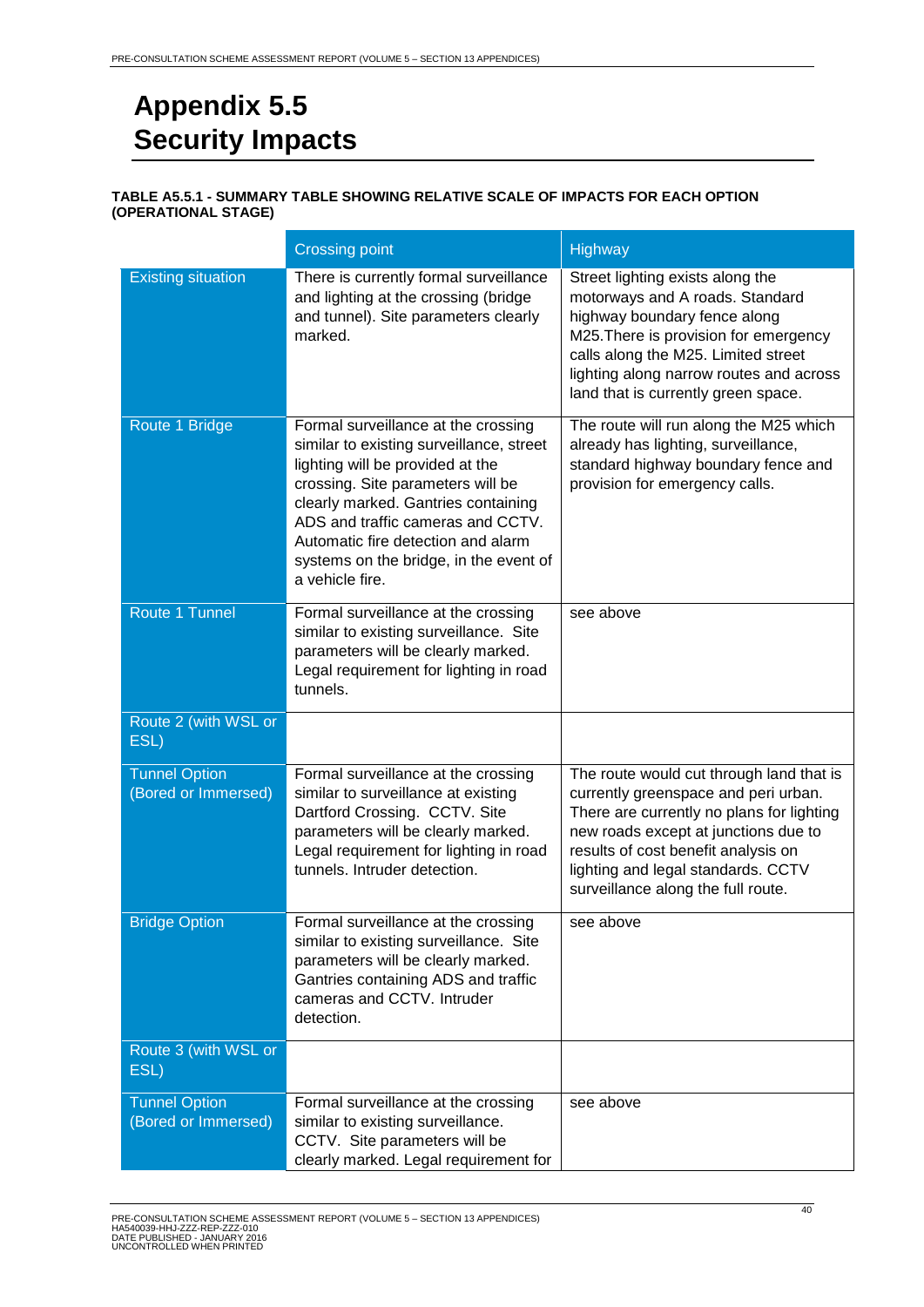|                                             | <b>Crossing point</b>                                                                                                                                                                                  | Highway   |
|---------------------------------------------|--------------------------------------------------------------------------------------------------------------------------------------------------------------------------------------------------------|-----------|
|                                             | lighting in road tunnels. Intruder<br>detection.                                                                                                                                                       |           |
| <b>Bridge Option</b>                        | Formal surveillance at the crossing<br>similar to existing surveillance. Site<br>parameters will be clearly marked.<br>Gantries containing ADS and traffic<br>cameras and CCTV. Intruder<br>detection. | see above |
| Route 4 (with WSL or<br>ESL)                |                                                                                                                                                                                                        | see above |
| <b>Tunnel Option</b><br>(Bored or Immersed) | Formal surveillance at the crossing<br>similar to existing surveillance.<br>CCTV. Site parameters will be clearly<br>marked. Legal requirement for<br>lighting in road tunnels. Intruder<br>detection. | see above |
| <b>Bridge Option</b>                        | Formal surveillance at the crossing<br>similar to existing surveillance. Site<br>parameters will be clearly marked.<br>Gantries containing ADS and traffic<br>cameras and CCTV. Intruder<br>detection. | see above |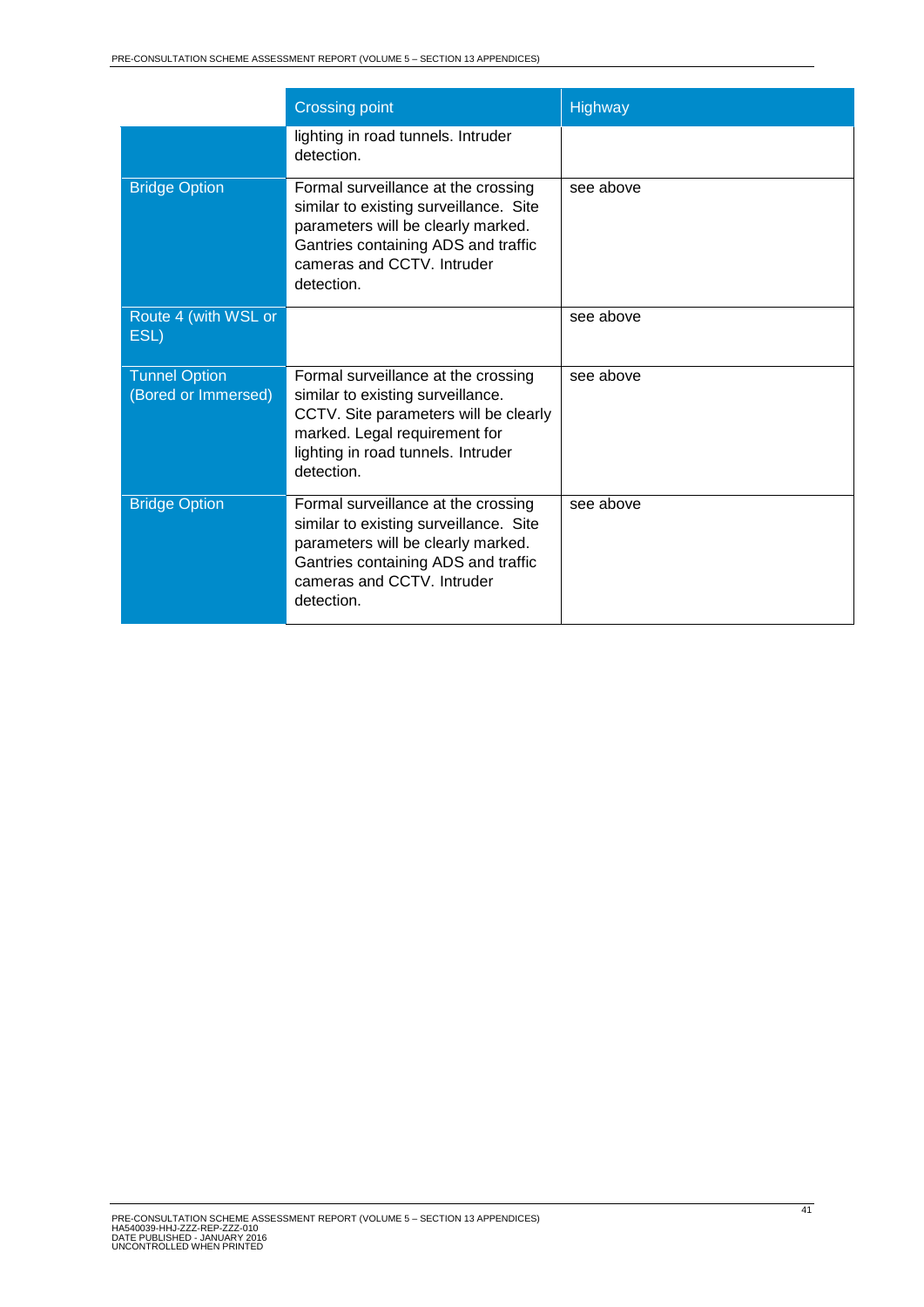# <span id="page-42-0"></span>**Appendix 5.6 Charging Model**

# <span id="page-42-1"></span>**A5.6.1 Background**

- A5.6.1.1 The purpose of the Lower Thames Crossing Charging Model is to provide a robust basis for testing alternative road user charging options for the LTC. This is required as part of the evidence for the scheme Business Case, since two of the key criteria for the provision of the new crossing relate to the tolls levied for the crossing and the revenue generated:
	- Be affordable to government and users
	- Achieve value for money
- A5.6.1.2 This section summarises the development and application of the LTC Charging Model. Fuller details are set out in the report *Highways England Project Support Framework, Charging Model Results, Lower Thames Crossing*.

# <span id="page-42-2"></span>**A5.6.2 Base Model Overview**

- A5.6.2.1 The LTC Charging Model has been developed from, and is consistent with, the LTC v1 traffic model used for the appraisal of the long list LTC Options. For the charging model, the LTC models have been extended to incorporate 18 User Classes, disaggregated to reflect a range of trip purposes and income bands. In addition, the SATURN simulation model was converted into buffer format to allow multiple charging tests to be undertaken in a time efficient manner.
- A5.6.2.2 Despite the disaggregation of the user classes and conversion to buffer format, the traffic forecasts from the charging model based on the continuation of the existing tolling policy at the Dartford Crossing and the assumption of similar toll levels for the new crossings compare satisfactorily against the results from the main model.

# <span id="page-42-3"></span>**A5.6.3 Charges**

<span id="page-42-4"></span>A5.6.3.1 The modelled crossing charges match those currently levied in 2015 levels and are shown in **Table A5.6.1**:

| Year | Vehicle Type | <b>TAG</b> | <b>Local Residents</b> | <b>Licence Plate</b><br><b>Number</b> |
|------|--------------|------------|------------------------|---------------------------------------|
|      | Car          | £1.67      | £0.20                  | £2.50                                 |
| 2015 | LGV          | £2.63      | N/A                    | £3.00                                 |
|      | <b>HGV</b>   | £5.19      | N/A                    | £6.00                                 |

#### **TABLE A5.6.1 - TOLL CHARGES AT DARTFORD CROSSING**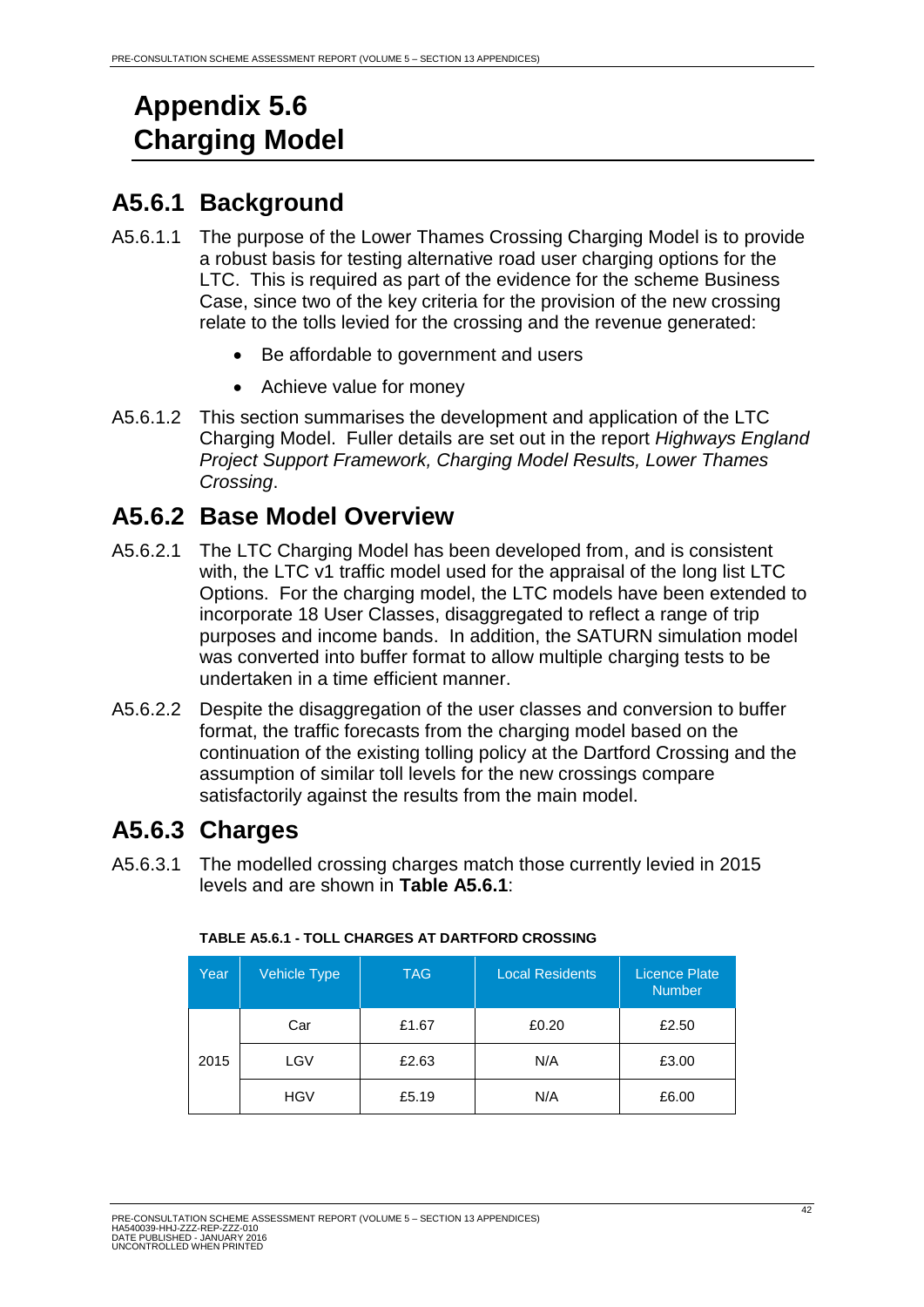A5.6.3.2 The introduction of Dart-Charge has changed the proportion of users paying by each method as demonstrated in **Table A5.6.2**. A high proportion of drivers are now paying using the TAG system as this represents a cheaper and more straightforward way to pay than using the post-pay Licence Plate Number system.

<span id="page-43-0"></span>

| Year | <b>Vehicle</b><br><b>Type</b> | <b>TAG</b> | <b>Local Residents</b> | <b>Licence Plate</b><br><b>Number</b> | <b>No Pay</b> |
|------|-------------------------------|------------|------------------------|---------------------------------------|---------------|
|      | Car                           | 57.3%      | 6.2%                   | 34.9%                                 | 1.7%          |
| 2015 | LGV                           | 70.1%      | 0.0%                   | 29.9%                                 | $0.0\%$       |
|      | <b>HGV</b>                    | 86.0%      | 0.0%                   | 14.0%                                 | 0.0%          |

A5.6.3.3 The estimated annual toll revenue for 2015 based on transaction data by payment type is £110m (at 2015 prices, not factored to market prices) or £95m (at 2010 prices, not factored to market prices).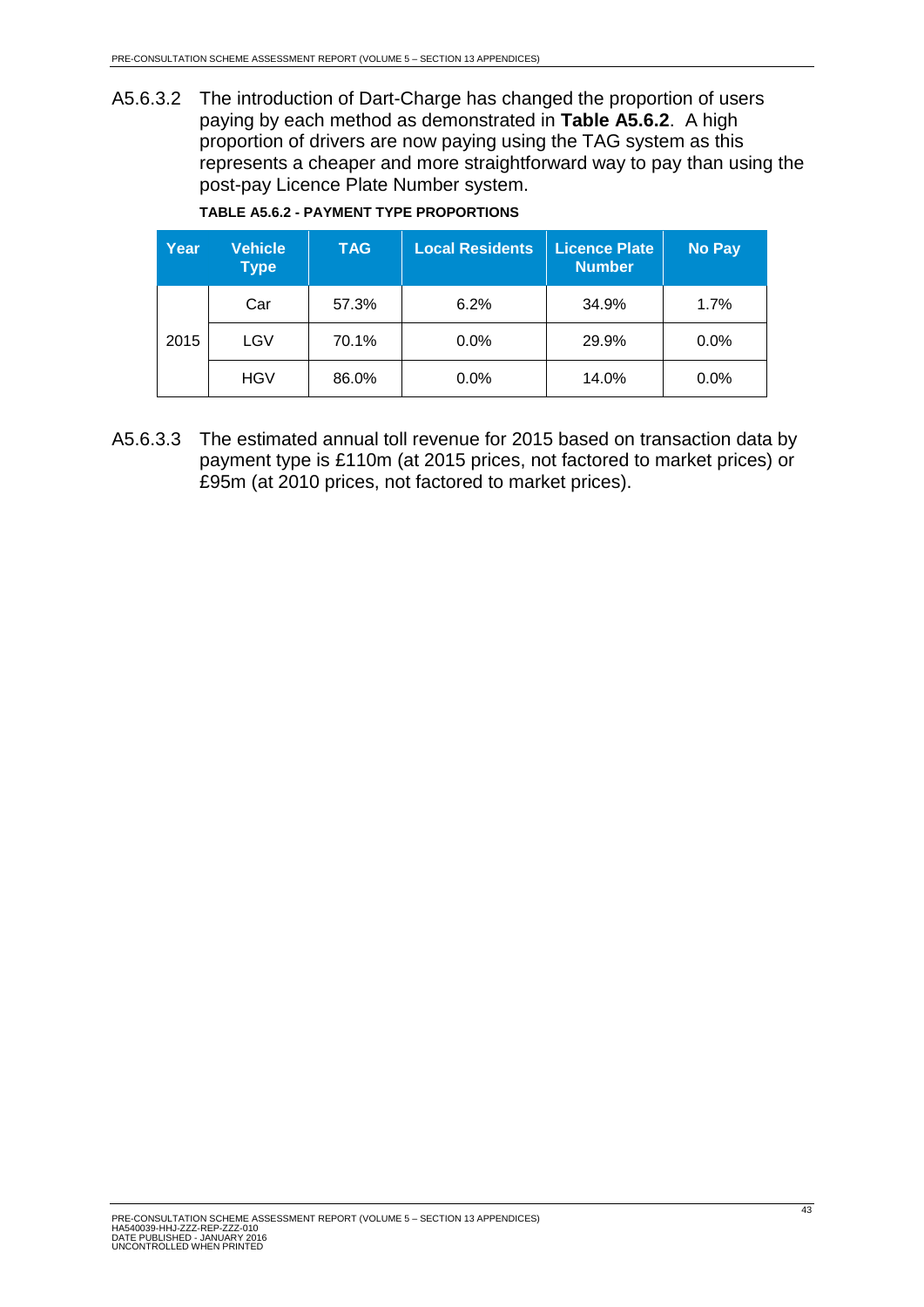# <span id="page-44-0"></span>**A5.6.4 Charging Tests**

A5.6.4.1 The alternative charging tests and predicted revenues are shown in **Table A5.6.3**, in which the existing 2015 Dart-Charge is denoted as '100%' charge and other percentages are relative to the 100%.

|                    | <b>TABLE A5.6.3 - TOTAL ANNUAL REVENUES WITH ALTERNATIVE CHARGING POLICIES</b> |
|--------------------|--------------------------------------------------------------------------------|
| $(2010$ PRICES £M) |                                                                                |

<span id="page-44-1"></span>

| Route        | <b>Charging Policy</b>      |                     | Revenue in<br>2025 | Revenue in<br>2041 | <b>Total</b><br><b>Discounted</b> |
|--------------|-----------------------------|---------------------|--------------------|--------------------|-----------------------------------|
|              | <b>Existing</b><br>Crossing | <b>New Crossing</b> |                    |                    | <b>Revenues</b>                   |
|              | 100% (as now)               |                     | 122.5              | 150.1              | 2,268                             |
|              | 50%                         |                     | 66.3               | 78.8               | 1,199                             |
| Route 1      | 150%                        |                     | 170.5              | 213.3              | 3,206                             |
|              | 200%                        |                     | 211.5              | 271.1              | 4,051                             |
|              | 250%                        |                     | 245.3              | 323.6              | 4,802                             |
|              | 100% (as now)               | 100%                | 132.5              | 158.8              | 2,412                             |
|              | 100% (as now)               | 50%                 | 110.9              | 133.1              | 2,021                             |
|              | 100% (as now)               | 0%                  | 78.1               | 98.4               | 1,476                             |
| Routes 2/3/4 | 150%                        | 100%                | 166.7              | 205.9              | 3,104                             |
|              | 150%                        | 50%                 | 138.0              | 174.3              | 2,614                             |
|              | 150%                        | 0%                  | 97.9               | 133.1              | 1,961                             |
|              | 200%                        | 50%                 | 153.1              | 204.7              | 3,028                             |
|              | 200%                        | 100%                | 188.6              | 242.7              | 3,623                             |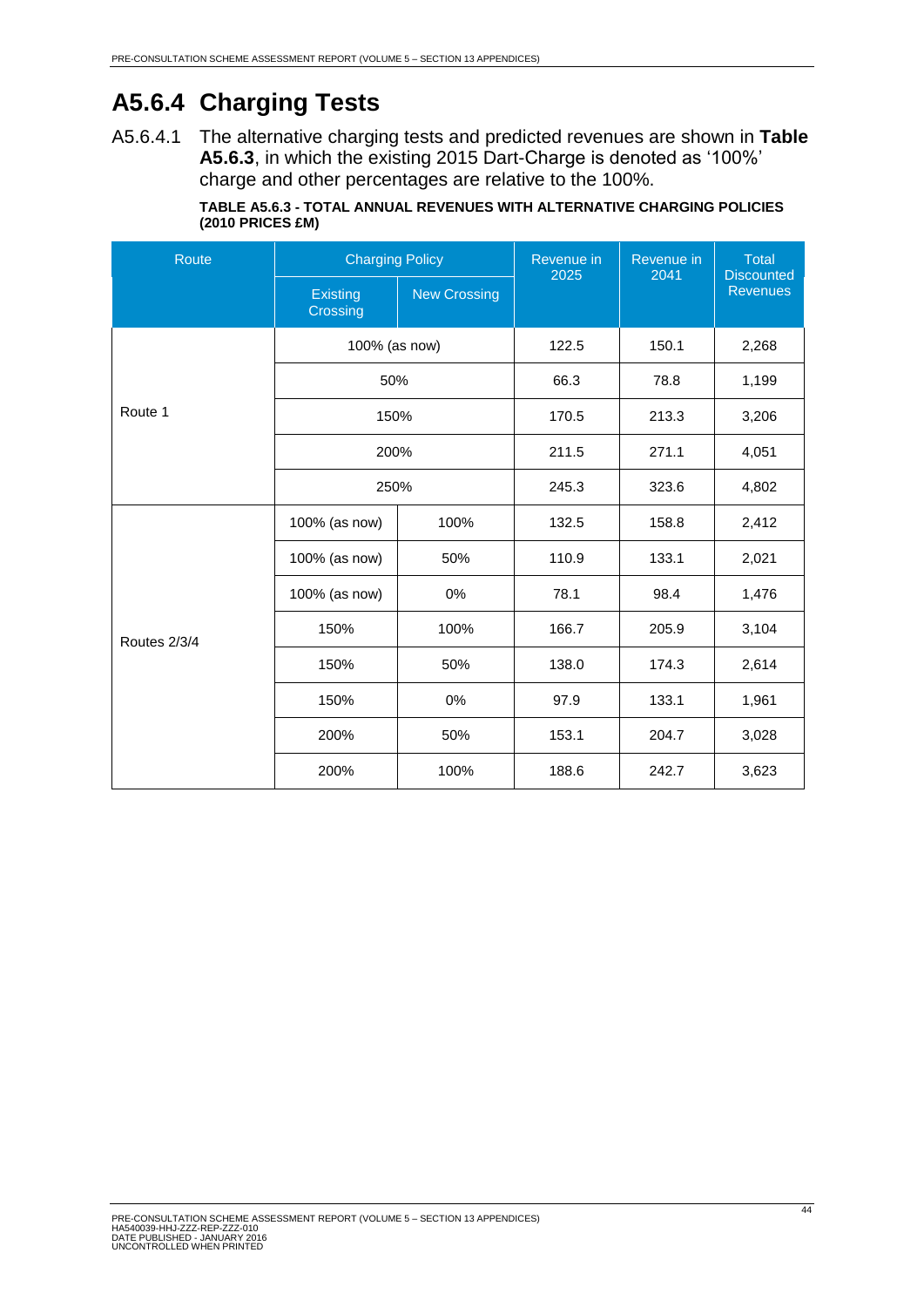# <span id="page-45-0"></span>**A5.6.5 Summary of key findings**

- A5.6.5.1 The results of the charging tests for Route 1 indicate that there is a relatively captive market using the existing crossing for which the charges at the crossing do not represent a significant factor in choice of route. The results suggest that increasing charges for Route 1 will generate significantly more revenue than the current situation. However, the scope to increase charges will be more constrained by political and public acceptability rather than the impact such increases will have on traffic levels.
- A5.6.5.2 The results indicate that most of the route choice interaction for Route 1 takes place with the Blackwall Tunnel and the western side of the M25. In percentage terms the flows that switch to and from these alternative routes as a result of changes to charges and the construction of LTC are relatively low compared with the overall crossing flows. There is very little interaction between Route 1 and the other central London crossings with very few trips reassigning to these routes even with the 250% charge increase at Dartford.
- A5.6.5.3 A wide range of revenues could be generated from Routes 2, 3 or 4 depending on the level of charges at the existing Dartford Crossing and LTC. The highest revenues are predicted if LTC is charged at the existing 2015 tariffs and higher tariffs are charged at the Dartford Crossing.
- A5.6.5.4 Increasing the differential charge between the Dartford Crossing and Routes 2, 3 or 4 results in higher levels of traffic relocating from Dartford onto LTC. In particular trips to and from the M20 are predicted to divert onto the M2 and across the Thames using LTC rather than continuing along the M20 and joining the M25. Even if the charges at Dartford are doubled and the LTC charge is only half of the existing Dart-Charge, no M25 traffic is predicted to divert via LTC as the LTC route is 40% longer than the route via Dartford (26.6km via LTC, 18.5km via Dartford).
- A5.6.5.5 For the test assuming 150% charge at Dartford and 100% charge at LTC, the generated revenues generated could be 30% higher than if the Dartford and LTC charges were the same as the Dart-Charge in 2015. This suggests that there may be an opportunity to raise charges at the Dartford Crossing before 2025 and apply differential charging in order to maximise the benefits of LTC in terms of traffic relief for the Dartford Crossing and to maximise the toll revenues collected from the combined crossings of Dartford and LTC. This would however affect the economic benefits and the two elements would need to be considered together.